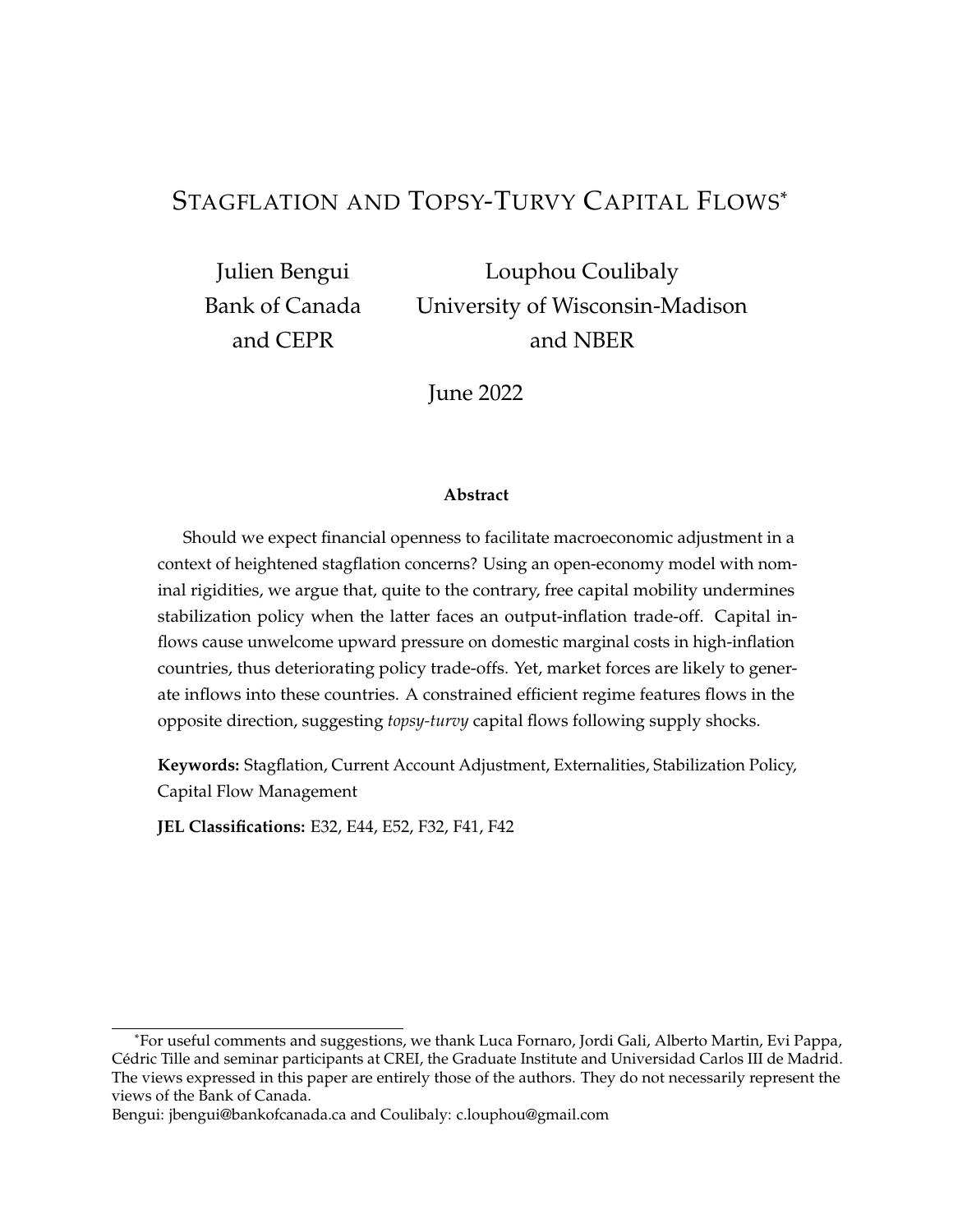# **1 Introduction**

One of the most striking and unexpected macroeconomic development of the ongoing recovery is the recent pick up in inflation. To prevent inflation from settling at high levels, major central banks are expected to tighten their monetary policy stance to varying degrees over the coming quarters. Cross-country heterogeneity in the pace of tightening is likely to lead to asynchronous economic slowdowns, which, in turn, can be expected to trigger adjustments of international relative prices and capital flows. A key question for international macroeconomics in this context is whether the free capital mobility system that most of the world economy has strove for over the last few decades can be expected to facilitate macroeconomic adjustments or hamper it.

The idea that financial openness facilitates an economy's short-term adjustment to macroeconomic shocks has a long history dating back to classical economics thinking and has, over time, permeated key global policy institutions such as the International Monetary Fund (IMF) and the World Bank (see, e.g., [Williamson](#page-32-0) [1990\)](#page-32-0). Over the last two decades, however, both the economics literature and policy views have evolved into a more nuanced stance. On the one hand, the main institutional proponents of the Washington consensus have come to acknowledge that measures that limit short-term capital flows can be useful in some circumstances [\(IMF](#page-31-0) [2012\)](#page-31-0). On the other hand, advances in the macroeconomic theory literature have increasingly pointed to imperfections in financial, goods and labor markets as possible causes of excessive capital flows (e.g., [Bianchi](#page-29-0) [2011](#page-29-0) and [Schmitt-Grohe](#page-31-1) [and Uribe](#page-31-1) [2016\)](#page-31-1). Yet, perhaps because adverse supply shocks have been off policymakers' radar for a while, no study has explicitly considered the role of output-inflation trade-offs to assess the desirability of financial openness and cross-country capital mobility. Our goal in this paper is to focus on this issue.

We point to a novel pecuniary externality associated with external borrowing and operating through the economy's supply side: External borrowing shifts up labor supply and, under fairly mild conditions, raises domestic firms' marginal costs. When the economy operates at potential and inflation is perfectly stabilized, this externality does not generate first-order welfare effects and, hence, does not cause inefficiencies. However, when the economy operates below potential as a result of the central bank's attempt to fight off a cost-push shock (i.e., in a stagflation scenario), the rise in marginal costs worsens the policy trade-off: To stabilize inflation at a given level, the central bank needs to engineer a more severe recession. In this case, the externality does generate first-order welfare effects and creates a wedge between the privately and socially optimal levels of external borrowing.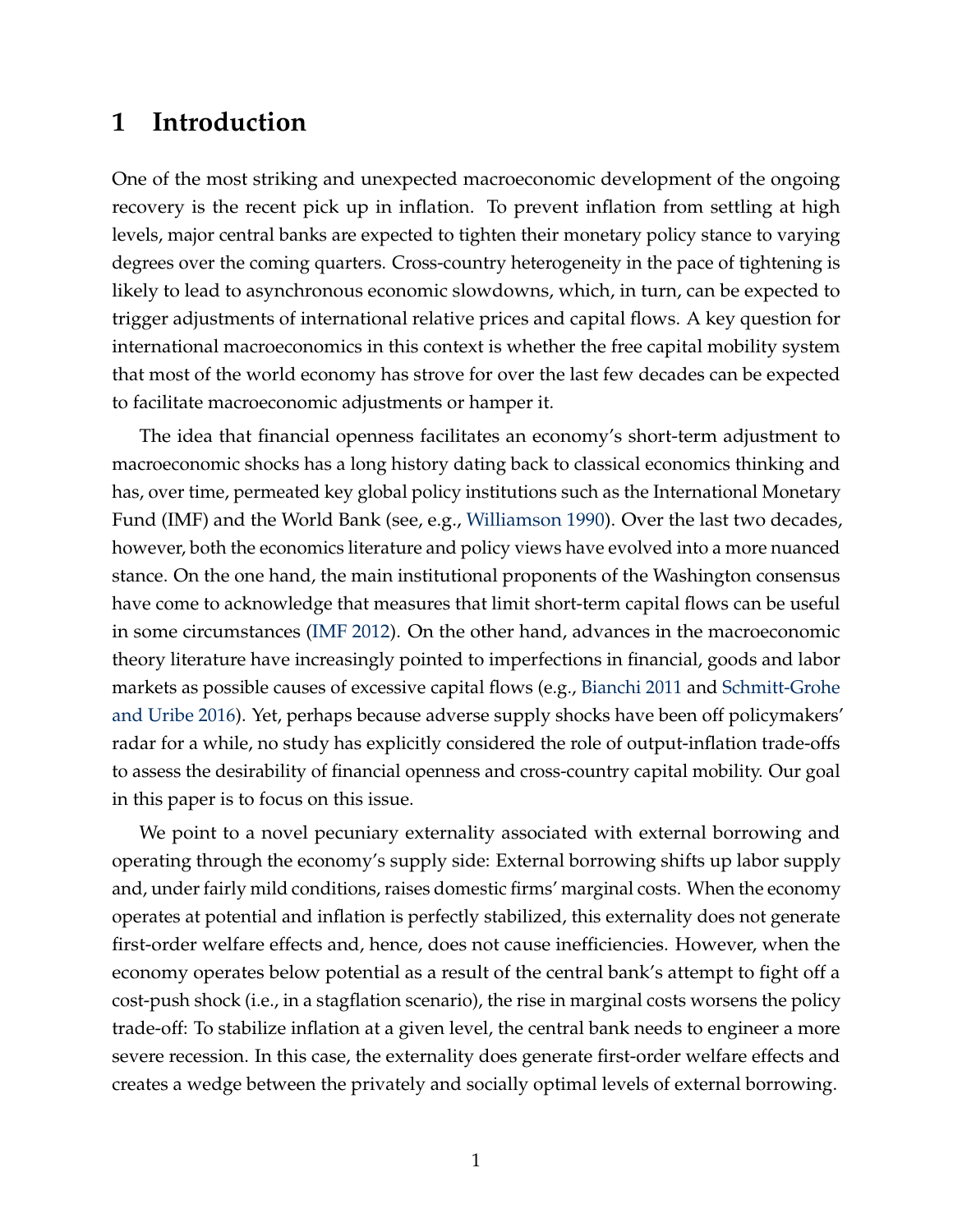We formalize this insight in a simple open-economy general equilibrium model with nominal rigidities, whose ingredients form the backbone of more elaborate dynamic stochastic general equilibrium (DSGE) models used by most central banks for policy analysis. We question the constrained efficiency of external borrowing decisions in that context. That is, assuming that labor supply, expenditure allocation and price setting decisions are made by individual households and firms, we ask whether a planner would choose the same level of external saving or borrowing as private households.

We find that a regime of free capital mobility is constrained inefficient in the presence of an output-inflation trade-off due to the externality described above. Firms' marginal costs can be decomposed into a pure labor cost component, depending on the real wage measured in terms of the economy's consumption basket, and an adjustment term accounting for the economy's relative purchasing power. For a given output gap, a marginal increase in external borrowing raises domestic spending, shifting up labor supply and causing a rise in the equilibrium real wage. When the model features home bias in consumption, the rise in domestic spending also appreciates the terms of trade, which raises the purchasing power of domestic firms and attenuates the rise in their marginal costs. When the trade elasticity is very low, this latter effect on purchasing power overwhelms the effect on labor costs and leads to an overall drop in firms' marginal costs. But for plausible calibrations of elasticities, the labor cost channel dominates and more external borrowing raises marginal costs.

If the Home and Foreign economies face output-inflation trade-offs of identical stringency, i.e., if an optimal policymaker's multipliers on their Phillips curves are equal, this pecuniary externality does not induce inefficient borrowing. But if the output-inflation trade-off is more stringent in one of the two countries, then households in the country where inflation is the highest overborrow, and an optimal capital flow management policy would call for redirecting spending away from the country with the most negative output gap.<sup>[1](#page-2-0)</sup> Intuitively, when monetary policy already faces an unfavorable trade-off and adopts a particularly tight stance to limit domestic inflation at the expense of undesirably low economic activity, additional capital inflows make monetary policy's job even harder. Either the central bank lets the rise in marginal costs translate into higher domestic inflation, or it is forced to depress economic activity further to achieve a given stabilization of inflation. Either way, the economy is worse off, and this adverse side effect of external borrowing is not adequately signaled by its price in an unregulated market.

<span id="page-2-0"></span> $1$ In our model, such cross-country differences in the stringency of output-inflation trade-offs are the result of asymmetric cost-push shocks, but more generally, they could arise from any structural asymmetry across countries.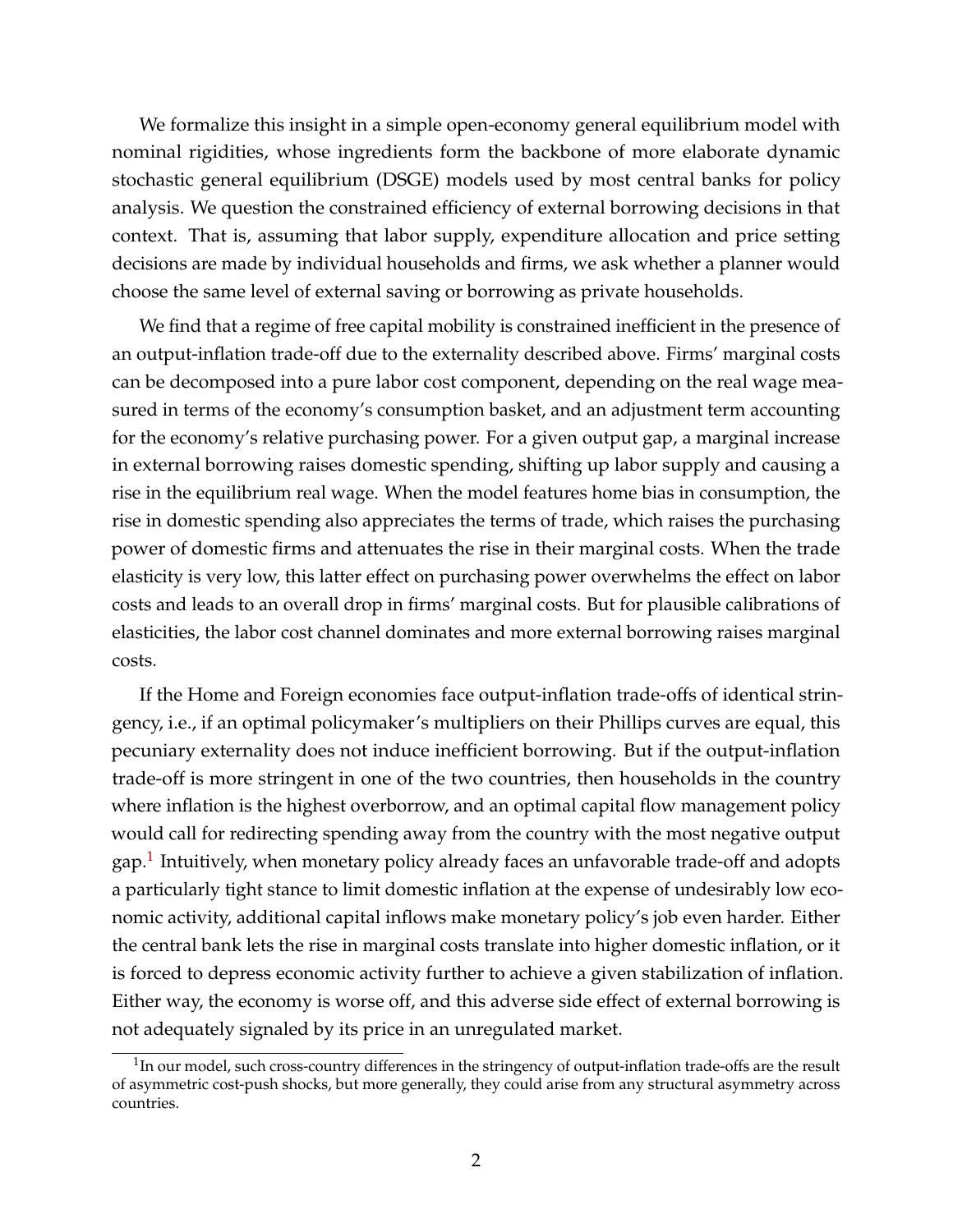The externality we point to does not simply lead to inefficiencies at the margin. Indeed, it is powerful enough to reverses the direction of capital flows in response to cost-push shocks. While a free capital mobility regime is likely to feature capital inflows into the region with the deepest recession, a constrained efficient regime always prescribes outflows from that region. Our analysis hence suggests that ostensibly wrong price signals in international financial markets can lead to *tospy-turvy* capital flows during a stagflation episode.

Our externality resembles those stressed by two branches of the recent literature in monetary and international macroeconomics. In the first one, elegantly exposed in general terms by [Farhi and Werning](#page-30-0) [\(2016\)](#page-30-0), privately optimal financial choices differ from socially optimal ones due to aggregate demand (AD) externalities in economies with nominal rigidities.<sup>[2](#page-3-0)</sup> In the second one, following [Caballero and Krishnamurthy](#page-29-1) [\(2001\)](#page-29-1), pecuniary externalities generate inefficiencies in incomplete markets environments. $3$  The frictions driving inefficiencies in our model – monopolistic competition and nominal rigidities in goods market – correspond more closely to those emphasized by the first branch. At the same time, the type of externality we document works more similarly to the one studied in the second branch. Indeed, rather than affecting other agents through aggregate demand directly, in our model households impose externalities on others through two key market prices, i.e., the real wage and the terms of trade. This is similar to the pecuniary externality literature. But in our work, the pecuniary externality has welfare ramifications because the economy finds itself away from the first-best allocation due to monetary policy's inability to simultaneously stabilize inflation and economic activity, rather than due a failure to share risk or trade inter-temporally as in the existing pecuniary externality literature (e.g., [Davila and Korinek](#page-30-1) [2017\)](#page-30-1).

The contrast between the pecuniary externality we focus on and the AD externalities studied by [Farhi and Werning](#page-30-0) [\(2016\)](#page-30-0) and others goes beyond simple semantics. When AD externalities lead to inefficient financial decisions in contexts where constraints on price adjustment and monetary policy prevent goods-specific labor wages to be closed, the general prescription for taxes on financial transactions is to incentivize agents to shift

<span id="page-3-0"></span><sup>2</sup>See also [Farhi and Werning](#page-30-2) [\(2012,](#page-30-2) [2014,](#page-30-3) [2017\)](#page-30-4), [Korinek and Simsek](#page-31-2) [\(2016\)](#page-31-2), [Schmitt-Grohe and Uribe](#page-31-1) [\(2016\)](#page-31-1), [Acharya and Bengui](#page-29-2) [\(2018\)](#page-29-2), [Fornaro and Romei](#page-30-5) [\(2019\)](#page-30-5) and [Bianchi and Coulibaly](#page-29-3) [\(2021\)](#page-29-3).

<span id="page-3-1"></span> $3$ For earlier articulations of these ideas in the information economics and general equilibrium literatures, see, e.g., [Stiglitz](#page-32-1) [\(1982\)](#page-32-1), [Greenwald and Stiglitz](#page-31-3) [\(1986\)](#page-31-3) and [Geanakoplos and Polemarchakis](#page-30-6) [\(1986\)](#page-30-6). In financial economics, see, e.g., [Gromb and Vayanos](#page-31-4) [\(2002\)](#page-31-4) and [Lorenzoni](#page-31-5) [\(2008\)](#page-31-5). In international macroeconomics, see [Korinek](#page-31-6) [\(2007,](#page-31-6) [2018\)](#page-31-7), [Bianchi](#page-29-0) [\(2011\)](#page-29-0), [Jeanne and Korinek](#page-31-8) [\(2010,](#page-31-8) [2019,](#page-31-9) [2020\)](#page-31-10), [Benigno, Chen, Otrok,](#page-29-4) [Rebucci and Young](#page-29-4) [\(2013,](#page-29-4) [2016\)](#page-29-5), [Bengui](#page-29-6) [\(2014\)](#page-29-6) and [Bianchi and Mendoza](#page-29-7) [\(2018\)](#page-29-7). Also, see [Coulibaly](#page-30-7) [\(2020\)](#page-30-7) and [Ottonello](#page-31-11) [\(2021\)](#page-31-11) for examples of studies combining pecuniary externalities mattering due to financial frictions with AD externalities arising from nominal rigidities.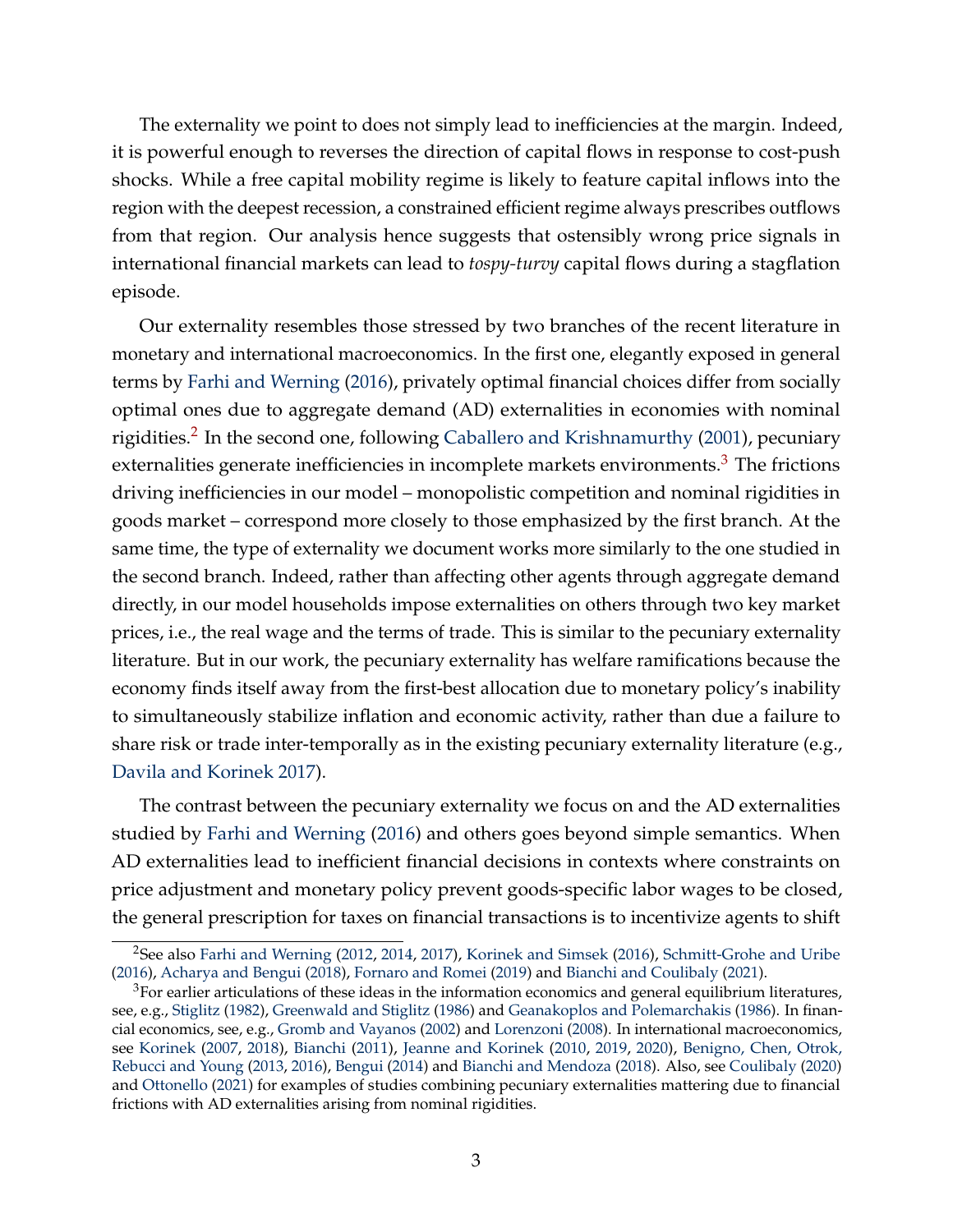wealth toward states of nature where their spending is relatively high on goods whose provision is most depressed. Intuitively, boosting spending on these goods is something monetary policy would like to do, but is unable to, due to constraints such as a fixed exchange rate [\(Farhi and Werning](#page-30-2) [2012,](#page-30-2) [2017,](#page-30-4) [Schmitt-Grohe and Uribe](#page-31-1) [2016\)](#page-31-1) or a zero lower bound [\(Farhi and Werning](#page-30-0) [2016,](#page-30-0) [Korinek and Simsek](#page-31-2) [2016\)](#page-31-2). This general principle does not apply in our context, where, for plausible calibration of elasticities, it is optimal to tilt spending *away* from the country whose output gap is the most negative. In our model, in response to an inflationary cost-push shock, output is depressed not because monetary policy lacks the mean to prop it up, but rather because monetary policy chose to engineer a recession in order to control inflation. As a result, financial market interventions should incentivize agents to shift wealth away from states of nature where their spending worsens the least favorable output-inflation trade-off. Our paper hence complements the AD externality literature by providing an insight specific to circumstances where, as at the current juncture, economic slowdowns may be triggered by central banks' desire to limit inflation.

The remainder of the paper is organized as follows: Section [2](#page-4-0) presents the model. Section [3](#page-12-0) characterizes optimal monetary and capital flow management policy, establishing the constrained inefficiency of the free capital mobility regime. Section [4](#page-21-0) makes our results more tangible by studying the world economy's adjustment to a shock generating an output-inflation trade-off and Section [5](#page-28-0) concludes.

## <span id="page-4-0"></span>**2 Model**

The world is composed of two country of equal size, Home and Foreign. In each country, households consume goods and supply labor, while firms hire labor to produce output. Variables pertaining to Foreign are denoted with asterisks.

## **2.1 Households**

In each country, there is a representative household. In the home country, the preferences of the representative household are represented by the utility functional: $4$ 

$$
\int_0^\infty e^{-\rho t} \left[ \frac{C_t^{1-\sigma}}{1-\sigma} - \frac{N_t^{1+\phi}}{1+\phi} \right] dt,
$$

<span id="page-4-1"></span> $4$ Our model exposition focuses on households in Home, but households in Foreign are symmetric.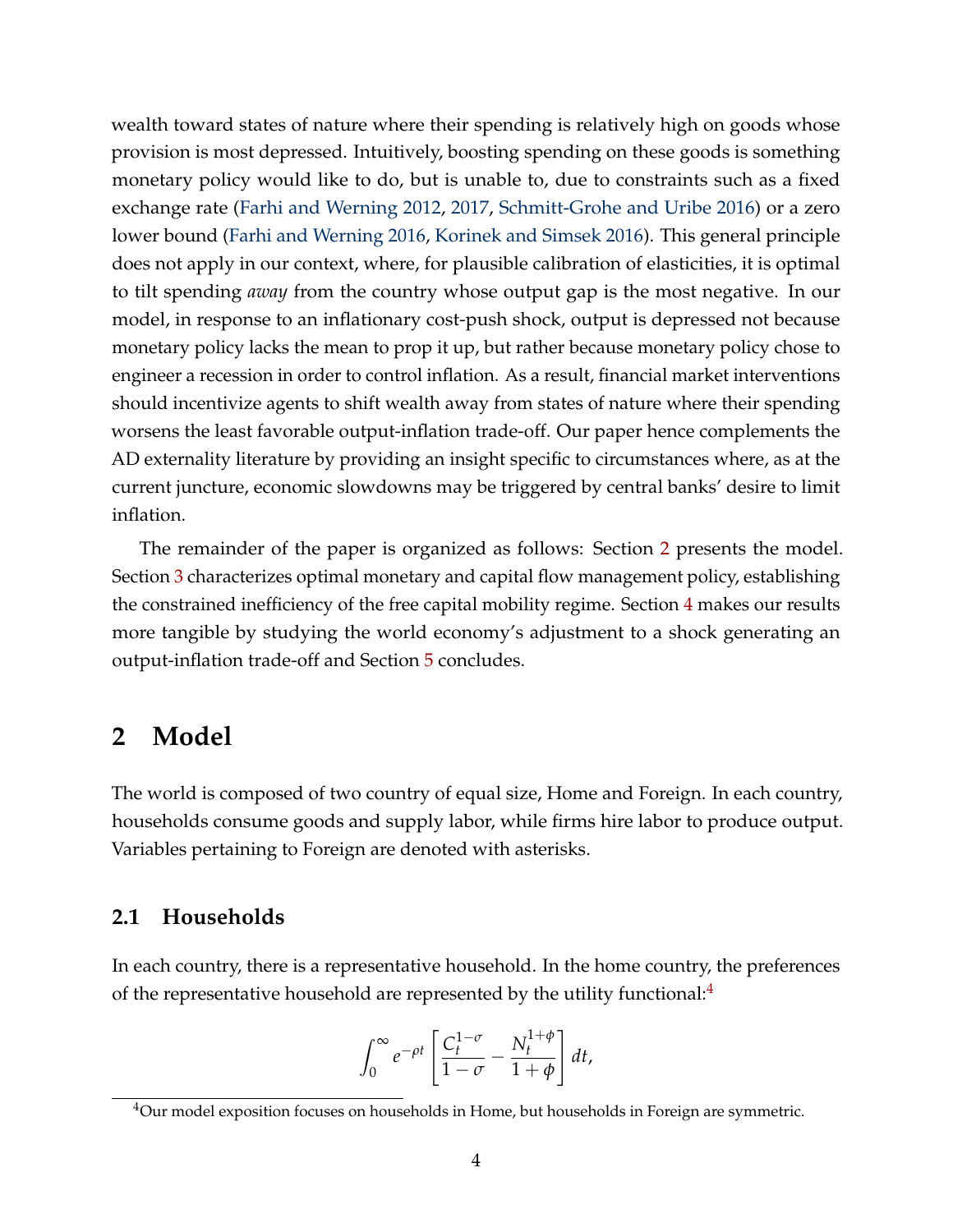where  $C_t$  is consumption,  $N_t$  is labor supply,  $\phi$  is the inverse Frisch elasticity of labor supply, *σ* is the inverse of the inter-temporal elasticity of substitution, and *ρ* is the discount rate. The consumption index *C<sup>t</sup>* is defined as

$$
C_t \equiv \left[ (1 - \alpha)^{\frac{1}{\eta}} \left( C_{H,t} \right)^{\frac{\eta - 1}{\eta}} + \alpha^{\frac{1}{\eta}} \left( C_{F,t} \right)^{\frac{\eta - 1}{\eta}} \right]^{\frac{\eta}{\eta - 1}}
$$

In turn, *CH*,*<sup>t</sup>* and *CF*,*<sup>t</sup>* are CES aggregates over a continuum of goods produced respectively in Home and Foreign, with elasticity of substitution between varieties produced within a region equal to  $\varepsilon > 1$ . The elasticity of substitution between domestic and foreign goods is  $\eta > 0$  and  $\alpha \in (0, 1/2]$  is a home bias parameter capturing the degree of openness. When  $\alpha = 1/2$ , there is no home bias as households in the home country and the foreign country consume the same basket of goods. In contrast, when *α* < 1/2, there is home bias in consumption as households value more highly domestic goods.

In each country, an household can trade two types of bonds in credit markets: an international nominal bond  $B_t$  and a domestic nominal bond denoted  $D_t$  in Home and  $D_t^*$ in Foreign that can be traded only among domestic households. The international bond is (arbitrarily) denominated in the home currency, without loss of generality.

The household's budget constraint in the home country is given by:

$$
\dot{D}_t + \dot{B}_t = i_t D_t + i_{B,t} B_t + W_t N_t + \Pi_t - \int_0^1 P_{H,t}(l) C_{H,t}(l) dl - \int_0^1 P_{F,t}(l) C_{F,t}(l) dl
$$

where  $W_t$  is the nominal wage,  $\Pi_t$  is the payout of domestic firms,  $i_t$  denotes the return on Home bonds and *iB*,*<sup>t</sup>* denotes the return on the international claims held by Home households.

Foreign households are symmetric. Foreign households and Home households are similar as far as preferences toward consumption and leisure where as noted above Foreign variables are indexed by asterisks. We assume that the return on international claims held by home households and foreign households has two components: a component that is common across countries  $i_t$  and a country-specific component (τ<sub>*t*</sub> for Home and τ<sup>\*</sup><sub>*t*</sub> *t* for Foreign) that captures financial regulations imposed by a global financial regulator on international borrowing. We denote by *ξ<sup>t</sup>* the wedge between the return on international bond faced by households in the two countries

$$
\xi_t \equiv i_{B,t} - i_{B,t}^* = \tau_t - \tau_t^*.
$$
\n<sup>(1)</sup>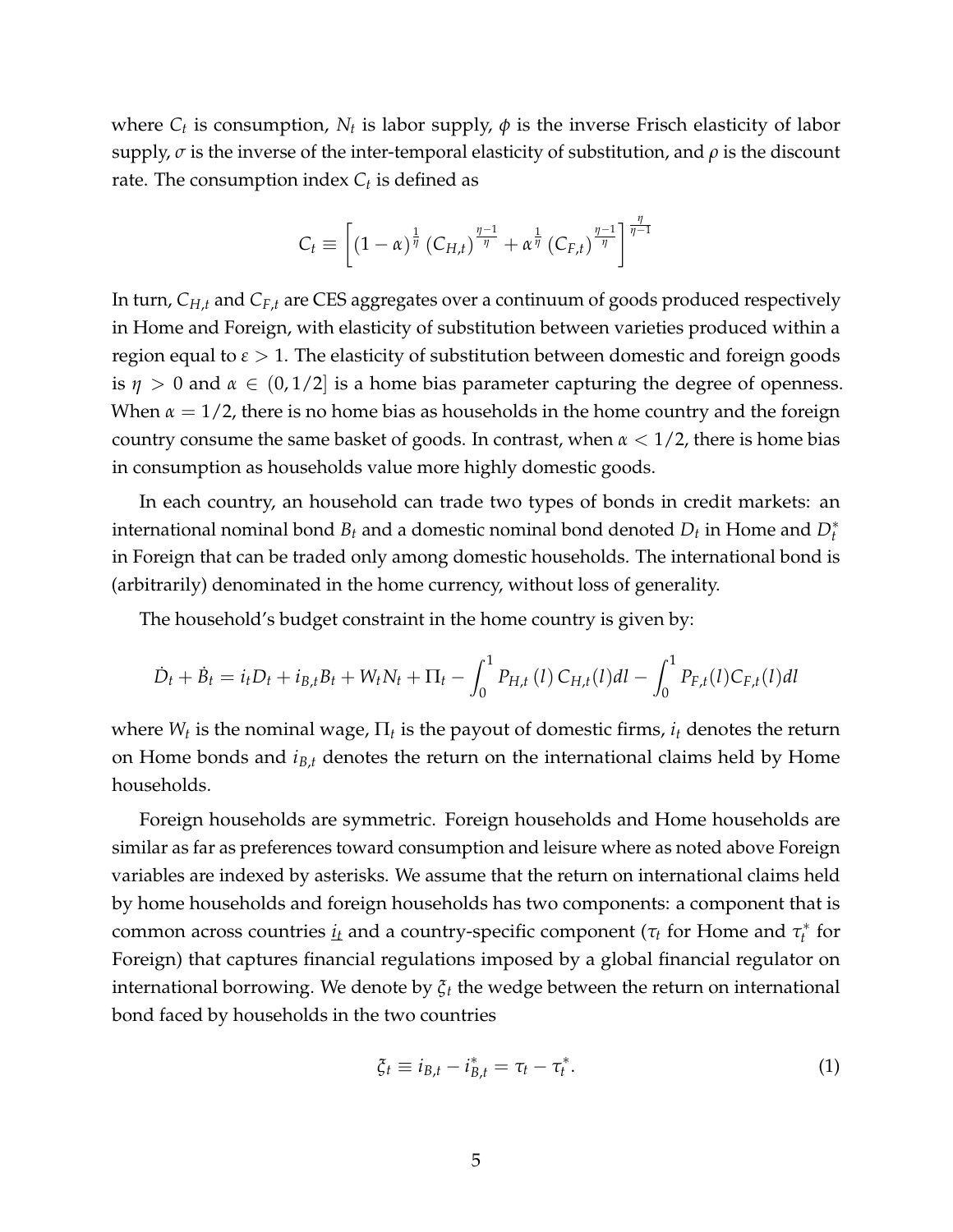With frictionless international asset market  $\xi_t = 0$  for all  $t \geq 0$ . We assume that countries have symmetric net foreign asset positions (i.e., equal to 0) at time 0.

Standard expenditure minimization leads to consumer price indices (CPI) in Home and Foreign given by

$$
P_t \equiv \left[ (1 - \alpha) (P_{H,t})^{1 - \eta} + \alpha (P_{F,t})^{1 - \eta} \right]^{1/(1 - \eta)},
$$
  

$$
P_t^* \equiv \left[ (1 - \alpha) (P_{F,t}^*)^{1 - \eta} + \alpha (P_{H,t}^*)^{1 - \eta} \right]^{1/(1 - \eta)},
$$

 $P_{H,t}$  (and  $P_F^*$  $F_{f,t}$ ) being the Home's (and Foreign's) PPI and  $P_{F,t}$  (and  $P_{H}^*$ )  $H_{H,t}^*$ ) being Home's (and Foreign's) price index of imported goods. The terms of trade between the Home and Foreign are defined as the ratio of PPIs,  $S_t \equiv \frac{P_{F,t}}{P_{H,t}}$  $\frac{P_{F,t}}{P_{H,t}} = \frac{P_{F,t}^*}{P_{H,t}^*}$ , while the real exchange rate is defined as the ratio of CPIs expressed in a common currency,  $Q_t \equiv \frac{E_t P_t^*}{P_t}$ , where  $E_t$  is the nominal exchange rate.

Households in each country choose consumption, labor supply and bond holdings to maximize utility. Their optimality conditions for labor supply and domestic bond holdings in log-linearized form are given by

$$
w_t - p_t = \phi n_t + \sigma c_t, \qquad (2a)
$$

$$
w_t^* - p_t^* = \phi n_t^* + \sigma c_t^*,
$$
 (2b)

<span id="page-6-3"></span><span id="page-6-2"></span><span id="page-6-1"></span><span id="page-6-0"></span>
$$
\sigma \dot{c}_t = i_t - \pi_t - \rho,\tag{3a}
$$

$$
\sigma \dot{c}_t^* = i_t^* - \pi_t^* - \rho,\tag{3b}
$$

where lower case letters denote logarithms of the respective capital letter variables, *π<sup>t</sup>* ≡  $\dot{P}_t / P_t$  is the Home CPI inflation and  $\pi_t^* \equiv \dot{P}_t^* / P_t^*$ *t* is the Foreign CPI inflation. [\(2a\)](#page-6-0) and [\(2b\)](#page-6-1) are the optimality conditions for households choice of labor supply which equate the marginal disutility of work to the real wage. [\(3a\)](#page-6-2) and [\(3b\)](#page-6-3) are the Euler equation for domestic bonds. The remaining conditions are no arbitrage conditions between domestic bonds and international bonds,  $i_t = i_{B,t}$  and  $i_t^* = i_{B,t}^* - e_t$  which combined leads to the following distorted interest parity condition,

$$
i_t = i_t^* + \dot{e}_t + \xi_t.
$$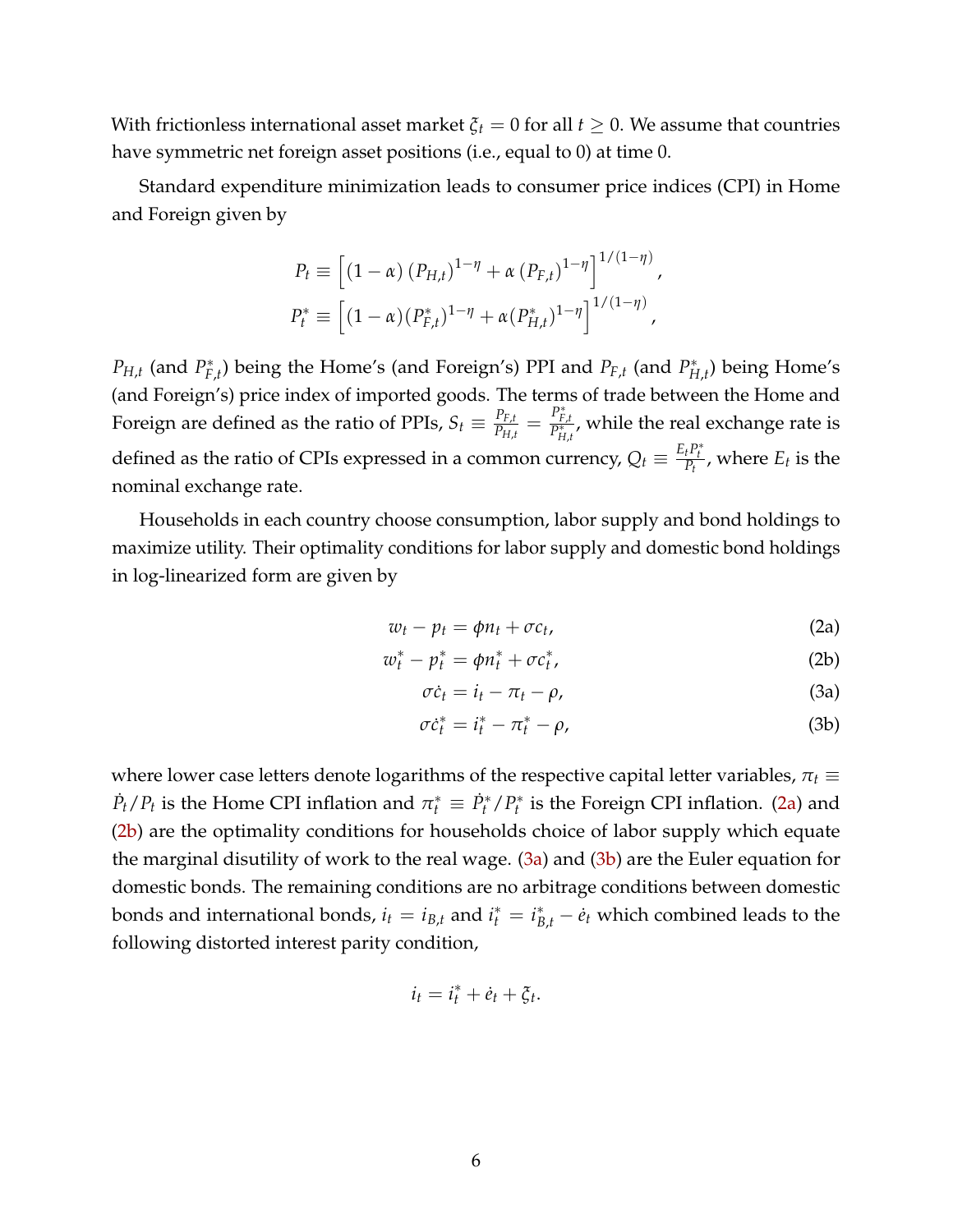#### **2.2 Firms**

**Technology.** Firms in Home and in Foreign produce differentiated goods  $l \in [0,1]$ with a linear technology:  $Y_t(l) = AN_t(l)$ , resp.  $Y_t^*$  $A^*_{t}(l) = A^* N_t^*(l)$ , where *A* and  $A^*$  denote productivity parameters normalized to one for convenience. As in [Engel](#page-30-8) [\(2011\)](#page-30-8), we let *Nt*(*l*) (resp. *N*<sup>∗</sup> *t* (*l*)) be a composite of individual household labor in Home (resp. Foreign) using a constant elasticity of substitution aggregator, where the elasticity of substitution among varieties of domestic labor in each country,  $\varepsilon_t^w$  (resp.  $\varepsilon_t^{w*}$ ), is stochastic and common to all firms within the country. The variation in wage markups,  $\mu_t^w \equiv \frac{\varepsilon_t^w}{\varepsilon_t^{w}-1}$  and  $\mu_t^{w*} \equiv \frac{\varepsilon_t^{w*}}{\varepsilon_t^{w*-1}}$ , are the sources of cost-push shocks that give rise to well-known trade-offs between achieving a zero output gap and stabilizing inflation (see e.g., [Clarida, Gali and Gertler,](#page-29-8) [2002\)](#page-29-8).

Price setting. Firms, which operate under monopolistic competition, engage in infrequent price setting à la [Calvo](#page-29-9) [\(1983\)](#page-29-9). Each firm has an opportunity to reset its prices when it receives a price-change signal, which itself follows a Poisson process with intensity  $\rho_{\delta} \geq 0$ . As a result, a fraction *δ* of firms receives a price-change signal per unit of time. These firms reset their price, *P r*  $H_{H,t}^r(j)$ , to maximize the expected discounted profits

$$
\int_t^{\infty} \rho_{\delta} e^{-\rho_{\delta}(k-t)} \frac{\lambda_k}{\lambda_t} \left[ P_{H,t}^r(j) - P_{H,k} MC_k \right] Y_{k|t} dk,
$$

subject to the demand for their own good,  $Y_{k|t} = \left(P^r_{F}\right)$  $\int_{H,t}^{r}/P_{H,k}\Big)^{-\varepsilon} Y_k$ , taking as given the paths of output in the home country *Y*, the Home PPI *PH*, and the real marginal cost  $MC$ . The real marginal cost is defined as  $MC_k \equiv (1-\tau^N)W_k/(A_kP_{H,k})$ , where  $\tau^N$  is a time-invariant labor subsidy.<sup>[5](#page-7-0)</sup>  $\lambda_k$  denotes Home household's time *k* marginal utility of consumption, so that the ratio  $\lambda_k/\lambda_t$  is the firm's relevant discount factor between time  $t$ and time *k*. The pricing environment is symmetric in the foreign country. In the limiting case of flexible prices (i.e.  $\rho_{\delta} \to \infty$ ), firms are able to reset their prices continuously and optimal pricing setting reduces to  $P_{H,t} = (1 - \tau^N) \frac{\varepsilon}{\varepsilon - 1} W_t$ .

### <span id="page-7-1"></span>**2.3 Policy**

The global planner sets the cooperative monetary policy by choosing the nominal interest rates  $i_t$  and  $i_t^*$ *t* on domestic bonds in both countries. She also controls the relative wealth

<span id="page-7-0"></span> $5As$  is standard in the New Keynesian literature, we assume that this subsidy is set at the level that would be optimal in a steady state with flexible prices. This subsidy can thus be thought of as offsetting long-run distortions stemming from monopolistic competition.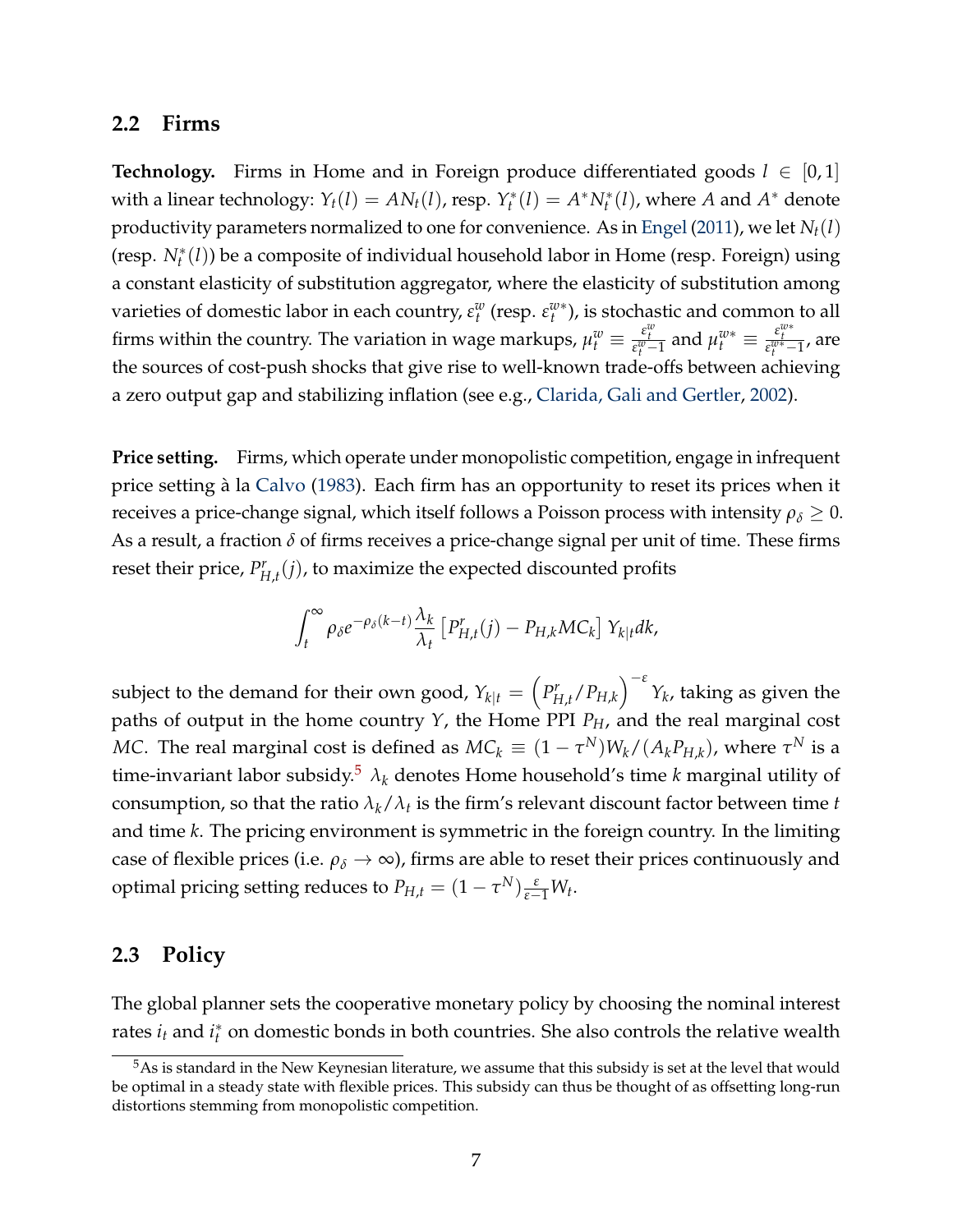{Θ*t*}*t*≥<sup>0</sup> by introducing distortionnary financial regulations in the international asset market, i.e. setting the path for  $\{\xi_t\}_{t>0}$ , and determines the date 0 transfer  $\mathcal{T}_0$  from Foreign to Home consistent with the chosen path for  $\{\Theta_t\}_{t>0}$ ,

$$
\mathcal{T}_0 = \int_0^\infty e^{-\rho t} \left( C_t^* \right)^{1-\sigma} Q_t^{\frac{1}{\sigma}-1} \left[ \Theta_t - \left( \frac{P_{H,t}}{P_t} \right)^{1-\eta} \left( (1-\alpha) \Theta_t + \alpha Q_t^{\eta-1} \right) \right] dt,
$$

to maximize global welfare. The global planner sets of policy instruments is  $\{i_t, i_t^*\}$  $_t^*, \Theta_t$ ,  $\mathcal{T}_0$  }.

## **2.4 Equilibrium Dynamics**

Given a specification of monetary and capital flow management policy, an equilibrium is a constellation where all households and firms optimize while markets clear.

**International consumption smoothing.** Combining the Home household's Euler equation with its Foreign household's counterpart for the international bonds gives an international consumption smoothing condition relating the ratio of marginal utility in both countries to the real exchange rate $6$ 

<span id="page-8-1"></span>
$$
C_t = \Theta_t Q_t^{\frac{1}{\sigma}} C_t^*,\tag{4}
$$

where  $\Theta_t \equiv \Theta_0 \exp \left[ \frac{1}{\sigma} \right]$  $\frac{1}{\sigma}\int_0^t \zeta_s ds\Big]$ , with  $\Theta_0$  being a constant related to initial relative wealth positions. Given our assumption of symmetric initial positions, condition [\(4\)](#page-8-1) indicates that the marginal utility of nominal wealth for Home and Foreign households are equalized when international bond markets are frictionless. By controlling for Θ*<sup>t</sup>* , the global regulator indirectly controls for international demand imbalances and thus capital flows across countries. The global planner's policy instruments and objective are described in section [2.3.](#page-7-1) Taking logs on both sides of [\(4\)](#page-8-1), and taking into account the (first-order accurate) relationship between the real exchange rate and the terms of trade,  $q_t = (1 - 2\alpha)s_t$ , we obtain the log-linearlized international consumption smoothing condition

<span id="page-8-2"></span>
$$
\sigma(c_t - c_t^*) = \theta_t + (1 - 2\alpha)s_t.
$$
\n<sup>(5)</sup>

<span id="page-8-0"></span> $^6$ In models featuring uncertainty and complete markets, this condition is often labeled as an international risk sharing condition. Notice that [\(4\)](#page-8-1) bears similarity to what is commonly referred to as the Backus-Smith condition (see [Kollmann](#page-31-12) [1991](#page-31-12) and [Backus and Smith](#page-29-10) [1993\)](#page-29-10) in which Θ*<sup>t</sup>* would represent a Pareto weight in a planning problem.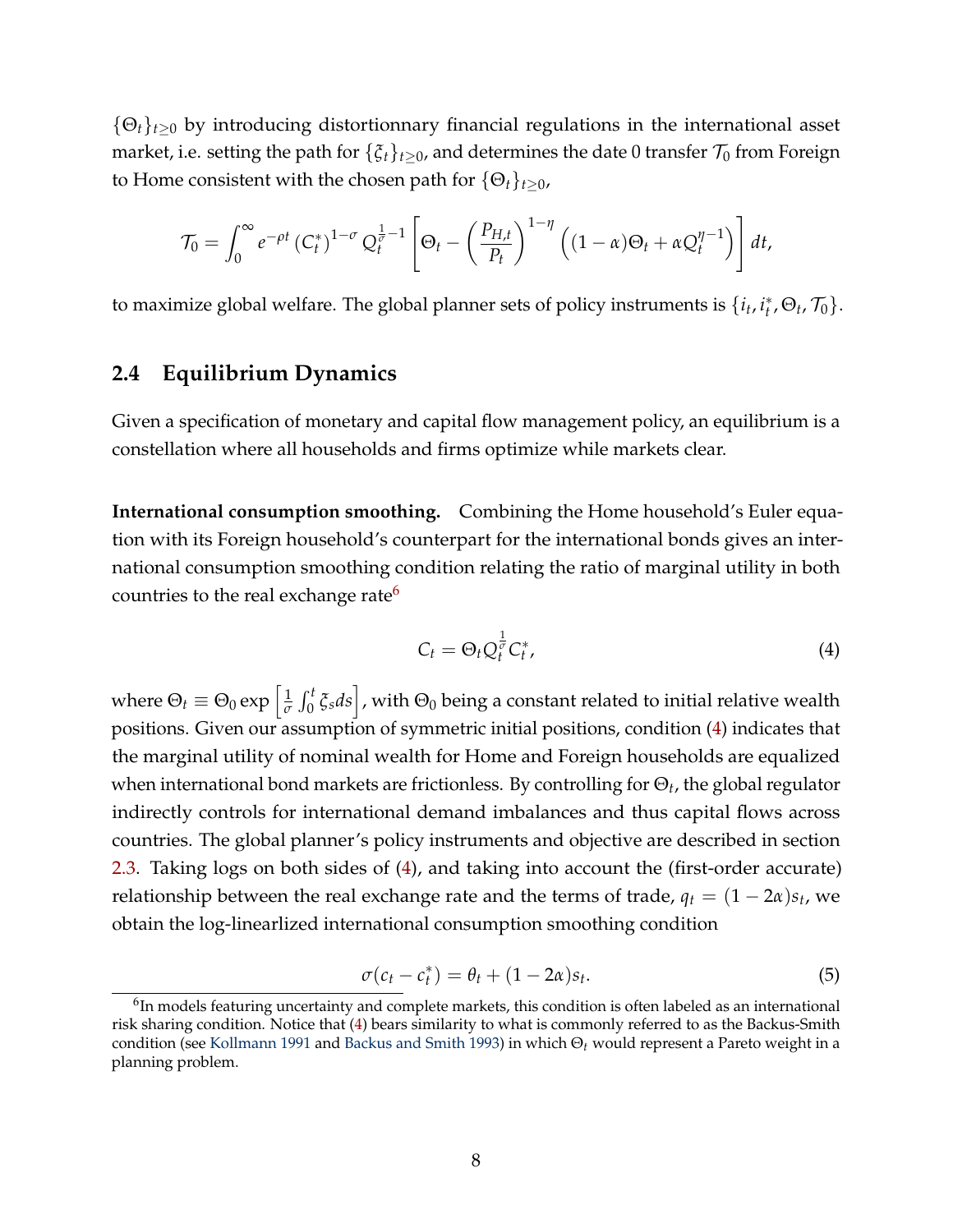**Output determination.** Market clearing for a good *l* produced in Home requires that the supply of the good equals the sum of the demand emanating from Home and Foreign:

$$
Y_{t}(l) = (1 - \alpha) \left(\frac{P_{H,t}(l)}{P_{H,t}}\right)^{-\varepsilon} \left(\frac{P_{H,t}}{P_{t}}\right)^{-\eta} C_{t} + \alpha \left(\frac{P_{H,t}(l)}{P_{H,t}}\right)^{-\varepsilon} \left(\frac{P_{H,t}}{P_{t}^{*}}\right)^{-\eta} C_{t}^{*}.
$$
 (6)  
\n
$$
C_{H,t}(l): \text{Home demand for Home variety } l
$$

At the level of Home's aggregate output, market clearing requires

$$
Y_t = \left(\frac{P_{H,t}}{P_t}\right)^{-\eta} \left[ (1-\alpha) C_t + \alpha Q_t^{\eta} C_t^* \right].
$$

A first order approximation of this condition around the symmetric steady state yields the following log-linear expression:

<span id="page-9-0"></span>
$$
y_t = (1 - \alpha) [c_t + \alpha \eta s_t] + \alpha [c_t^* + (1 - \alpha) \eta s_t]. \tag{7a}
$$

Similarly, the log-linearized Foreign goods market clearing condition is given by

<span id="page-9-1"></span>
$$
y_t^* = (1 - \alpha) [c_t^* - \alpha \eta s_t] + \alpha [c_t - (1 - \alpha) \eta s_t]. \tag{7b}
$$

These expressions indicate that output in each country depends on consumption in Home and Foreign, as well as on the terms of trade: a terms of trade improvement for Home (i.e., a decrease in *st*) raises output in Foreign at the expense of output in the core via the expenditure switching channel.

Combining the consumption smoothing relation [\(5\)](#page-8-2) with the market clearing conditions [\(7a\)](#page-9-0) and [\(7b\)](#page-9-1) yields an expression for the equilibrium terms of trade:

<span id="page-9-2"></span>
$$
\sigma(y_t - y_t^*) = \omega s_t + (1 - 2\alpha)\sigma \theta_t, \tag{8}
$$

for  $\omega \equiv \sigma \eta - (\sigma \eta - 1)(1 - 2\alpha)^2 > 0$ . The expression indicates that output is relatively higher in the country which has less favorable terms of trade or, in the presence of home bias in consumption, in the country benefiting from a demand imbalance. In the absence of home bias (i.e., when  $\alpha = 1/2$ ), since the composition of consumption is identical across the two countries, (consumption) demand imbalances do not translate into output differences. Combining the budget constraints of households, firms, as well as the condition relating the equilibrium terms of trade and the relative output [\(8\)](#page-9-2), we arrive at the trade balance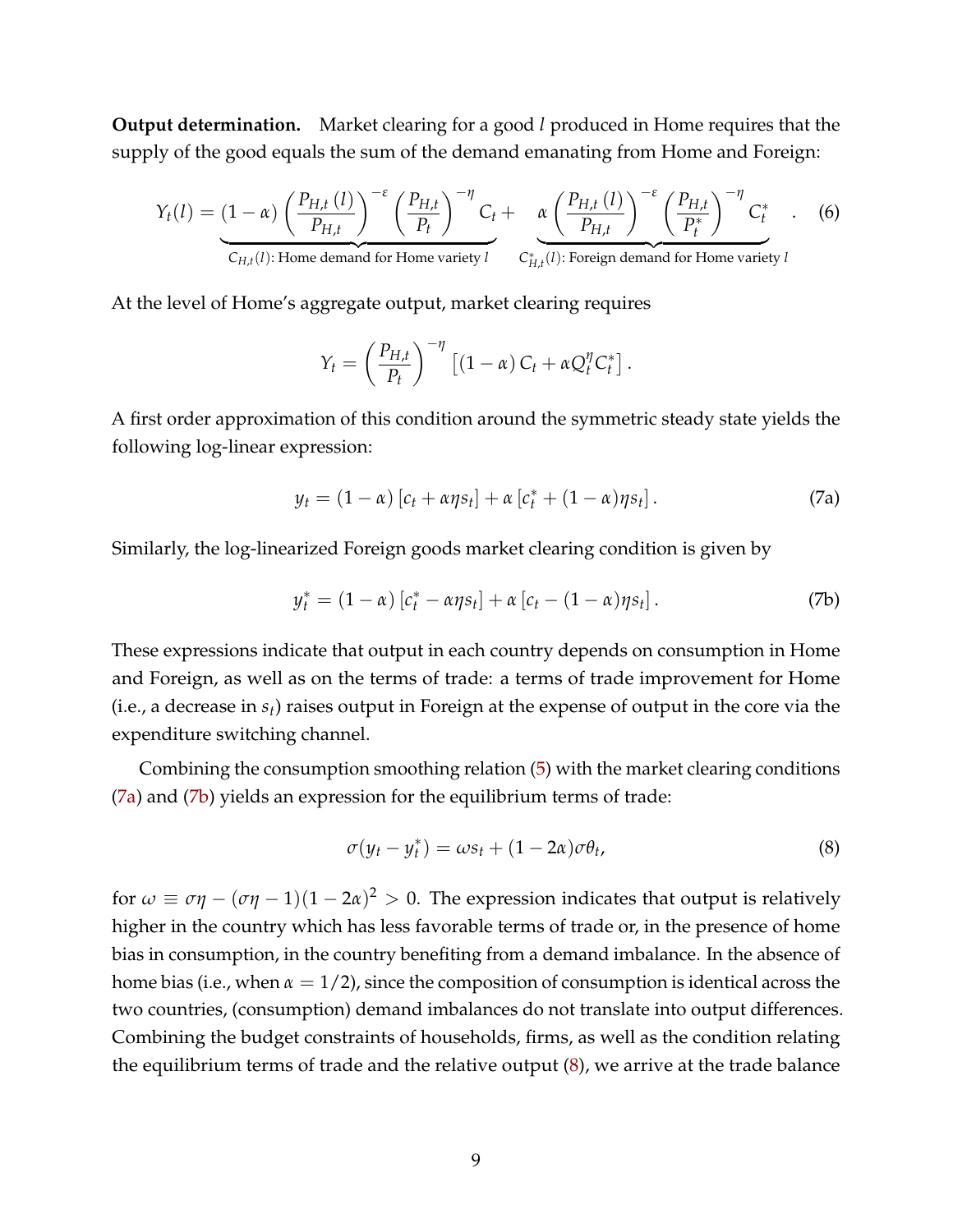condition:

<span id="page-10-3"></span>
$$
nx_t = \frac{\omega - 1}{2\sigma} s_t - \alpha \theta_t.
$$
\n(9)

which says that the effects of an appreciated terms of trade on the trade balance depends on the relative importance of the elasticities of substitution across goods (*η*) and across time ( $1/\sigma$ ). Furthermore, a positive demand imbalance ( $\theta_t > 0$ ) is associated with capital inflows (i.e., negative net exports).

Denoting aggregate output in the home country as  $Y_t \equiv \left[\int_0^1 Y_t(l)^{(\varepsilon-1)/\varepsilon} dl\right]^{\varepsilon/(\varepsilon-1)}$ , aggregate employment relates to aggregate output according to  $N_t \equiv \int_0^1 N_t(l) dl = Y_t Z_t$ , where  $Z_t \equiv \int_0^1 (P_t(l)/P_t)^{-\varepsilon} dl$ . Since equilibrium variations in  $z_t \equiv \ln Z_t$  around the steady state are of second order, up to a first order approximation, the relationships between aggregate employment and output is given by:

<span id="page-10-0"></span>
$$
n_t = y_t, \quad \text{and} \quad n_t^* = y_t^*.
$$
 (10)

**Inflation and marginal costs.** Under our Calvo price setting assumption, up to a firstorder approximation, the dynamics of PPI inflation in terms of the real marginal cost in each region are described by

<span id="page-10-2"></span>
$$
\dot{\pi}_{H,t} = \rho \pi_{H,t} - \kappa \widehat{mc}_t, \tag{11a}
$$

$$
\dot{\pi}_{F,t}^* = \rho \pi_{F,t}^* - \kappa \widehat{mc}_t^*.
$$
 (11b)

where  $\kappa \equiv \rho_{\delta}(\rho + \rho_{\delta})$ , and  $\widehat{mc}_t$  (resp.  $\widehat{mc}_t^*$ ) denotes the log deviation of the real marginal cost from its steady state value. Using the aggregate production functions [\(10\)](#page-10-0) and the labor supply equations  $(2a)$ , these are given by

<span id="page-10-4"></span>
$$
\widehat{mc}_t = (\sigma + \phi)y_t - \frac{\omega - 1}{2}s_t + \alpha \sigma \theta_t + u_t, \qquad (12a)
$$

$$
\widehat{mc}_t^* = (\sigma + \phi)y_t^* + \frac{\omega - 1}{2}s_t - \alpha\sigma\theta_t + u_t^*.
$$
 (12b)

Intuitively, the real marginal cost (measured in units of the domestic good) depends negatively on productivity, positively on the marginal rate of substitution between consumption and leisure and negatively on the terms of trade.<sup>[7](#page-10-1)</sup> However, since the equilibrium marginal

<span id="page-10-1"></span> $7$ That is to say, an improvement in a country's terms of trade lowers its producers' marginal cost. A terms of trade improvement raises the price of the domestic good relative to that of the consumption basket. Noting that  $p_t = p_{H,t} + \alpha s_t$ , the labor supply equation [\(2a\)](#page-6-0) implies that the real wage expressed in terms of the domestic good must be equal to  $w_t - p_{H,t} = \phi n_t + \sigma c_t + \alpha s_t$ , so that the real marginal cost is given by  $\widehat{mc}_t = \phi n_t + \sigma c_t - a_t + \alpha s_t.$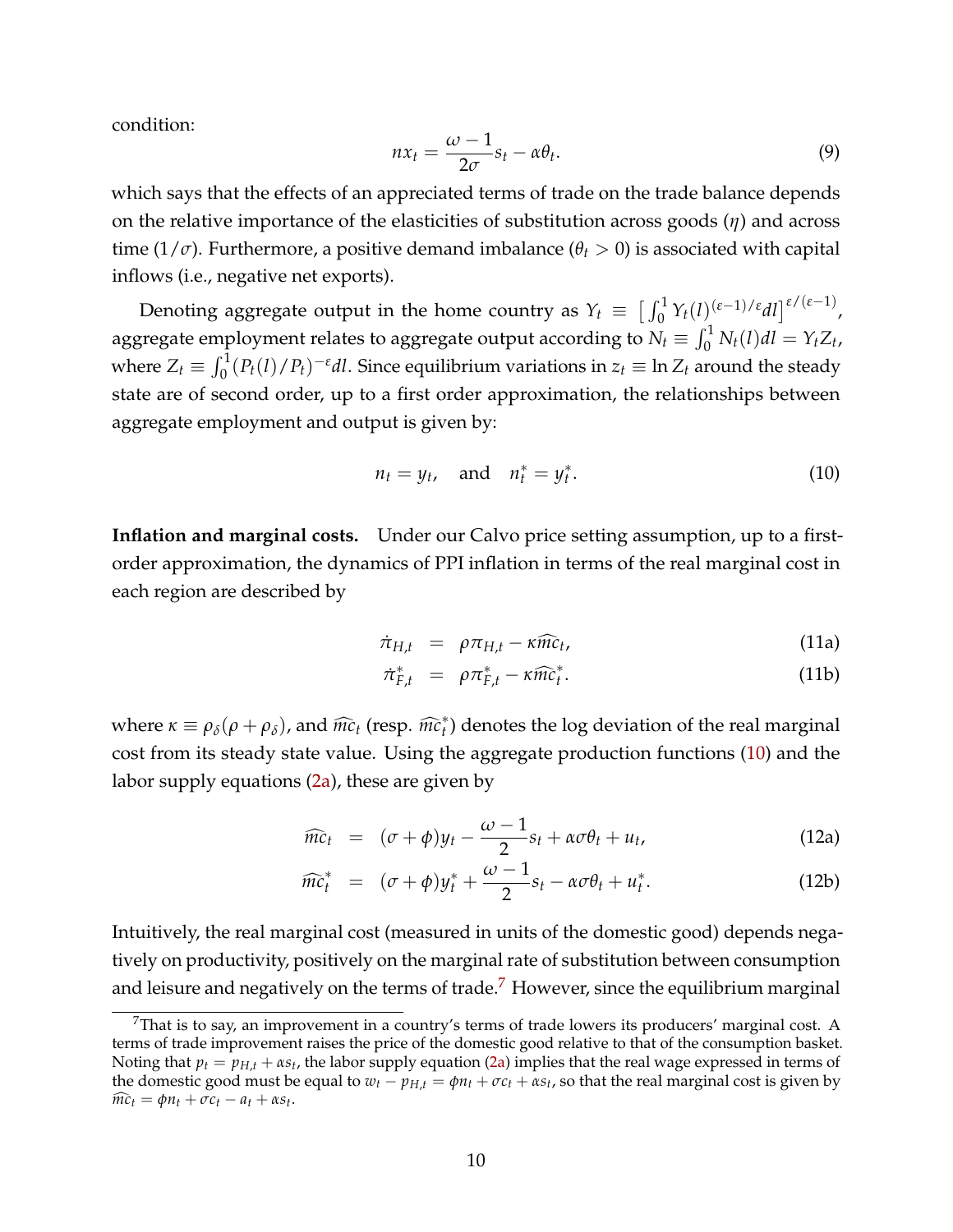rate of substitution itself depends ambiguously on the terms of trade (controlling for output and relative consumption), the relationship between the terms of trade and the marginal cost is a priori ambiguous. Finally, controlling for output and the terms of trade, higher relative consumption in a country raises its residents' marginal rate of substitution and thus increases the marginal cost.<sup>[8](#page-11-0)</sup> The cost-push shocks,  $u_t \equiv \mu_t^w - \mu^w$  and  $u_t^* \equiv \mu_t^{w*} - \mu^w$ , are deviations of wage markups from their steady state value.

#### **2.5 World and Difference formulation**

Before studying the optimal policy response to asymmetric cost-push shocks, it is convenient to rewrite the dynamics of output and inflation in both regions in "world" and "difference" format. We define the world output gap and the cross-country output gap differential as  $y_t^W = (y_t + y_t^*)$  $(y_t^*)/2$  and  $y_t^D = (y_t - y_t^*)$ *t* )/2. Similarly, we define the world PPI inflation and cross-country PPI inflation differential as  $\pi_t^W = (\pi_{H,t} + \pi_F^*)$  $_{F,t}^{*}$  $)/2$  and  $\pi_t^D = (\pi_{H,t} - \pi_F^*)$ *F*,*t* )/2. Combining PPI inflation dynamics [\(11a\)](#page-10-2)-[\(11b\)](#page-10-2) in gaps yields both the world New-Keynesian Phillips curve and the New-Keynesian Phillips curve (NKPC) in difference

$$
\dot{\pi}_t^W = \rho \pi_t^W - \kappa (\sigma + \phi) y_t^W - \kappa u_t^W, \qquad (13)
$$

$$
\dot{\pi}_t^D = \rho \pi_t^D - \kappa \left[ (\sigma + \phi) y_t^D - \frac{\omega - 1}{2} s_t + \alpha \sigma \theta_t \right] - \kappa u_t^D. \tag{14}
$$

We also note that the equilibrium terms of trade expression [\(8\)](#page-9-2) can be written as

<span id="page-11-3"></span><span id="page-11-2"></span><span id="page-11-1"></span>
$$
2y_t^D = \frac{\omega}{\sigma} s_t + (1 - 2\alpha)\theta_t.
$$
\n(15)

This relationship reveals that a more positive output gap in Home than in Foreign can arise for two reasons. On the one hand, an appreciated terms of trade  $s_t < 0$  shifts demand away from Home goods towards Foreign goods, leading to a negative output gap differential. On the other hand, to the extent that there is some home bias in preferences ( $\alpha$  < 1/2), a positive demand gap raises demand more of the Home good than for the foreign good.

<span id="page-11-0"></span><sup>&</sup>lt;sup>8</sup>Note that for Home, improved terms of trade correspond to a lower  $s_t$  while a higher relative consumption corresponds to a higher *θ<sup>t</sup>* . In contrast, for Foreign, improved terms of trade correspond to a higher *s<sup>t</sup>* while a higher relative consumption corresponds to a lower *θt* .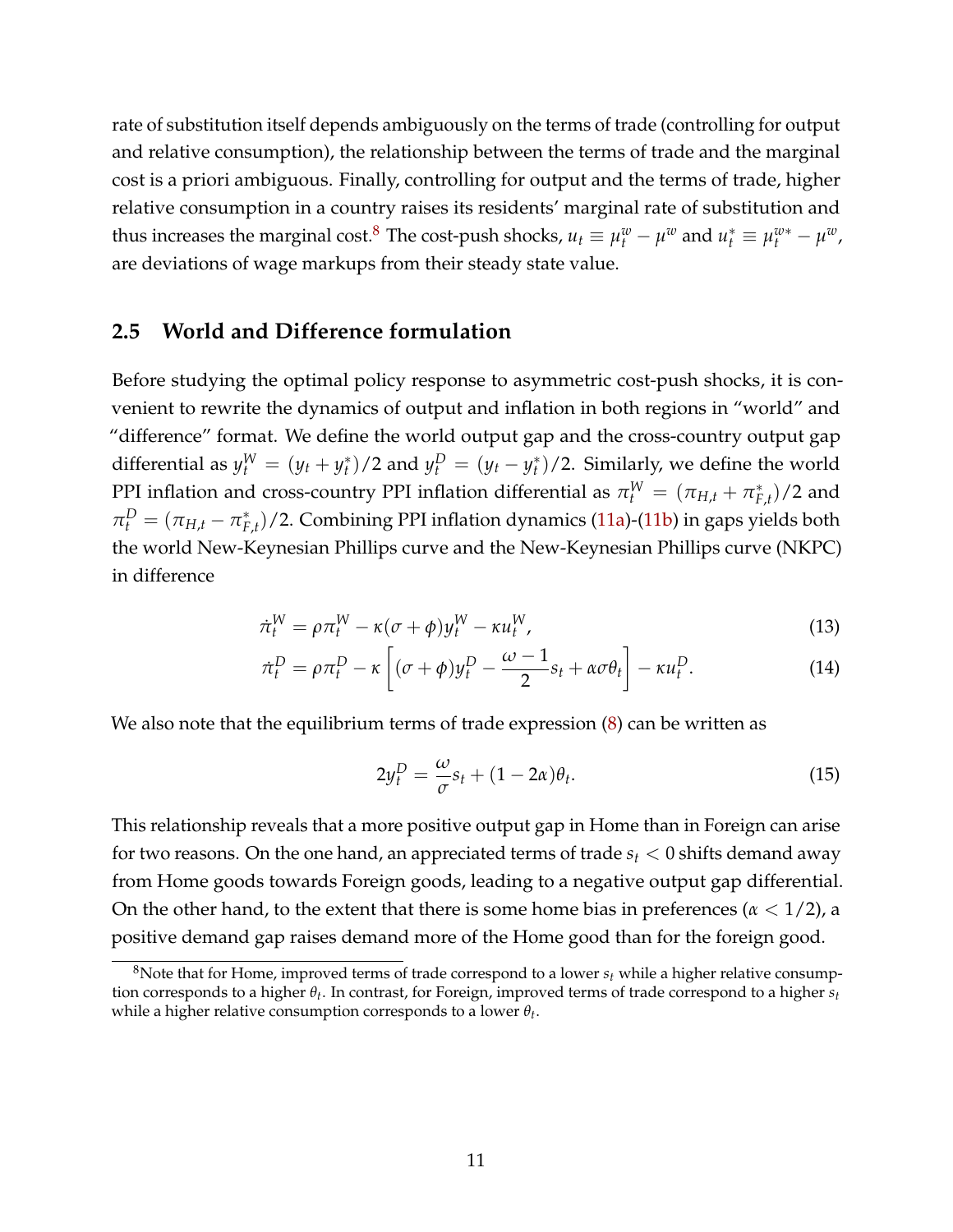# <span id="page-12-0"></span>**3 Characterization of optimal policy**

We start by characterizing optimal monetary and capital flow management policy in the model just presented. We show that when monetary policy faces an output-inflation trade-off, a free capital mobility regime is generically constrained inefficient due to two distinct pecuniary demand externalities operating via firms' marginal costs. For plausible calibrations of the model, the region experiencing higher inflation overborrows and capital flows into rather than out of the region with the deepest recession.

## **3.1 Welfare-based loss function**

To capture the various trade-offs to be resolved by optimal monetary and capital flow management policies, we use a standard welfare-based loss function. To obtain this loss function, we take a second-order approximation of a symmetrically weighted average of households' utilities in Home and Foreign (see Appendix [A\)](#page-33-0). $9$  The instantaneous loss function is given by

<span id="page-12-2"></span>
$$
L_t = \left[ (\sigma + \phi)(y_t^W)^2 + \frac{\varepsilon}{\kappa} (\pi_t^W)^2 \right] + \left[ (\sigma + \phi)(y_t^D)^2 + \frac{\varepsilon}{\kappa} (\pi_t^D)^2 \right] + \alpha (1 - \alpha)(1 - \sigma \eta) \eta (s_t)^2 + \sigma \alpha (1 - \alpha) \left[ \theta_t - (\sigma \eta - 1)(1 - 2\alpha) \sigma^{-1} s_t \right]^2
$$
(16)

where the output gap and inflation are again expressed in "world" and "difference" forms. The first two terms in [\(16\)](#page-12-2) featuring squared output gaps and inflation reflect sticky price distortions familiar from the closed economy literature. The third and fourth terms, reflecting distortions specific to the open economy context, capture welfare losses stemming from an inefficient cross-country distribution of consumption potentially caused by two factors: the demand imbalance  $\theta_t$  and the terms of trade gap  $s_t$ .<sup>[10](#page-12-3)</sup>

Normative research in new open-economy macroeconomics (e.g., [Benigno](#page-29-11) [2009\)](#page-29-11) has not traditionally treated the demand imbalance term  $\theta_t$  as a policy variable – e.g., instead setting it to zero under complete markets or determined by shocks and other macroeconomic variables under incomplete markets – and studied how monetary policy should be set optimally. Our approach, in contrast, is to ask whether actively managing the demand imbalance  $\theta_t$  may be desirable in a context where it could otherwise be left at zero.

<span id="page-12-1"></span><sup>&</sup>lt;sup>9</sup>Given equal country sizes, our adoption of equal welfare weight can be interpreted as an implicit assumption of perfect insurance with respect to the risk of the cost-push shock scenario described above.

<span id="page-12-3"></span> $10$ This later factor, however, disappears in a widely studied special case featuring unit elasticities [\(Cole](#page-30-9) [and Obstfeld](#page-30-9) [1991\)](#page-30-9), and more generally whenever the intra-temporal and inter-temporal elasticities are equal  $(\eta = 1/\sigma)$ .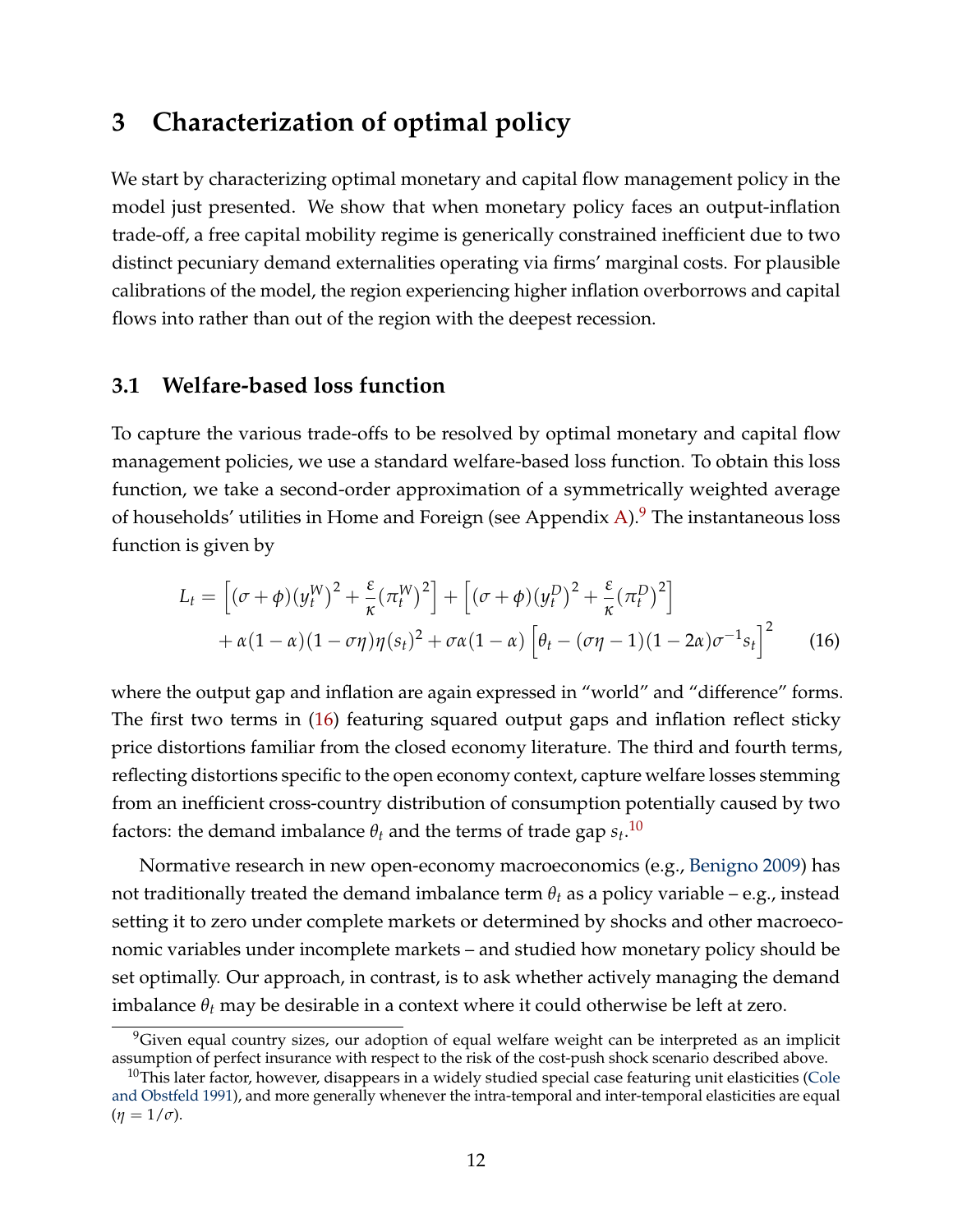## <span id="page-13-3"></span>**3.2 Optimal monetary policy**

The optimal monetary policy problem consists in choosing a path for the welfare relevant output gaps  $y_t^W, y_t^D$ , inflation  $\pi_t^W, \pi_t^D$ , and terms of trade  $s_t$ , to minimize the present value of the loss [\(16\)](#page-12-2), subject to the NKPCs [\(13\)](#page-11-1), [\(14\)](#page-11-2), and the equilibrium terms of trade expression  $(15).<sup>11</sup>$  $(15).<sup>11</sup>$  $(15).<sup>11</sup>$  $(15).<sup>11</sup>$  We have the following characterization.

<span id="page-13-4"></span>**Proposition 1** (Optimal monetary policy)**.** *Optimal monetary policy is characterized by the following targeting rules:*

$$
\dot{y}_t^W + \varepsilon \pi_t^W = 0 \tag{17}
$$

$$
\dot{y}_t^D + \varepsilon \pi_t^D = 0 \tag{18}
$$

*Proof.* See Appendix [B.1.](#page-37-0)

This description of optimal cooperative monetary policy is analogous to that commonly encountered for complete markets open-economy models with producer currency pricing (PCP) in the literature. [\(17\)](#page-13-1) and [\(18\)](#page-13-2) indicate that, both in "world" and "difference" terms, optimal policy strikes a balance between losses from inflation and losses from deviations of output from its efficient level. The two targeting rules can be combined to deliver targeting rules for each country that only depend on the domestic output gap and inflation, i.e.,  $\dot{y}_t + \varepsilon \pi_{H,t} = 0$  and  $\dot{y}_t^* + \varepsilon \pi_{F,t}^* = 0$ , a feature referred to as *inward looking* monetary policy in the NOEM literature. It is worth stressing that this characterization does not rely on any particular assumption regarding the path of *θ<sup>t</sup>* (other than it being exogenous, or chosen by policy). In particular, it holds under free capital mobility (i.e.,  $\theta_t = 0 \ \forall t$ ), as well as under an optimally managed capital account regime to be derived below.

The targeting rules [\(17\)](#page-13-1) and [\(18\)](#page-13-2) lead us to one observation, summarized in the corollary below, which helps us narrow down the role played by capital flows in response to shocks.

<span id="page-13-5"></span>**Corollary 1** (Irrelevance of capital flow regime for world variables)**.** *The paths of world*  $output$   $gap$   $y_t^W$  and world inflation  $\pi_t^W$  are independent of the capital flow regime (i.e., of the path  $\partial f \theta_t$ *)*.

*Proof.* See Appendix [B.2](#page-38-0)

 $\Box$ 

<span id="page-13-2"></span><span id="page-13-1"></span> $\Box$ 

<span id="page-13-0"></span> $11$ Implicitly, in line with the literature, we assume that the policymaker has access to a date 0 transfer so the optimal policy problem reflects efficiency rather than a mix of efficiency and redistributive considerations. For a formal statement of the optimal monetary policy problem, see Appendix [B.1.](#page-37-0)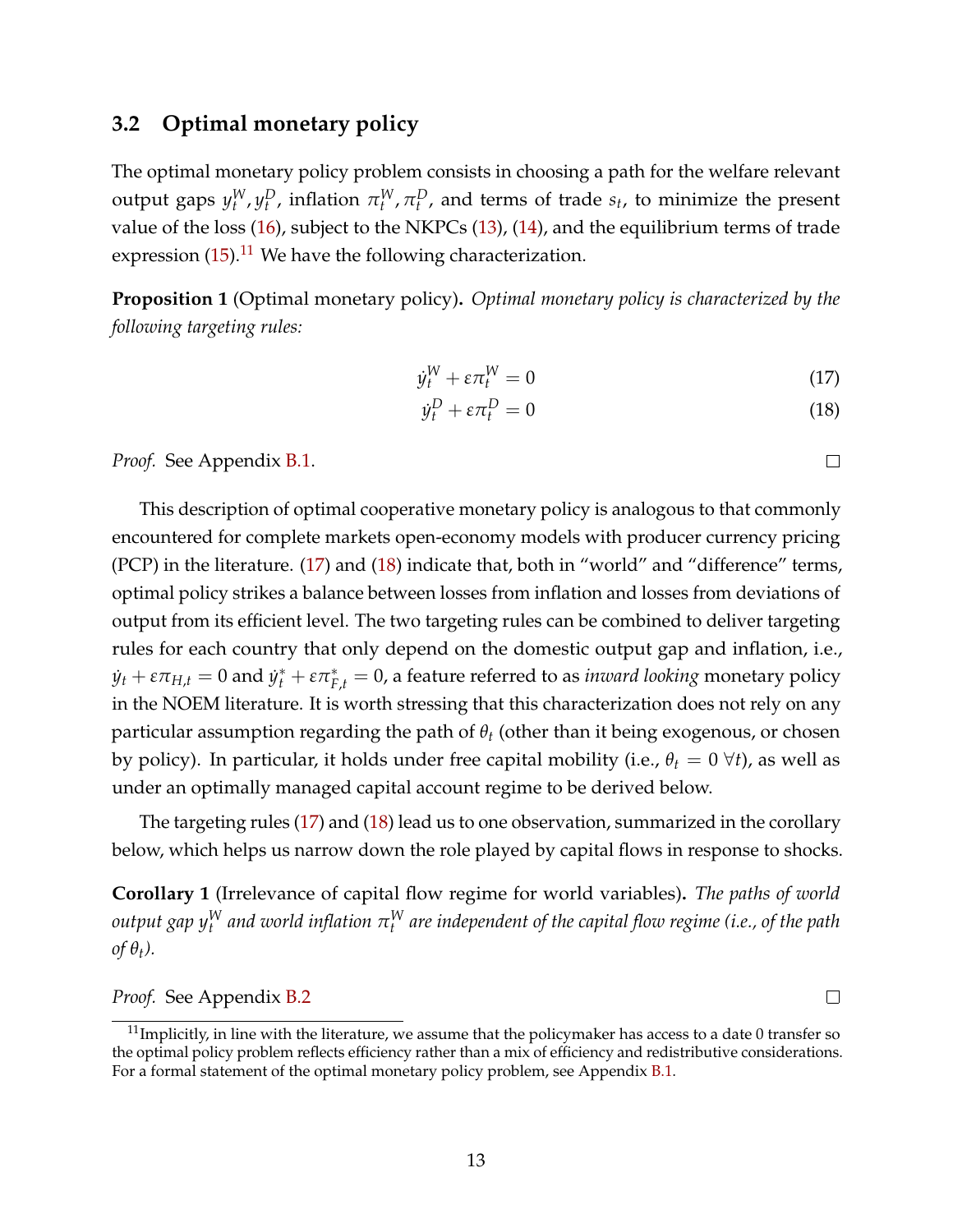This observation follows directly from combining the "world" NKPC [\(13\)](#page-11-1) with the "world" monetary policy targeting rule [\(17\)](#page-13-1) and means that the capital flow regime only matters for the determination of cross-country "difference" variables and the terms of trade.<sup>[12](#page-14-0)</sup> Therefore, both from a positive and normative standpoint, an analysis of the role played by capital flows in the adjustment to shocks can legitimately center on the dynamics of cross-country difference variables  $y_t^D$ ,  $\pi_t^D$  and external variables  $s_t$  and  $\theta_t$ .

**Remark** (Inward vs. outward looking monetary policy)**.** *When the path of the relative demand imbalance θ<sup>t</sup> deviates from zero, asset markets are no longer complete and the inward lookingness of monetary policy in* [\(17\)](#page-13-1)*-*[\(18\)](#page-13-2) *contrasts with the* outward looking *rules derived in studies assuming other forms of market incompleteness, such as financial autarky or a single bond in environments featuring uncertainty (e.g., [Corsetti, Dedola and Leduc](#page-30-10) [2010,](#page-30-10) [2018\)](#page-30-11).*[13](#page-14-1) *In these studies, the relative demand gap is an endogenous variable whose fluctuations depend on the interaction of shocks and other variables influenced by monetary policy (such as the cross-country difference in the output gap). As a result, monetary policy can manage distortions caused by market incompleteness and generally chooses to do so, resulting in outward looking rules. In our case, in contrast, the relative demand gap is either exogenous or directly controlled by policy, so there is no scope for monetary policy to manage market incompleteness distortions, hence the inward looking rules.*

## **3.3 Optimal capital flow management**

To question the constrained efficiency of the free capital mobility regime, we make the demand imbalance  $\theta_t$  a choice variable of the optimizing policy maker and ask under which circumstances  $\theta_t$  is set to a value different from zero. The optimal policy problem now consists in choosing a path for the welfare relevant output gaps  $y_t^W$ ,  $y_t^D$ , inflation *π*<sup>*W*</sup>, *π*<sup>*D*</sup>, terms of trade *st and* demand imbalance *θt* to minimize the present discounted value of the loss [\(16\)](#page-12-2), subject to the NKPCs [\(13\)](#page-11-1), [\(14\)](#page-11-2) and the equilibrium terms of trade relation  $(15)$ .<sup>[14](#page-14-2)</sup>

In addition to the targeting rules associated with monetary policy, [\(17\)](#page-13-1) and [\(18\)](#page-13-2), optimal policy now also pertains to an additional capital flow management margin.

<span id="page-14-3"></span>**Proposition 2** (Optimal capital flow management)**.** *The optimal capital flow regime is charac-*

<span id="page-14-1"></span><span id="page-14-0"></span> $12$ See [Groll and Monacelli](#page-31-13) [\(2020\)](#page-31-13) for a similar result regarding the irrelevance of the exchange rate regime. <sup>13</sup>The literature refers to outward looking monetary policy when targeting rules in open-economy models

also feature external variables, such as international relative prices or the relative demand gap.

<span id="page-14-2"></span><sup>&</sup>lt;sup>14</sup>See Appendix [B.1](#page-37-0) for a formal statement of the problem.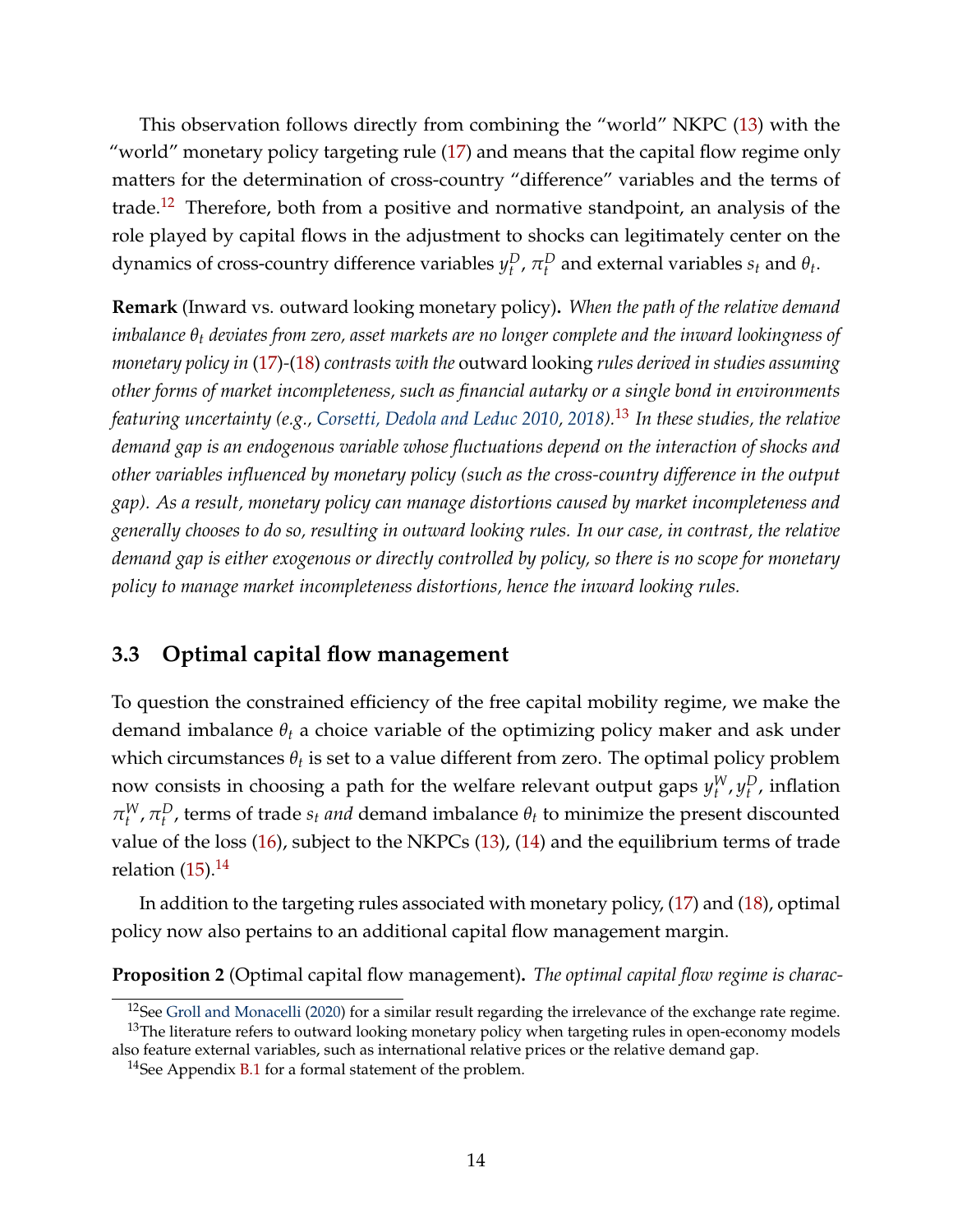*terized by the targeting rule*

$$
\theta_t = \frac{\sigma \chi - (1 - 2\alpha)}{\sigma \chi} 2y_t^D. \tag{19}
$$

<span id="page-15-1"></span> $\Box$ 

*where*  $\chi \equiv 2(1 - \alpha)\eta$  *denotes the trade elasticity.*<sup>[15](#page-15-0)</sup>

*Proof.* See Appendix [B.3](#page-39-0)

To the extent that shocks generating an output-inflation trade-off generally result in a non-zero cross-country difference in output gaps according to [\(14\)](#page-11-2)-[\(15\)](#page-11-3)-[\(18\)](#page-13-2), the relative demand imbalance is only set to zero if  $\sigma \chi = (1 - 2\alpha)$ , or if the trade elasticity normalized by the intertemporal elasticity of substitution (IES)  $1/\sigma$  is equal to the degree of home bias 1 − 2*α*. Away from this knife-edge case, the free capital mobility regime is constrained inefficient. To relate this inefficiency to the widely discussed notion of over-borrowing, it is convenient to consider a decentralization of the constrained efficient capital account regime via taxes on capital flows.

**Decentralization with taxes on capital flows.** Denoting by  $\tau_t$  the tax on Home households' borrowing on the international market and by *τ* ∗  $t<sub>t</sub><sup>*</sup>$  the tax on Foreign households' borrowing on that same market, the tax differential  $\tau_t^D \equiv (\tau_t - \tau_t^*)$  $(t<sup>*</sup>)/2$  can be derived from the consumption risk-sharing condition [\(4\)](#page-8-1) as  $\tau_t^D = \sigma \dot{\theta}_t/2$ . The relationship between the optimal tax differential and the inflation differential can thus be obtained from combining the targeting rules  $(18)-(19)$  $(18)-(19)$  $(18)-(19)$  as

$$
\tau_t^D = [\sigma \chi - (1 - 2\alpha)] \, \pi_t^D,\tag{20}
$$

We therefore have the following characterization the free capital mobility regime.

<span id="page-15-2"></span>**Corollary 2** (Over- vs under-borrowing)**.** *The high-inflation country over-borrows when σχ* >  $(1 - 2\alpha)$ , and under-borrows when  $\sigma \chi < (1 - 2\alpha)$ . The free capital mobility regime is only *constrained efficient in non-generic cases where*  $\sigma \chi = (1 - 2\alpha)$ *.* 

$$
\chi \equiv \frac{-\partial \log C_{F,t}}{\partial \log P_{F,t}/P_{H,t}}\bigg|_{C_t} + \frac{-\partial \log C^*_{H,t}}{\partial P^*_{H,t}/P^*_{F,t}}\bigg|_{C^*_t} = 2(1-\alpha)\eta.
$$

<span id="page-15-0"></span><sup>&</sup>lt;sup>15</sup>The trade elasticity  $\chi$  is defined as the sum of the absolute values of the price elasticity of imports and the price elasticity of exports, holding aggregate consumption constant. Formally,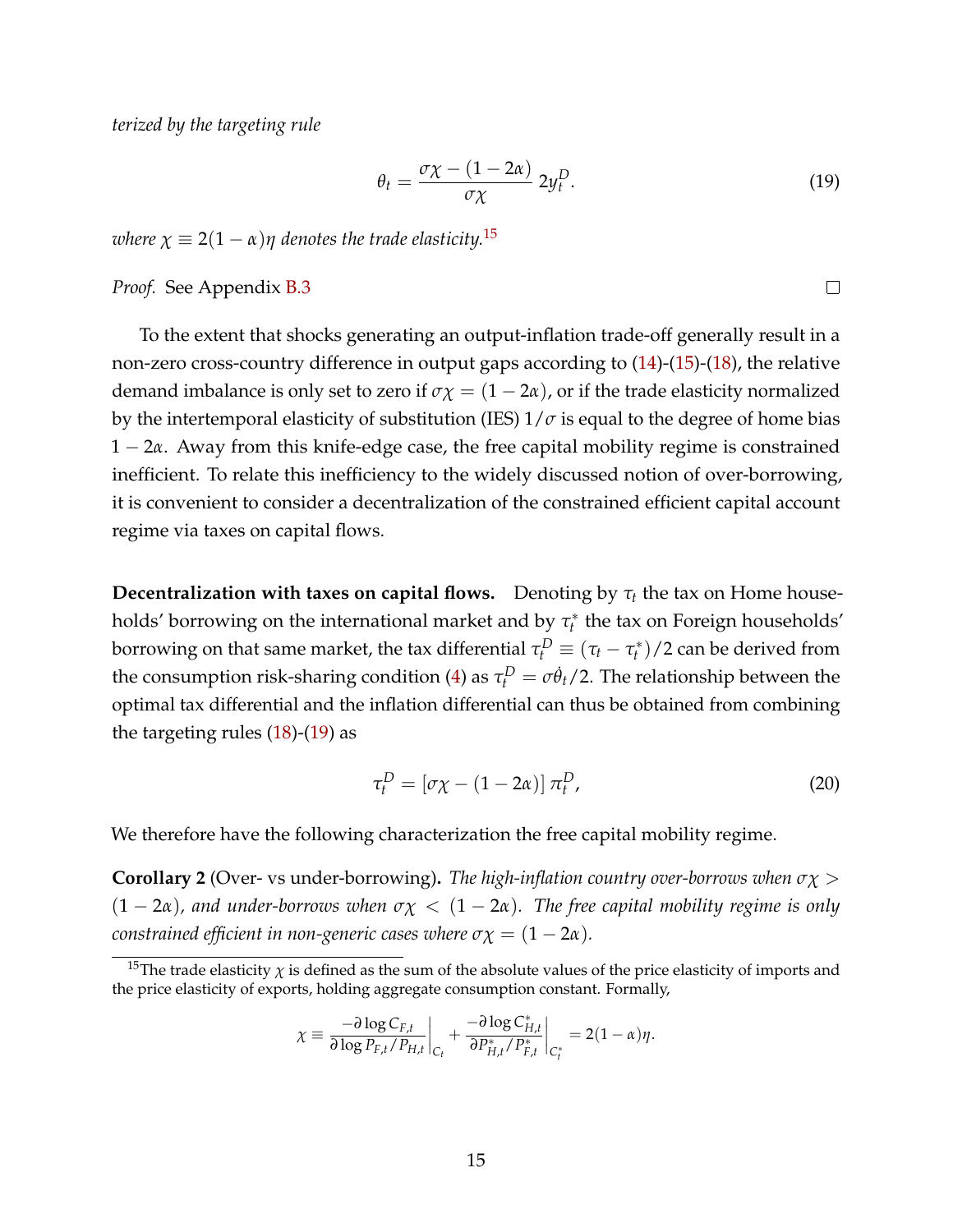Several insights emerge from Proposition [2](#page-14-3) and Corollary [2.](#page-15-2) First, the free capital mobility regime is generically constrained inefficient when monetary policy faces an output-inflation trade-off, and is only constrained efficient under a special parametric condition stating that the trade elasticity is identically equal to the product of the degree of home bias and the IES. To our knowledge, this condition has not received any attention in the literature.

Second, the direction of the inefficiency can be signed in two leading special cases extensively studied in the literature. The first one, which the early NOEM literature almost exclusively focused on (e.g., [Clarida et al.](#page-29-8) [2002](#page-29-8) or [Benigno and Benigno](#page-29-12) [2003\)](#page-29-12), home bias is abstracted from  $(\alpha = 1/2)$  and purchasing power parity (PPP) holds. In that case, relative demand should be distorted away from the region with the most negative output gap,  $\theta_t = 2 y^D_t$  and the high-inflation region over-borrows, as the optimal tax differential satisfies  $\tau_t^D = \sigma \eta \pi_t^D$ . The second one, commonly referred to as [Cole and Obstfeld](#page-30-9) [\(1991\)](#page-30-9) preferences and popularized in the NOEM literature by [Corsetti and Pesenti](#page-30-12) [\(2001\)](#page-30-12), features unitary elasticities ( $\sigma = \eta = 1$ ) and makes the two countries insular.<sup>[16](#page-16-0)</sup> In this case too, the optimal relative demand gap is proportional to the cross-country difference in the output gap,  $θ_t = y_t^D/(1 - α)$ , and the high-inflation region over-borrows,  $τ_t^D = π_t^D$ . This later observation is noteworthy for at least two reasons. The first one is that under unitary elasticities, there is no cross-country borrowing under free capital mobility according to [\(9\)](#page-10-3). Hence, there can be over-borrowing (or under-saving) even in the absence of any external imbalance. The second reason is that over-borrowing occurs despite the absence of any monetary spillovers under free capital mobility. Since the constrained efficient allocation does features spillover, our results indicate that spillovers can be good (i.e., are not necessarily a symptom of inefficient outcomes).

Third, and more generally, the scenarios just discussed, where the relative demand imbalance is proportional to the cross-country difference in the output gap and the highinflation country over-borrows, appear to be the most relevant ones empirically. Indeed, most calibrations of the model place the trade elasticity above one and the IES below one, in which case the condition  $\sigma \chi > (1 - 2\alpha)$  is necessarily satisfied.

What are the mechanisms behind these over- and under-borrowing results? We next argue that they have to do with a *pecuniary externality* operating via firms' marginal costs when monetary policy faces an output-inflation trade-off.

<span id="page-16-0"></span><sup>&</sup>lt;sup>16</sup>The insularity refers to the absence of international spillovers on output and inflation, although there are spillovers on consumption.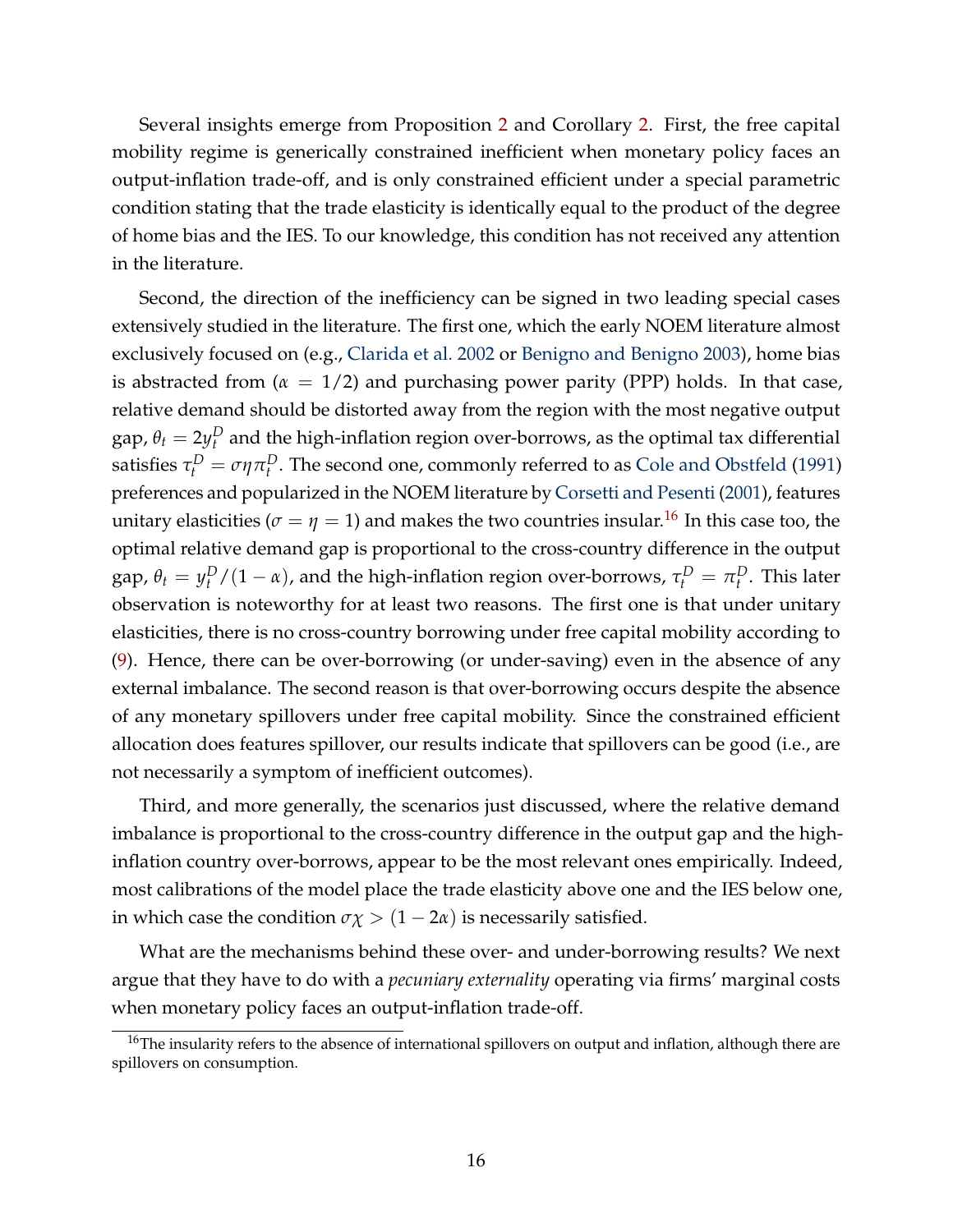### <span id="page-17-2"></span>**3.4 Externality via firms' marginal costs**

To nail down the inefficiencies at work in the free capital mobility regime, it is useful to ask how a marginal deviation from the equilibrium external borrowing positions in that regime alter the constraints faced by monetary policy and hence aggregate outcomes.

Consider a marginal increase in borrowing by Home from Foreign at instant  $t$  (i.e.,  $\theta_t =$  $\epsilon$  for some small  $\epsilon$ , leaving  $\theta_k = 0$  for all other  $k \neq t$ ).<sup>[17](#page-17-0)</sup> Substituting for the equilibrium terms of trade using [\(15\)](#page-11-3) into the marginal cost expressions [\(12a\)](#page-10-4)-[\(12b\)](#page-10-4) and applying the envelope theorem, the change in the loss function induced by this perturbation is given by

<span id="page-17-1"></span>
$$
\frac{dL_t}{d\theta_t} = \varphi_t^D \frac{\partial mc^D(y_t^D, \theta_t)}{\partial \theta_t}.
$$
\n(21)

The marginal increase in borrowing by Home from Foreign affects global welfare losses via its effects on the cross-country "difference" in marginal costs. Now, observe that the cross-country difference in marginal costs can be decomposed into two components

$$
mc^{D}(y_{t}^{D}, \theta_{t}) = \underbrace{\left[\phi + \frac{1 - 2\alpha}{\omega}\sigma\right]y_{t}^{D} + \frac{\alpha\sigma^{2}}{\omega}\chi\theta_{t}}_{\text{difference in real wages}} + \underbrace{\frac{\alpha\sigma}{\omega}\left[2y_{t}^{D} - (1 - 2\alpha)\theta_{t}\right]}_{\text{difference in purchasing power}} + u_{t}^{D}.
$$
 (22)

The first component reflects cross-country differences in labor costs arising from differences in the real wage (in terms of each country's consumption bundle). The second term reflects cross-country differences in purchasing power arising from movements in the terms of trade. The marginal cost derivative in [\(21\)](#page-17-1) is therefore given by

$$
\frac{\partial mc^D(y_t^D, \theta_t)}{\partial \theta_t} = \frac{\alpha \sigma}{\omega} \left[ \frac{\sigma \chi}{\text{real wage effect}} - \frac{(1 - 2\alpha)}{\text{ purchasing power effect}} \right].
$$
 (23)

First, raising Home consumption and lowering Foreign consumption shifts up labor supply in Home while shifting it down in Foreign. In equilibrium, this leads to a rise in Home's real wage and a drop in Foreign's real wage, thereby raising the cross-country difference in marginal costs. The strength of this effect corresponds to the trade elasticity normalized by the IES  $\sigma \chi$ . Second, the appreciation of the terms of trade, that follows

<span id="page-17-0"></span> $17$  For the sake of the argument, we assume that this increase in borrowing is compensated by a change in the date 0 implicit transfer. More generally, what matters for the externality to matter is that the balancing transaction occurs at a time when the government's multiplier on the NKPC [\(14\)](#page-11-2) has a value different from the one at time *t*.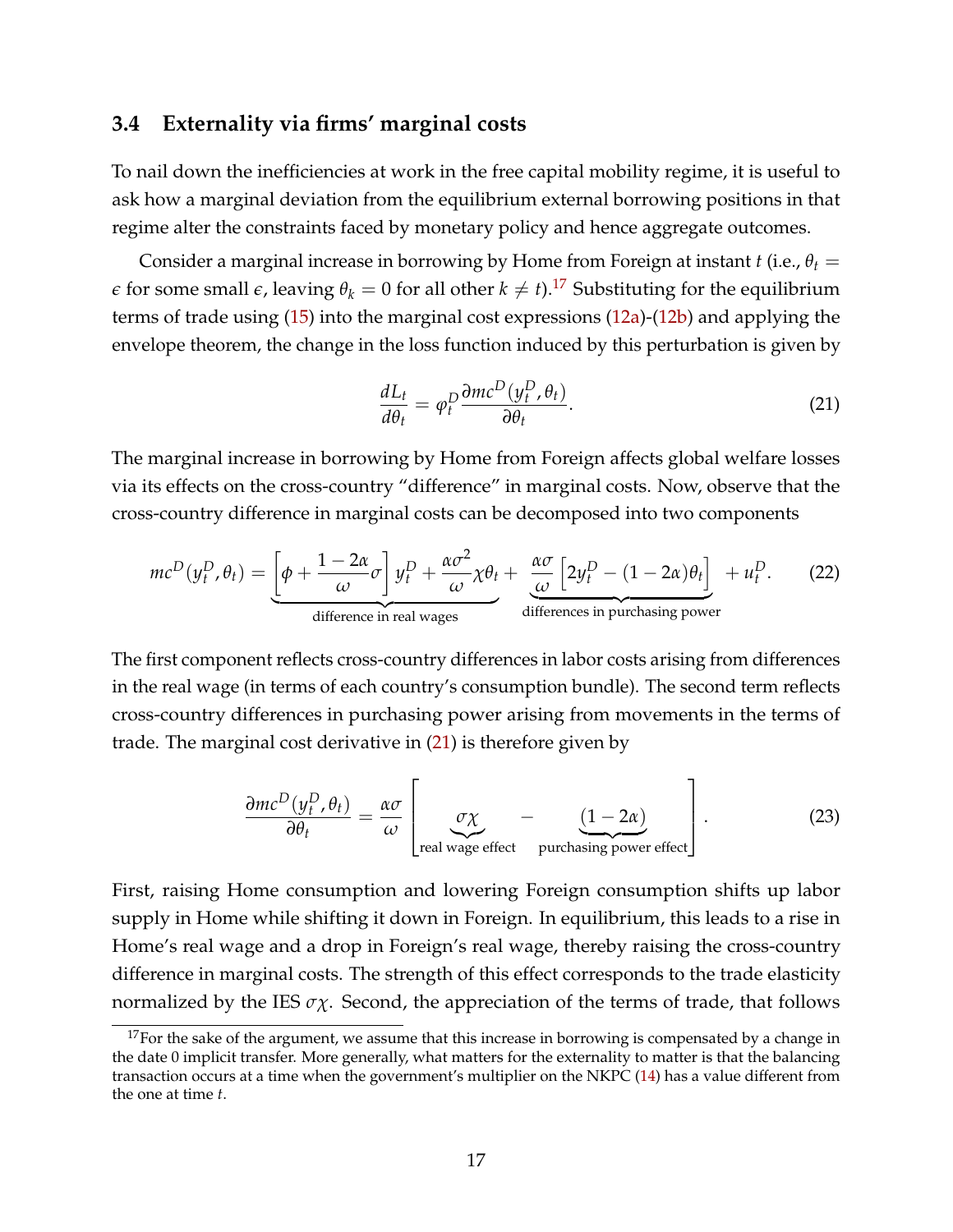the increase in borrowing by Home from Foreign, raises Home households' purchasing power while decreasing Foreign households' purchasing power. In the presence of home bias in preferences  $\alpha < 1/2$ , this raises the marginal costs in Home and lowers them in Foreign hence reducing the cross-country difference. With no home bias  $\alpha = 1/2$ , because households in each country consume the same basket the cross-country difference in marginal costs is unaffected. The strength of this second effect corresponds to the degree of home bias  $1 - 2\alpha$ .

Hence, absent home bias in preference or when the trade elasticity is relatively high,  $\sigma \chi > (1-2\alpha)$ , the real wage effect dominates and an increase in  $\theta_t$  raises the cross-country difference in marginal costs. When households exhibit large home bias in preferences and the trade elasticity is very low,  $\sigma \chi < (1 - 2\alpha)$ , the purchasing power effect dominates and the increase in  $\theta_t$  lowers the cross-country difference in marginal costs. The two effects cancel out if and only if  $\sigma \chi = (1 - 2\alpha)$ , in which case the difference in marginal costs independent of *θ<sup>t</sup>* .

These effects of marginal changes in external borrowing work in general equilibrium as prices adjust in goods and labor markets. As a result, they are ignored by atomistic agents. Yet, when the output-inflation trade-off is more stringent in one of the two countries, i.e. when  $\varphi^D_t \neq 0$ , a marginal increase in borrowing by Home from Foreign at instant  $t$  has a first-order welfare effect by tightening or relaxing the constraint faced by the monetary authority, as indicated by [\(21\)](#page-17-1).

We next argue that the externalities just discussed could be so powerful that they may well result in trade imbalances of opposite signs in the constrained efficient regime and in the free capital mobility regime.

#### **3.5 Topsy-turvy capital flows**

Combining the targeting rule [\(19\)](#page-15-1) with the equilibrium terms of trade expression [\(15\)](#page-11-3), we obtain that the terms of trade is proportional to the cross-country output gap in the constrained inefficient regime,  $s_t = 2y_t^D / \chi$ , albeit with a different coefficient than under free capital mobility, where the relationship follows from [\(15\)](#page-11-3) and is given by  $s_t = 2\sigma y_t^D/\omega$ . Substituting these terms of trade expressions into the net export expression [\(9\)](#page-10-3), we obtain a trade balance of

<span id="page-18-0"></span>
$$
nx_t = -\frac{2\alpha}{\sigma \chi} y_t^D \tag{24}
$$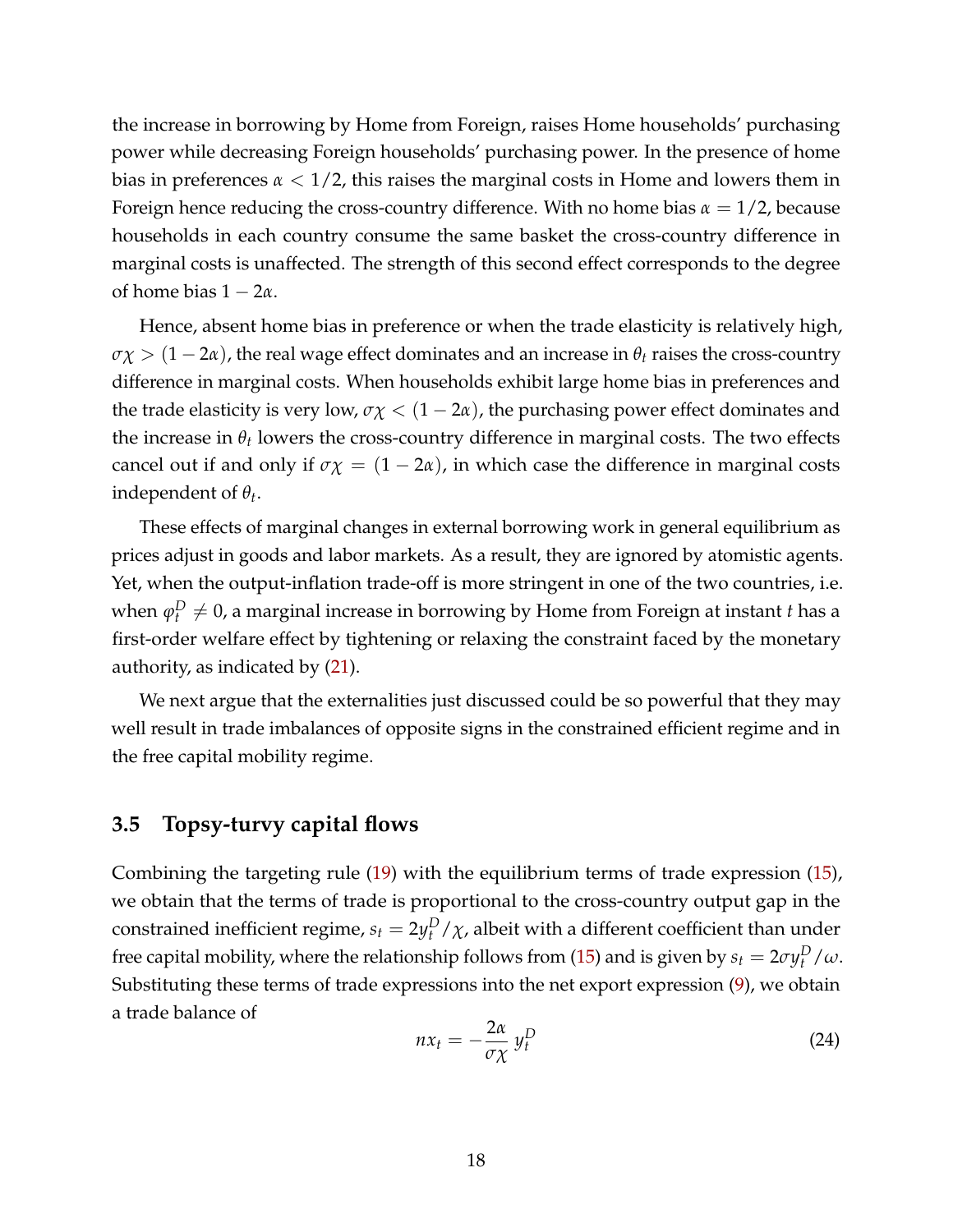under the constrained efficient regime, while the trade balance under free capital mobility is given by:

<span id="page-19-0"></span>
$$
nx_t = \frac{\omega - 1}{\omega} y_t^D. \tag{25}
$$

This indicates qualitatively different trade imbalance patterns under the two regimes, which we summarize in the following proposition.

<span id="page-19-1"></span>**Proposition 3** (Topsy-turvy capital flows)**.** *In the constrained efficient capital account regime, the country with the most negative output gap always runs a trade surplus. This contrasts with the free capital mobility regime, where the country with the most negative output gap runs a trade deficit if*  $\sigma\eta > 1$  *and a trade surplus if*  $\sigma\eta < 1$ *.* 

*Proof.* The proof follows directly from [\(24\)](#page-18-0), [\(25\)](#page-19-0), and the definitions of  $\omega$  and  $\chi$ .  $\Box$ 

The proposition implies that in the presence of cross-country differences in the severity of (policy induced) recession, capital flows are *topsy-turvy* under free capital mobility in the empirically plausible case where  $\sigma\eta > 1$ . That is, the country with the deepest recession runs a trade deficit while it should be running a trade surplus. Hence, rather than simply causing excessive borrowing, the pecuniary externality discussed in Section [3.4](#page-17-2) is likely to be strong enough to flip the direction of capital flows.

**Neoclassical and Keynesian motives of inter-temporal trade.** To understand the essence of Proposition [3,](#page-19-1) it is useful to decipher the various motives for inter-temporal trade in the model. In the free capital mobility regime, these motives are purely neoclassical and are well understood since at least [Cole and Obstfeld](#page-30-9) [\(1991\)](#page-30-9): A temporarily lower income in Home creates an incentive to borrow, but the terms of trade appreciation accompanying this lower income generates an incentive to save. When the intra-temporal elasticity is high (i.e. *ση* > 1), terms of trade movements are mild, and the first effect dominates. When the intra-temporal elasticity is low (i.e.  $\sigma\eta$  < 1), terms of trade movements are strong, and the second effect dominates. And when the intra- and inter-temporal elasticities are equal, the two effects neutralize each other.

In the constrained efficient regime, an additional *Keynesian macroeconomic stabilization motive*, capturing the externality outlined above, is also present. This motive calls for relaxing the output-inflation trade-off in the country where it is the least favorable. For the sake of illustrating the scope for topsy-turvy capital flows, consider the case of the Cole-Obstfeld parameter specification (or any other case satisfying  $\sigma\eta = 1$ ). As we just argued, in this case the two neoclassical motives cancel out and result is zero trade imbalances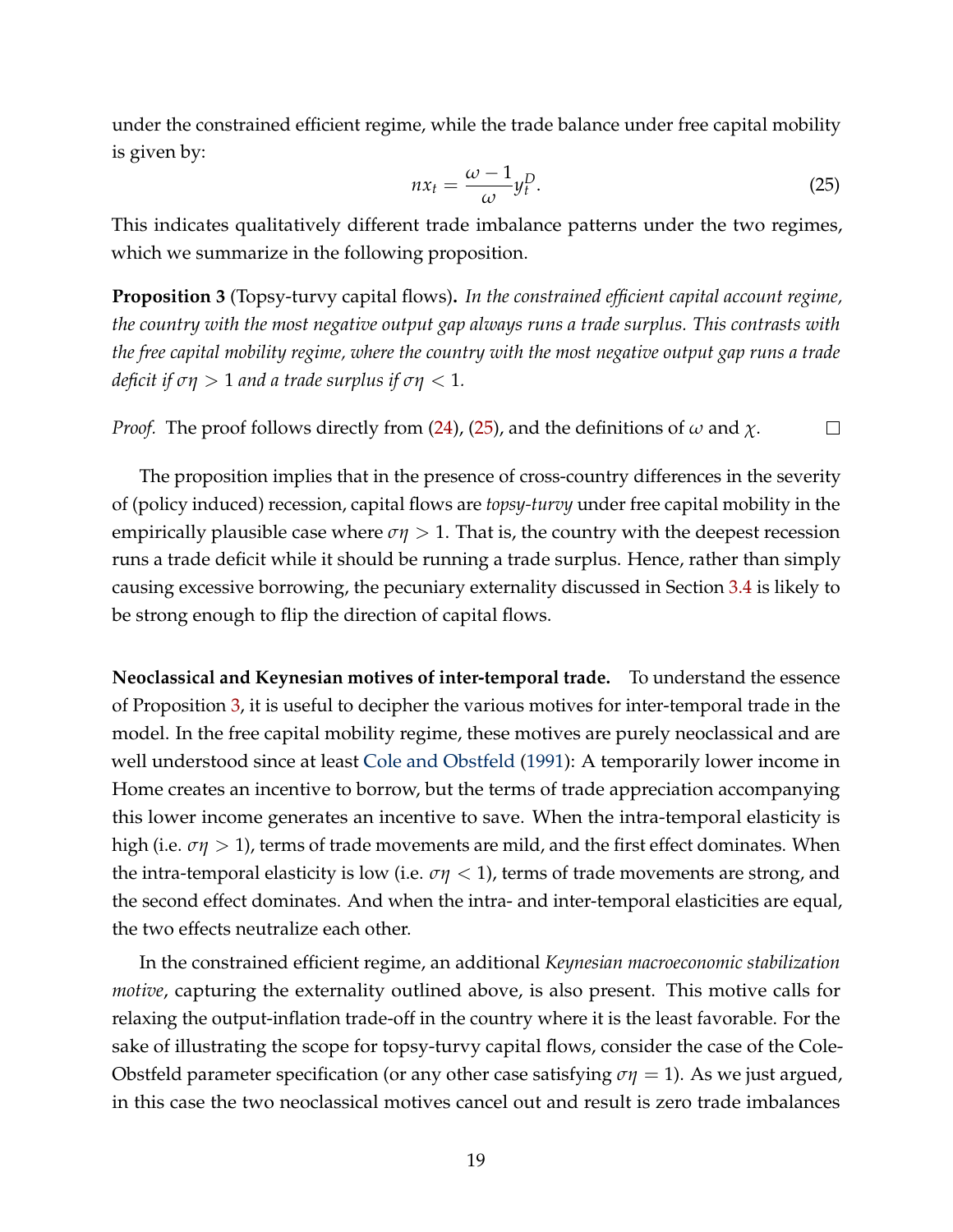under free capital mobility. In the constrained efficient capital flow regime, the Keynesian motive in addition generates an incentive to save for the country with the lowest output, as  $\sigma \chi > (1 - 2\alpha)$  $\sigma \chi > (1 - 2\alpha)$  $\sigma \chi > (1 - 2\alpha)$  holds (see Proposition 2 and discussion of Section [3.4\)](#page-17-2). That country thus experiences a trade surplus. For *ση* slightly above one, the net neoclassical effect becomes slightly positive, generating a trade deficit by the country with the most negative output gap under free capitail mobility, but the Keynesian effect dominates to yield a trade surplus by that country in the constrained efficient regime. As *ση* is raised further, the net neoclassical effect grows stronger in both regime, but it never overturns the Keynesian effect in the constrained efficient regime.<sup>[18](#page-20-0)</sup>

<span id="page-20-1"></span>

Figure 1: Characterization of capital flows in free capital mobility regime.

This topsy-turvy capital flows result is represented graphically in Figure [1,](#page-20-1) together with the over- vs under-borrowoing result of Corrolary [2.](#page-15-2) For any set of parameters, the figure indicates, based on the value of *α* and *ση*, whether the free capital mobility regime is constrained efficient (blue concave curve), whether in that regime the high-inflation country over-borrows (area above the constrained efficient curve) or under-borrows (area

<span id="page-20-0"></span><sup>&</sup>lt;sup>18</sup>In the limit where  $\sigma\eta \to \infty$ , as long as  $\alpha > 0$ , the trade balance becomes proportional to the difference in the output gap under free capital mobility,  $nx_t = y_t^D$ , but converges to zero in the constrained efficient regime,  $nx_t = 0$ .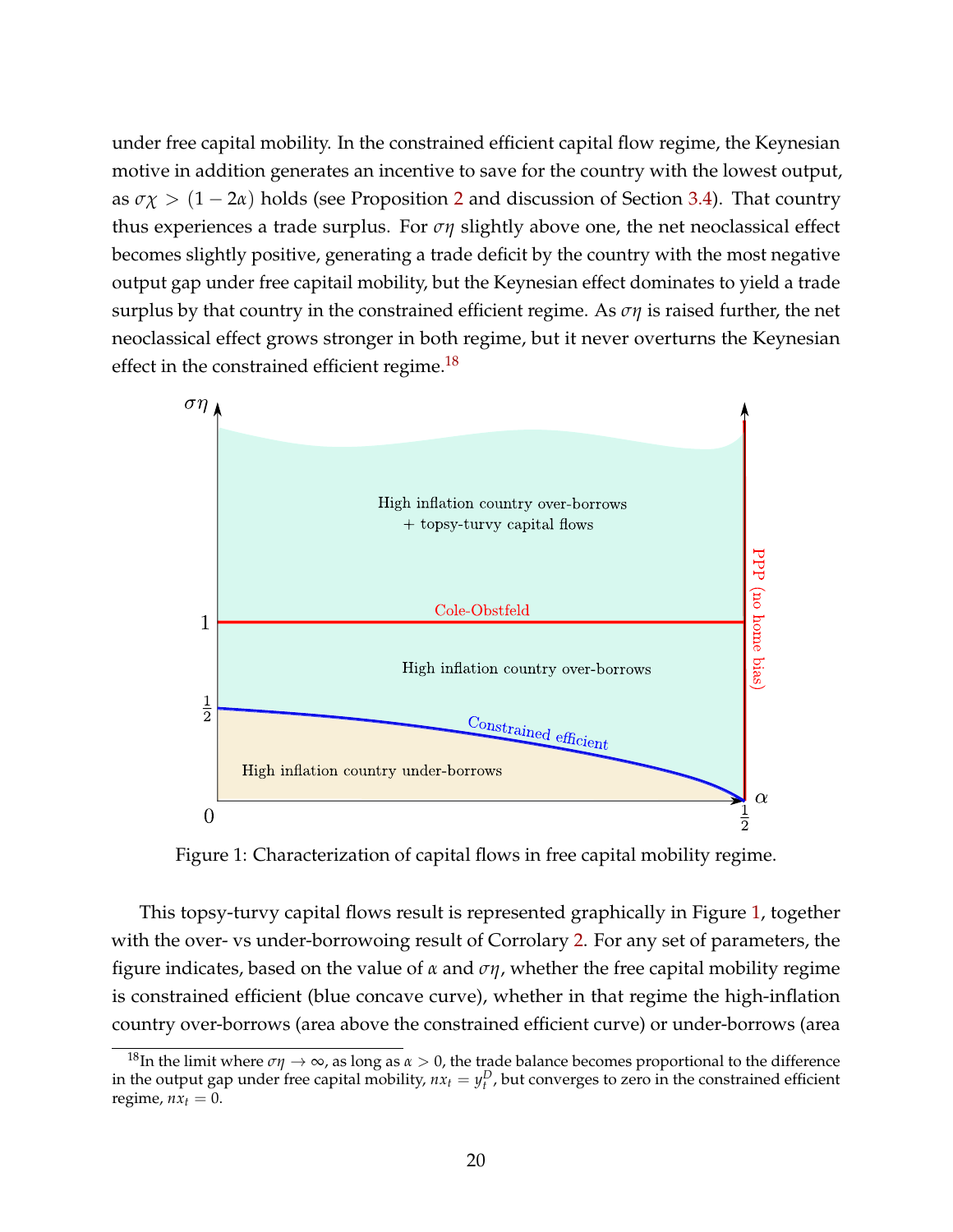below the constrained efficient curve), and whether that regime features topsy-turvy capital flows (area above the red Cole-Obstfeld parametrization line).

**Is capital mobility harmful** *per se***?** Of course not. Rather, what our analysis uncovers is that prices in unregulated international financial markets do not accurately reflect the social value of external borrowing in the presence of an output-inflation trade-off, and that wrong price signals can result in capital flows patterns remarkably at odds with those that would be desirable from a social perspective. But they do not indicate that capital mobility is bad, nor that capital flow volatility is excessive in response to shocks generating policy trade-offs. In fact, it is easy to see that in some cases, such as when  $\sigma\eta = 1$ , capital flows are larger under the constrained efficient regime than under the free capital mobility regime.

# <span id="page-21-0"></span>**4 External adjustment to cost-push shocks**

To make the uncovered inefficiencies more tangible, we now look at the world economy's adjustment to an unanticipated temporary cost-push (supply) shock that gives rise to an output-inflation trade-off of unequal stringency in the two regions.

**Cost-push shock scenario.** For concreteness, suppose that Home is subject to an inflationary cost-push shock such that  $u_t = 2\bar{u} > 0$  for some  $\bar{u} > 0$  for  $t \in [0, T)$  and  $u_t = 0$  for  $t \geq T$ , while Foreign is not hit by any shock (i.e.,  $u_t^* = 0$  for  $t \geq 0$ ). In terms of the "world" and "difference" shocks appearing in [\(13\)](#page-11-1) and [\(14\)](#page-11-2), we therefore have

<span id="page-21-1"></span>
$$
u_t^W = u_t^D = \begin{cases} \bar{u} > 0 \quad \text{for} \quad t \in [0, T) \\ 0 & \text{for} \quad t \ge T. \end{cases} \tag{26}
$$

As is well understood, monetary policy will not able to perfectly stabilize all variables under this scenario. Instead, it will trade off output gap and inflation distortions, as emphasized in Section [3.2.](#page-13-3) The main advantage of the step-function scenario in [\(26\)](#page-21-1) is to allow a sharp graphical characterization of this adjustment under the two alternative capital account regimes.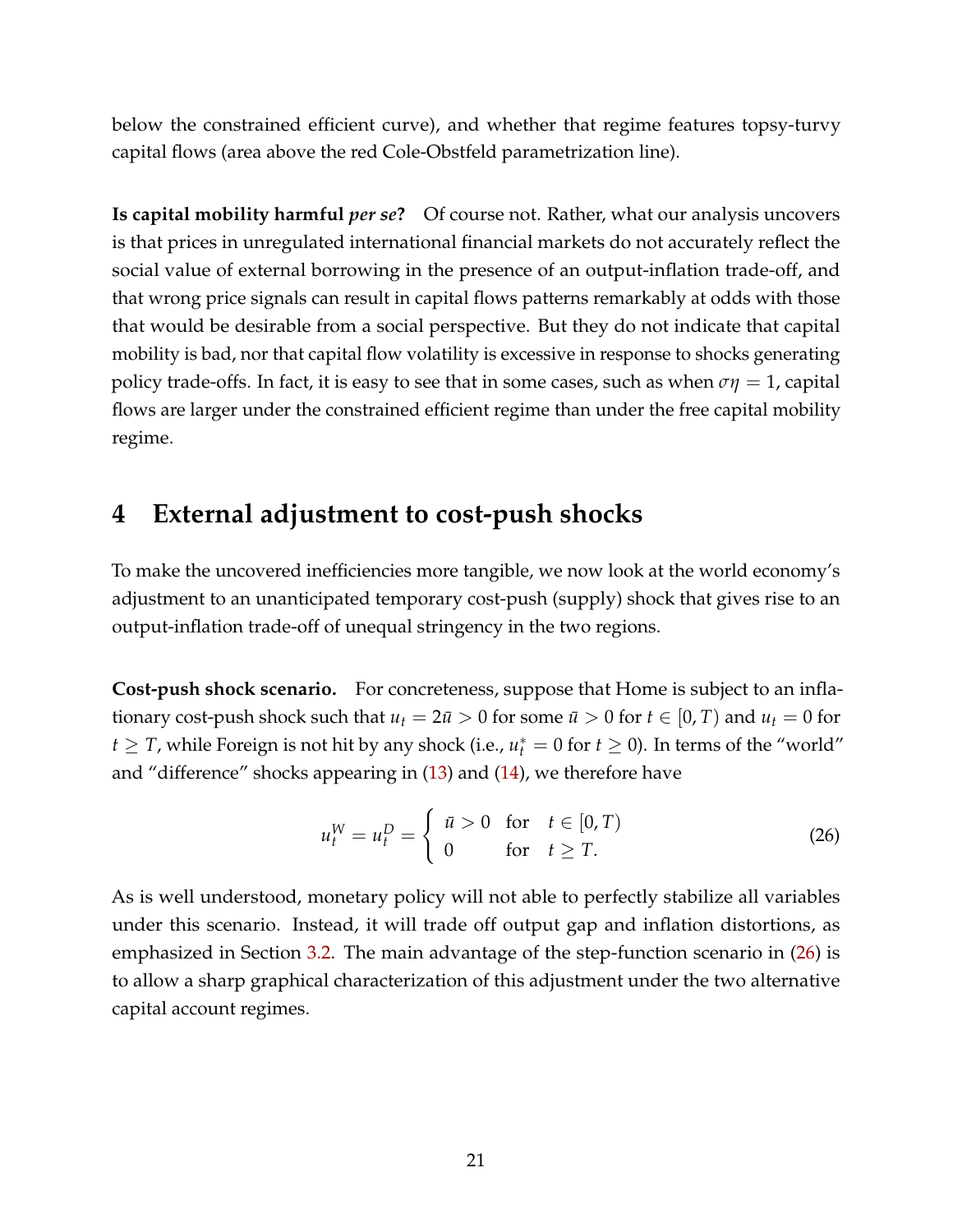### <span id="page-22-3"></span>**4.1 Adjustment under free capital mobility**

In a free capital mobility regime,  $\theta_t = 0 \ \forall t \geq 0$ . Accounting for this fact when substituting the equilibrium terms of trade expression [\(15\)](#page-11-3) into the NKPC in difference [\(14\)](#page-11-2) yields a dynamic equation for the cross-country difference in inflation as a function of itself and the difference in the output gap:

<span id="page-22-0"></span>
$$
\dot{\pi}_t^D = \rho \pi_t^D - \kappa \left(\frac{\sigma}{\omega} + \phi\right) y_t^D - \kappa u_t^D. \tag{27}
$$

Meanwhile, differentiating the targeting rule [\(18\)](#page-13-2) with respect to time yields a dynamic equation for the cross-country difference in the output gap as a function of the crosscountry difference in inflation:

<span id="page-22-1"></span>
$$
\dot{y}_t^D = -\varepsilon \pi_t^D. \tag{28}
$$

[\(27\)](#page-22-0) and [\(28\)](#page-22-1) form a dynamical system in  $\pi_t^D$  and  $y_t^D$  whose solution encapsulates the dynamics of the cross-country block of the model.  $\pi^D_t$  is a jump variable, and although  $y_t^D$  could in principle jump, under the optimal plan it is predetermined at  $y_0^D = 0.19$  $y_0^D = 0.19$ The system is thus saddle-path stable and the solution can be conveniently represented with the help of a phase diagram. The  $\dot{y}_t^D = 0$  locus is described by  $\pi_t^D = 0$ , while the  $\pi_t^D = 0$  locus is described by  $\rho \pi_t^D = \kappa \left(\frac{\sigma}{\omega} + \phi\right) y_t^D + \kappa u_t^D$ . Given our shock scenario, in the  $(y_t^D, \pi_t^D)$  space, the  $\dot{y}_t^D = 0$  locus is therefore always a flat line at 0, while the  $\dot{\pi}_t^D = 0$  locus is an upward sloping straight line with slope  $\kappa\left(\frac{\sigma}{\omega}+\phi\right)/\rho$  and intercept  $\kappa\bar{u}/\rho>0$  in the short-run (i.e., for  $t \in [0, T)$ ) and intercept 0 in the long-run (i.e., for  $t \geq T$ ).

The loci are represented in Figure [2,](#page-23-0) where  $y_t^D$  rises (diminishes) south (north) of the  $y_t^D = 0$  locus and  $\pi_t^D$  rises (diminishes) west (east) of the  $\dot{\pi}_t^D = 0$  locus. The fictional saddle-path associated with the system being permanently governed by the short-term loci is represented by the upper dashed upward sloping line, while that associated with the system being permanently governed by the long-term loci is represented by the lower dashed upward sloping line. The actual saddle path is represented by the thick curve with arrows.

The inflationary cost-push shock in Home naturally drives a cross-country difference in inflation up on impact. But the initial jump in the inflation difference is limited by monetary policy's commitment to generate a more negative output gap in Home than in Foreign in the future, with the difference in the output gap displaying a hump shape. To

<span id="page-22-2"></span><sup>&</sup>lt;sup>19</sup>The co-state variable  $\varphi_t^D$  is backward looking with an initial condition  $\varphi_0^D = 0$ , and both  $y_t^D$  and  $s_t$  are proportional to  $\varphi_t^D$  (see equations [\(A.20\)](#page-36-0), [\(A.24\)](#page-37-1) and [\(A.25\)](#page-37-2) with  $\theta_t = 0 \,\forall t$ ).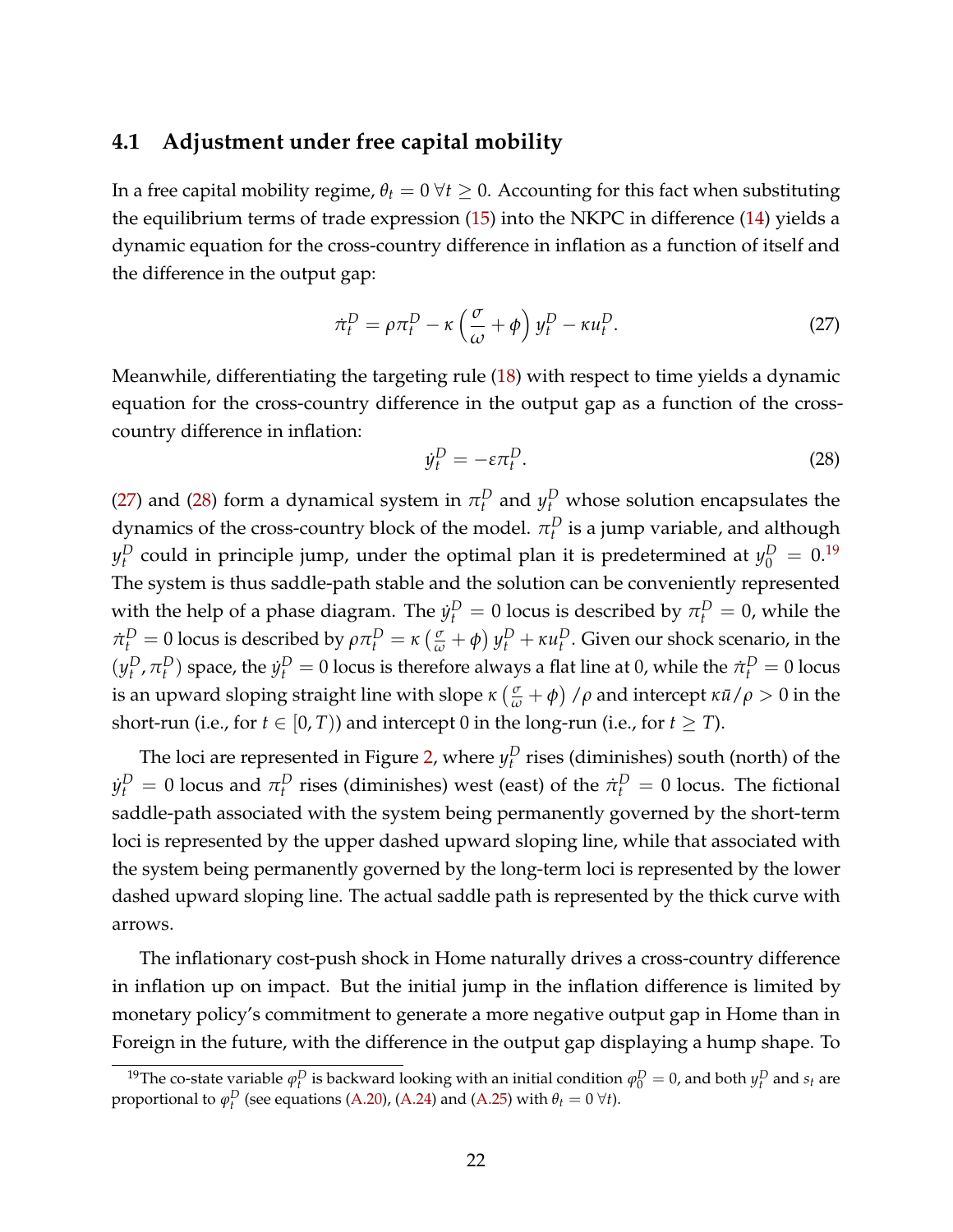<span id="page-23-0"></span>

Figure 2: Output-inflation trade-off under free capital mobility. *Note:* (ST) denotes short-term  $\dot{\pi}_t^D = 0$  locus, (LT) denotes long-term  $\dot{\pi}_t^D = 0$  locus.

support this path for the output gap differential, the terms of trade gap needs to follow a similar hump shape, indicating persistently (misaligned and) appreciated terms of trade throughout the episode.

Regarding cross-border capital flows, several patterns can emergence. From [\(25\)](#page-19-0), a hump-shaped trade deficit arises if *ση* > 1, while a hump-shaped trade surplus arises if  $\sigma\eta$  < 1. When  $\sigma\eta$  = 1, trade remains balance in response to the cost-push shock.

## <span id="page-23-2"></span>**4.2 Adjustment under constrained efficient regime**

In the constrained efficient regime, the path of  $\theta_t$  satisfies the targeting rule [\(19\)](#page-15-1). Accounting for this fact when substituting the equilibrium terms of trade expression [\(15\)](#page-11-3) into the NKPC in difference [\(14\)](#page-11-2) again yields a dynamic equation for the cross-country difference in inflation as a function of itself and the difference in the output gap:

<span id="page-23-1"></span>
$$
\dot{\pi}_t^D = \rho \pi_t^D - \kappa \left[ \frac{\sigma}{\omega} + \phi + \frac{2\alpha}{\chi \omega} \left( \sigma \chi - (1 - 2\alpha) \right)^2 \right] y_t^D - \kappa u_t^D \tag{29}
$$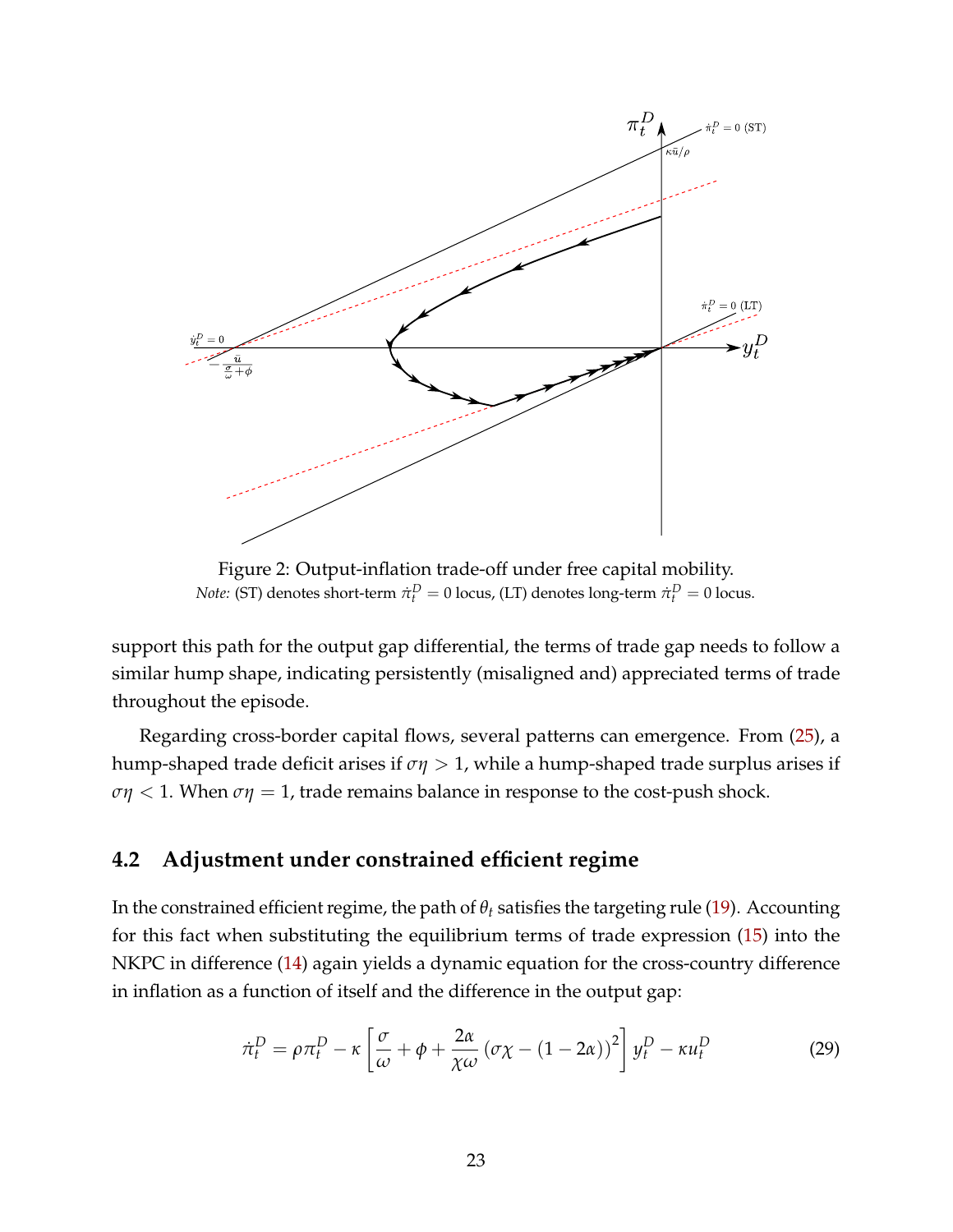where the last term in the square bracket reflects the optimal management of the relative demand gap. This term is non-negative, and equal to zero only in the knife-edge case where  $\sigma \chi = (1 - 2\alpha)$ . [\(29\)](#page-23-1) and [\(27\)](#page-22-0) now form the dynamical system in  $\pi_t^D$  and  $y_t^D$  whose solution represents the dynamics of the cross-country block of the model. Again,  $\pi^D_t$  is a jump variable, and  $y_t^D$  is predetermined at  $y_0^D = 0$  under the optimal plan. The system is again saddle-path stable and is represented with a phase diagram in Figure [3.](#page-24-0)

<span id="page-24-0"></span>

Figure 3: Output-inflation trade-off in the constrained efficient capital flow regime. *Note:* (ST) denotes short-term  $\dot{\pi}_t^D = 0$  locus, (LT) denotes long-term  $\dot{\pi}_t^D = 0$  locus.

As under free capital mobility, the  $\dot{y}_t^D = 0$  locus is described by  $\pi_t^D = 0$ . But this time, the  $\dot{\pi}_t^D = 0$  locus is described by  $\rho \pi_t^D = \kappa \left[ \frac{\sigma}{\omega} + \phi + \frac{2\alpha}{\chi \omega} \left( \sigma \chi - (1 - 2\alpha) \right)^2 \right] y_t^D + \kappa u_t^D$ . The only difference with the phase diagram of Figure [2](#page-23-0) is that the  $\dot{\pi}_t^D = 0$  locus now has a (weakly) steeper slope of  $\kappa \left[ \frac{\sigma}{\omega} + \phi + \frac{2\alpha}{\chi \omega} (\sigma \chi - (1 - 2\alpha))^2 \right] / \rho$  in the short-run. This slope is strictly steeper, except in the knife-edge cases where  $\sigma \chi = (1 - 2\alpha)$  in which case the two phase diagrams coincide. The phase diagram shows that the constrained efficient capital flow regime results in a more favorable trade-off between the stabilization of the cross-country difference in the output gap and the cross-country difference in domestic inflation, regardless of the direction of the inefficiency.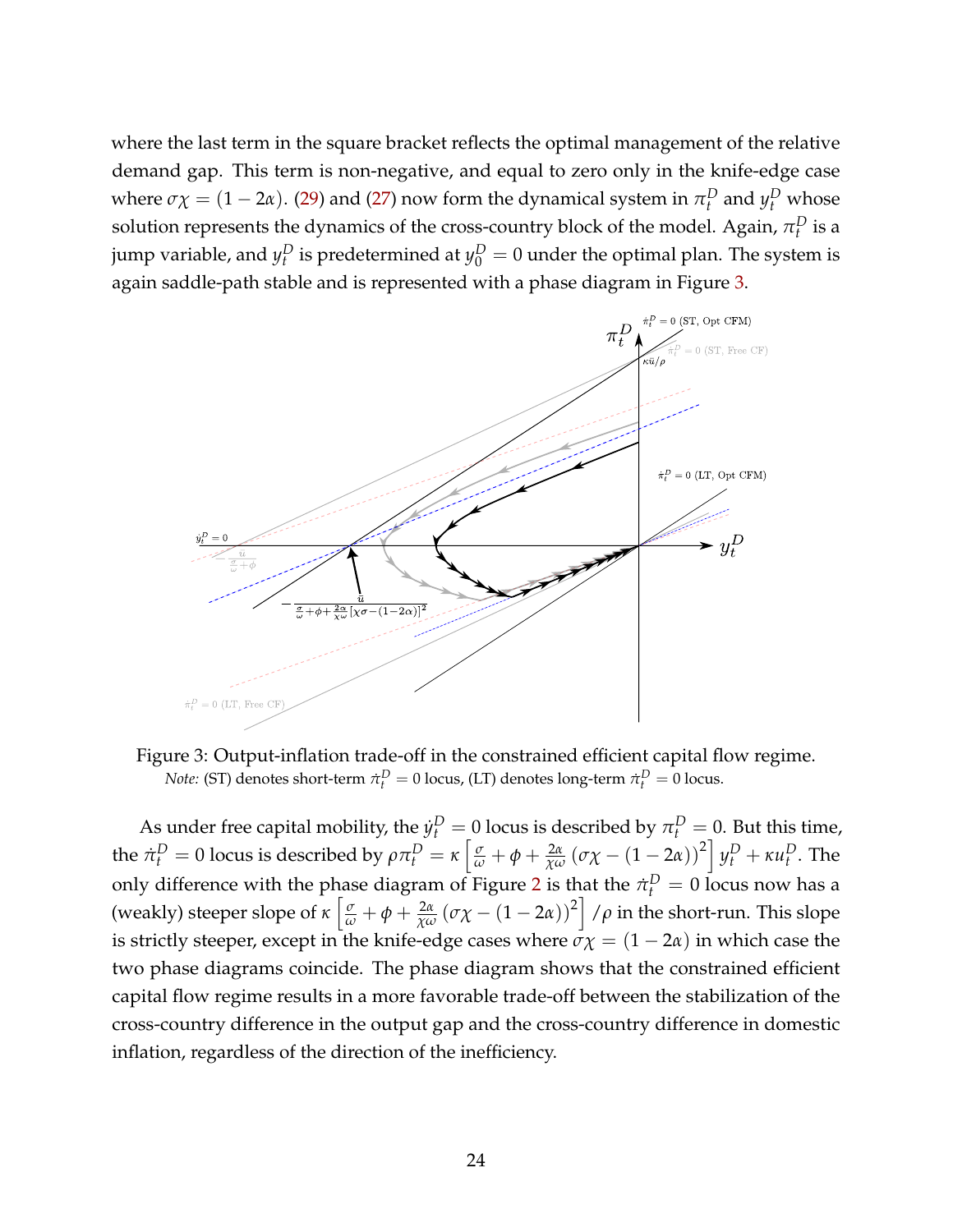**Over-borrowing and excessive capital flow volatility?** How do capital flows differ across the two regimes? The possibility of topsy-turvy capital flows in our model means that unlike in other theories predicting over-borrowing, trade-imbalances may be less or more volatile under the constrained efficient regime than under free capital mobility. Focusing on parameter configurations generating over-borrowing (i.e., for  $\sigma \chi > (1 - 2\alpha)$ ), Figure [4](#page-25-0) represents three distinct scenarios. In panels (a) and (b), following the shock, Home runs a trade deficit under free capital mobility but a trade surplus under the constrained efficient regime. This is the case where capital flows are topsy turvy. However, in the case of panel (a), where *ση* is only slightly above unity, capital flows are insufficiently volatile under free capital mobility, while in the case of panel (b), where *ση* is larger, they are excessively volatile. In panel (c), *ση* is slightly below unity so capital flows are not topsy turvy. In this case Home runs trade surpluses following the shock under both regimes, albeit larger ones in the constrained efficient regime.

<span id="page-25-0"></span>

(a) Too little volatility ( $\sigma\eta > 1$ ) (b) Too much volatility ( $\sigma\eta > 1$ ) (c) Too little volatility ( $\sigma\eta < 1$ )

Figure 4: Possible capital flow patterns following cost-push shocks. *Note:* Solid lines represent free capital mobility regime, and dashed lines represent constrained efficient capital flow regime.

Given the variety of different scenarios potentially predicted by our model (i.e., excessively or insufficiently volatile capital flows), it seems relevant to take a closer look at a calibration commonly used in the literature.

### **4.3 Calibrated example**

To further illustrate how the macroeconomic adjustments play out under both regimes, we now turn to presenting impulse response functions to an asymmetric cost-push shock in a calibrated version of the model. To do so, we draw heavily on the calibration used by [Groll and Monacelli](#page-31-13) [\(2020\)](#page-31-13) to study impulse responses to cost-push shocks. Rather than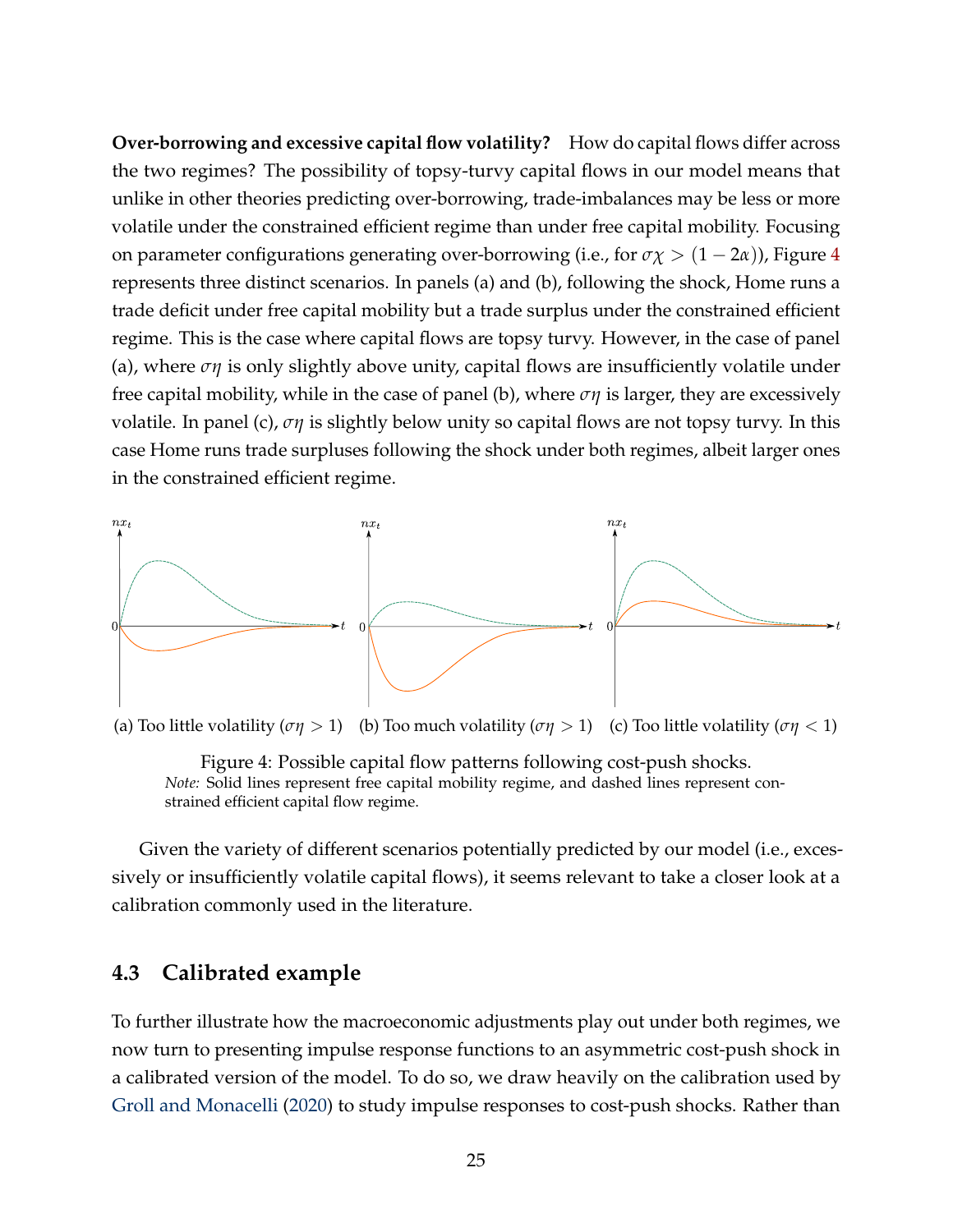assuming a step function as in Sections [4.2](#page-23-2) and [4.1,](#page-22-3) we consider a more standard mean reverting shock. In particular, we hit the economy with a cost-push shock of 10% that mean reverts at rate 0.42 per year, yielding an annual autocorrelation of 0.65, or equivalently, a quarterly autocorrelation of 0.9. The parameter  $\sigma$  is set to 1, implying an IES of 1, and the labor supply elasticity parameter  $\phi$  is set to zero. The home bias parameter,  $\alpha$ , is set to 0.25, which implies a weight of 0.75 on domestically produced goods in the consumption basket. The trade elasticity  $\chi$  plays an important role for our results, as it determines the direction of the inefficiency and the scope for topsy-turvy capital flows, with high elasticities making over-borrowing and topsy-turvy capital flows more likely. [Simonovska and Waugh](#page-32-2) [\(2014\)](#page-32-2) report a range of trade elasticity estimates from 2.69 to 4.47. We conservatively set *χ* near the lower bound of this range to  $\chi = 3$ , which implies an elasticity of substitution between domestic and foreign good *η* of 2. The discount rate parameter, *ρ*, and the parameter for the probability of adjustment of nominal prices*,*  $\rho_\delta$ *,* are both set to standard values:  $\rho=0.04$  and  $\rho_\delta=1-0.75^4.$  Finally, the elasticity of substitution among differentiated intermediate goods, *ε*, is set to 7.66, corresponding to a 15% net markup. All parameters are hence set to the same value as in [Groll and Monacelli](#page-31-13) [\(2020\)](#page-31-13) (adjusting for our annual frequency).

Figure [5](#page-27-0) illustrates the difference in the response of macroeconomic variables to the cost-push shock under free capital mobility vs. the constrained efficient capital flow regime. It is well understood that under free capital mobility, the efficient allocation cannot be achieved following cost-push shocks. To limit PPI inflation in Home following the shock, monetary policy commits to negative output gaps in the future. The monetary policy response entails a positive spillover in Foreign, where the positive output gap nearly reaches 3% and a terms of trade appreciation peaking at 9%. Home runs a trade deficit of up to 3.5% of GDP.

In the optimal capital flow management regime, opening a demand gap in favor of Foreign helps reduce the magnitude of the Home output gap and mitigate international relative price misalignment at the expense of distorting the international risk-sharing condition. The Home output gap drops to -10% rather than -13% and the terms of trade appreciates by no more than 3%. The negative demand imbalance redirects demand toward Foreign, but the significantly smaller terms of trade appreciation results in a mildly negative Foreign output gap (rather than a positive one under free capital mobility). As a result, PPI inflation in Foreign is also more stable. Therefore, it is not a zero-sum game and both countries achieve a superior stabilization of output and inflation.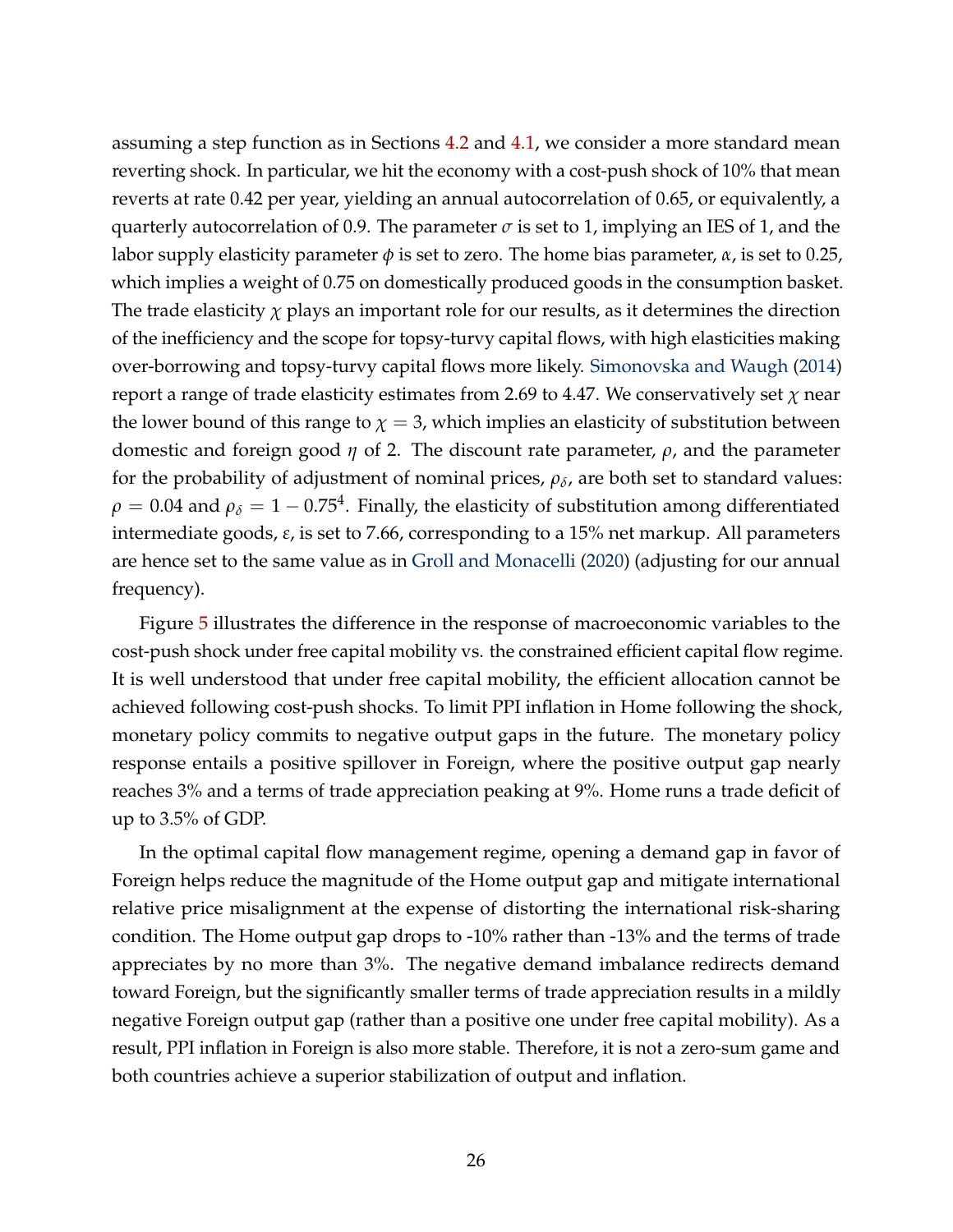<span id="page-27-0"></span>

Figure 5: Impulse responses to cost-push shock in Home. *Note:* Solid lines represent free capital mobility regime, and dashed lines represent constrained efficient capital flow regime.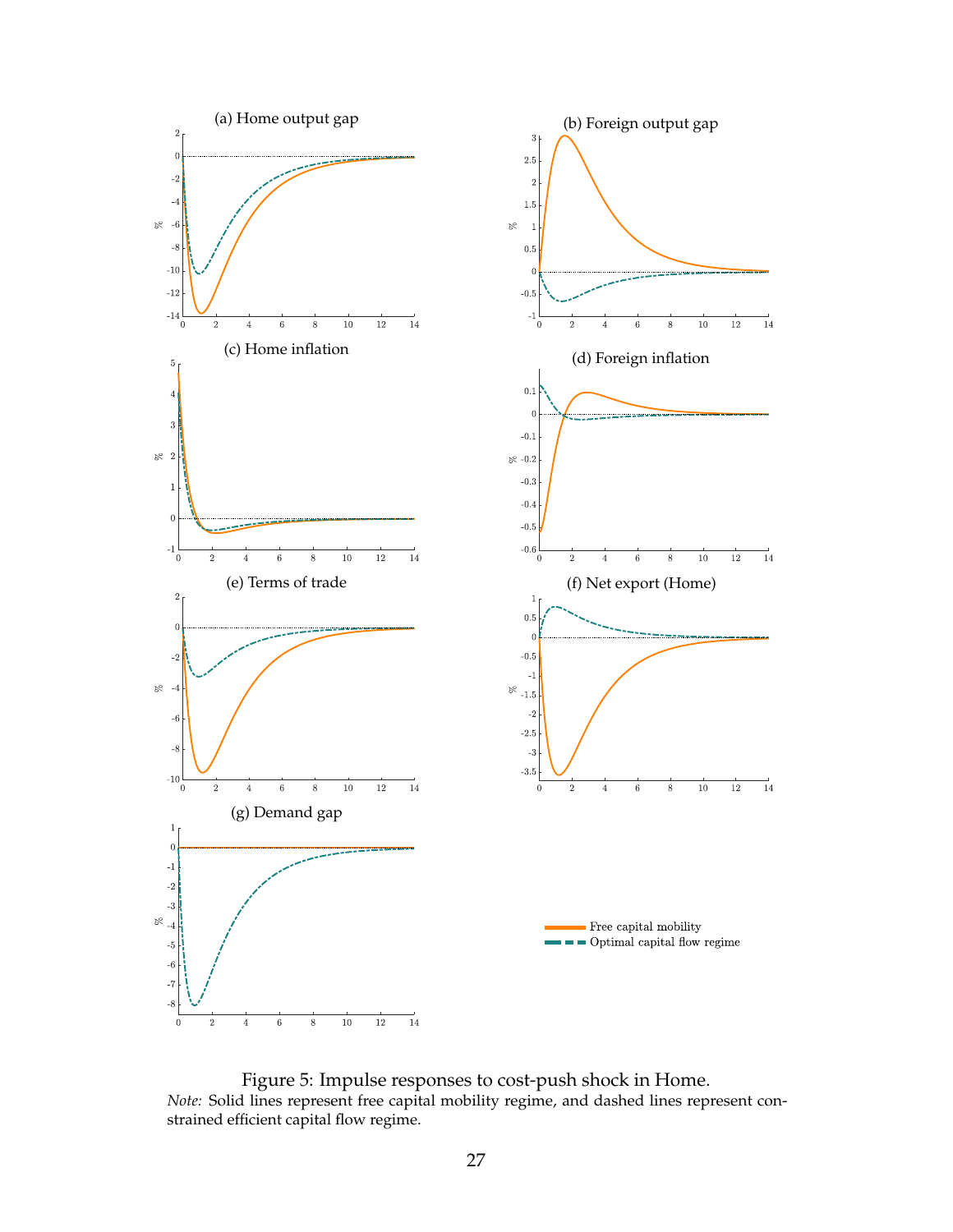# <span id="page-28-0"></span>**5 Conclusion**

We point to a pecuniary externality operating via firms' marginal costs in open-economy models with nominal rigidities. For plausible values of elasticities, the externality causes over-borrowing by high-inflation regions and capital to flow in the wrong direction during stagflation episodes: while a constrained efficient regime would require outflows from the regions with the most negative output gap, a free capital mobility regime features capital inflows into such regions. Our results cast doubts on the classical view that free capital mobility promotes macroeconomic adjustment, in particular in a stagflation context.

Our results have implications beyond open-economy macroeconomics. Indeed, the insight that financial decisions exert externalities on policy trade-offs through the supply side ought to apply more generally to other heterogeneous agents, multi-sector macroeconomic models with nominal rigidities. Given the rising popularity of heterogeneous agents New Keynesian (HANK) models and current concerns about the possibility of stagflation, the study of such externalities appears to be a pressing issue for future research.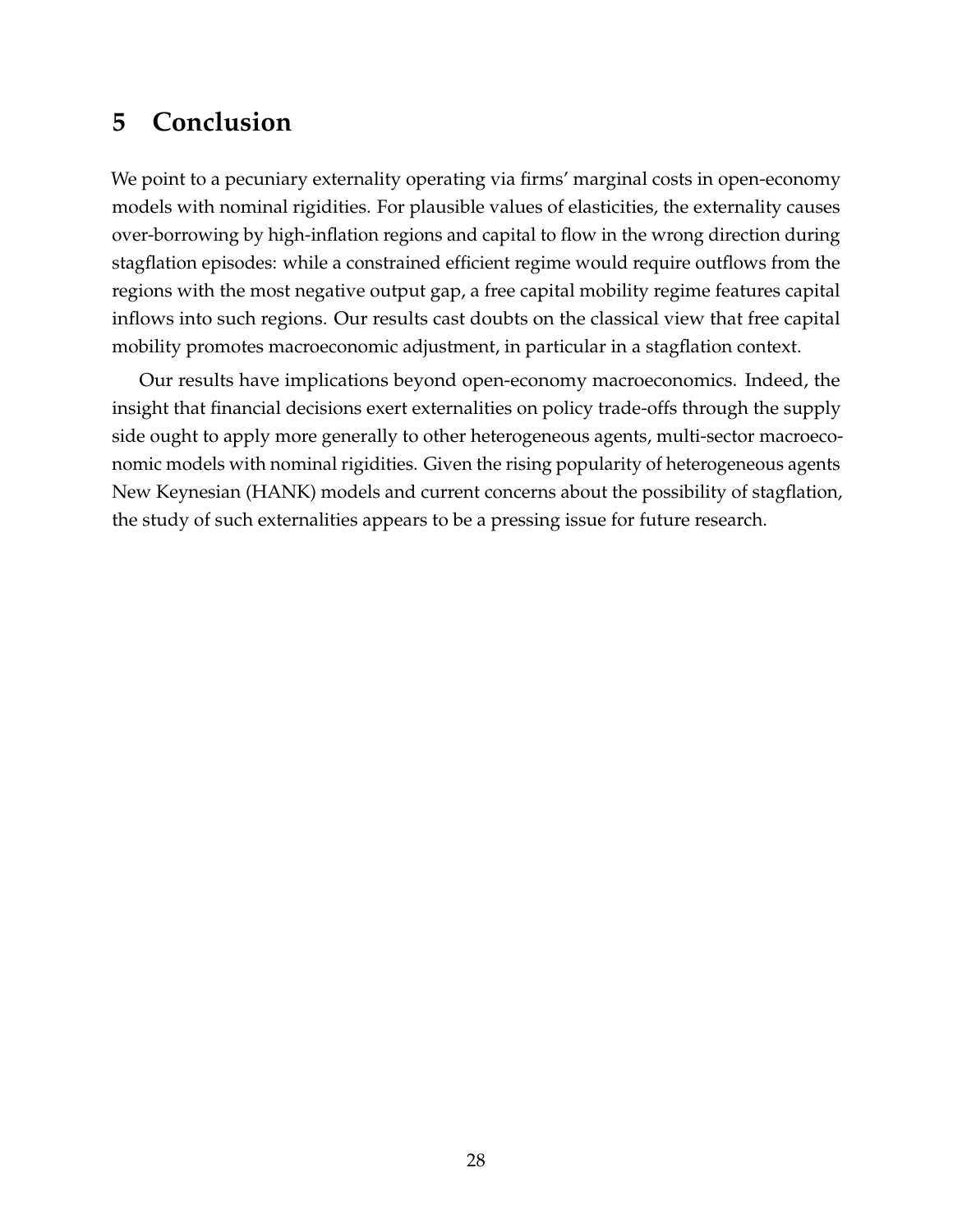# **References**

- <span id="page-29-2"></span>**Acharya, Sushant and Julien Bengui**, "Liquidity Traps, Capital Flows," *Journal of International Economics*, 2018, *114*, 276–298.
- <span id="page-29-10"></span>**Backus, David K. and Gregor W. Smith**, "Consumption and real exchange rates in dynamic economies with non-traded goods," *Journal of International Economics*, November 1993, *35* (3-4), 297–316.
- <span id="page-29-6"></span>**Bengui, Julien**, "Macro-Prudential Policy Coordination," 2014. University of Montreal.
- <span id="page-29-12"></span>**Benigno, Gianluca and Pierpaolo Benigno**, "Price Stability in Open Economies," *Review of Economic Studies*, 2003, *70*, 743–764.
- <span id="page-29-4"></span>**, Huigang Chen, Christopher Otrok, Alessandro Rebucci, and Eric R. Young**, "Financial Crises and Macro-Prudential Policies," *Journal of International Economics*, 2013, *89* (2), 453–470.
- <span id="page-29-5"></span> $\lambda$ ,  $\lambda$ ,  $\lambda$ ,  $\lambda$ ,  $\lambda$ , and  $\lambda$ , "Optimal capital controls and real exchange rate policies: A pecuniary externality perspective," *Journal of Monetary Economics*, 2016, *84*, 147–165.
- <span id="page-29-11"></span>**Benigno, Pierpaolo**, "Price Stability with Imperfect Financial Integration," *Journal of Money, Credit and Banking*, 2009, *40* (s1), 121–149.
- <span id="page-29-0"></span>**Bianchi, Javier**, "Overborrowing and Systemic Externalities in the Business Cycle," *American Economic Review*, December 2011, *101* (7), 3400–3426.
- <span id="page-29-7"></span>**and Enrique G Mendoza**, "Optimal time-consistent macroprudential policy," *Journal of Political Economy*, 2018, *126* (2), 588–634.
- <span id="page-29-3"></span>**and Louphou Coulibaly**, "Liquidity Traps, Prudential Policies, and International Spillovers," Working Paper 780, Federal Reserve Bank of Minneapolis July 2021.
- <span id="page-29-1"></span>**Caballero, Ricardo J. and Arvind Krishnamurthy**, "International and Domestic Collateral Constraints in a Model of Emerging Market Crises," *Journal of Monetary Economics*, 2001, *48* (1), 513–548.
- <span id="page-29-9"></span>**Calvo, Guillermo A.**, "Staggered prices in a utility-maximizing framework," *Journal of Monetary Economics*, September 1983, *12* (3), 383–398.
- <span id="page-29-8"></span>**Clarida, Richard, Jordi Gali, and Mark Gertler**, "A Simple Framework for International Mon- etary Policy Analysis," *Journal of Monetary Economics*, 2002, *49* (5), 879–904.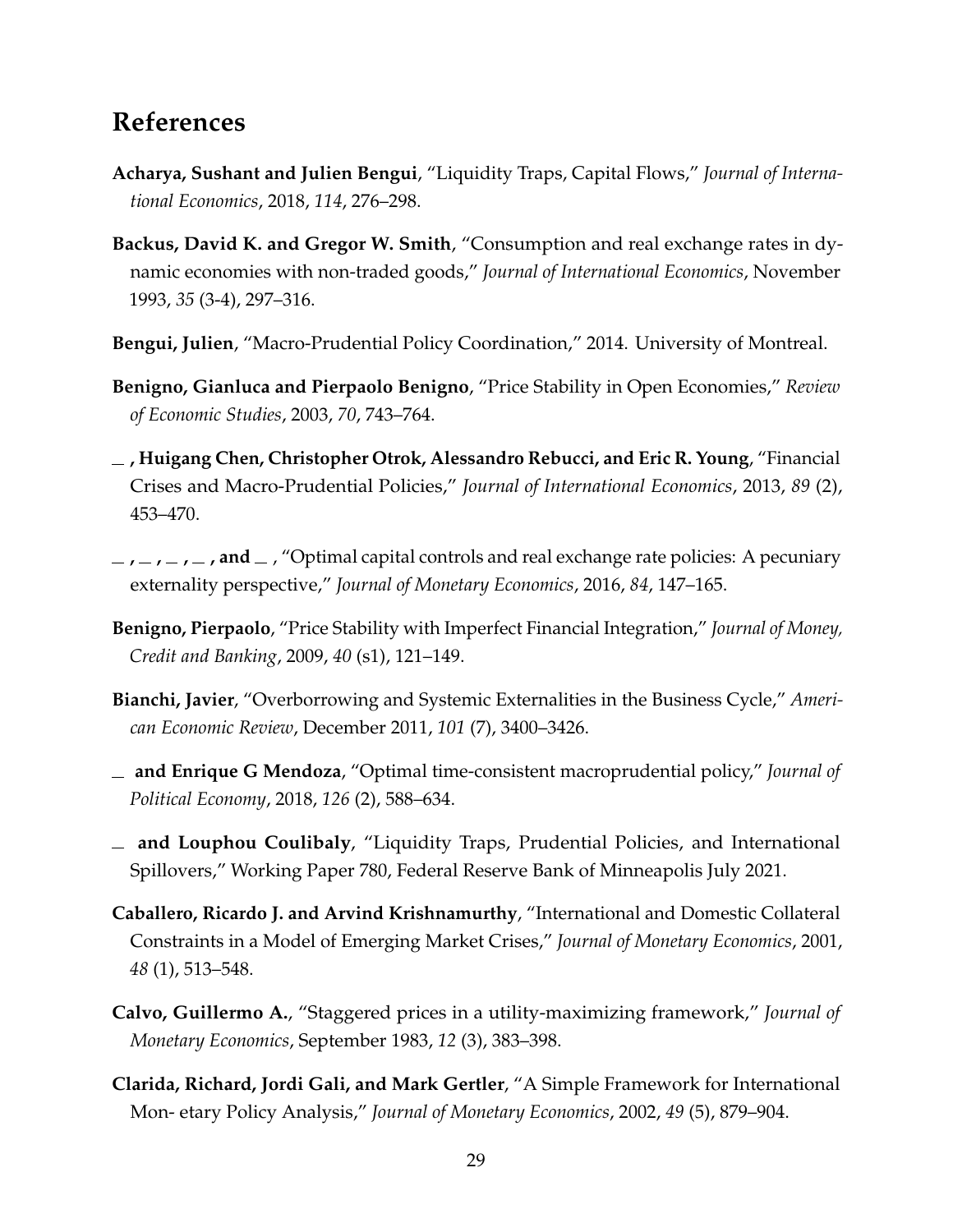- <span id="page-30-9"></span>**Cole, Harold L. and Maurice Obstfeld**, "Commodity trade and international risk sharing : How much do financial markets matter?," *Journal of Monetary Economics*, August 1991, *28* (1), 3–24.
- <span id="page-30-12"></span>**Corsetti, Giancarlo and Paolo Pesenti**, "Welfare and macroeconomic interdependence," *Quarterly Journal of Economics*, March 2001, *116* (2), 421–445.
- <span id="page-30-10"></span>**, Luca Dedola, and Sylvain Leduc**, "Chapter 16 - Optimal Monetary Policy in Open Economies," in Benjamin M. Friedman and Michael Woodford, eds., , Vol. 3 of *Handbook of Monetary Economics*, Elsevier, 2010, pp. 861–933.
- <span id="page-30-11"></span> $\mathcal{L}$ ,  $\mathcal{L}$ , **and**  $\mathcal{L}$ , "Exchange Rate Misalignment, Capital Flows, and Optimal Monetary Policy Trade-Offs," CEPR Discussion Paper Working Paper DP12850 2018.
- <span id="page-30-7"></span>**Coulibaly, Louphou**, "Monetary policy in sudden stop-prone economies," 2020. Working Paper, CIREQ.
- <span id="page-30-1"></span>**Davila, Eduardo and Anton Korinek**, "Pecuniary Externalities in Economies with Financial Frictions," *Review of Economic Studies*, 2017.
- <span id="page-30-8"></span>**Engel, Charles**, "Currency Misalignments and Optimal Monetary Policy: A Reexamination," *American Economic Review*, 2011, *101*, 2796–2822.
- <span id="page-30-2"></span>**Farhi, Emmanuel and Ivan Werning**, "Dealing with the Trilemma: Optimal Capital Controls with Fixed Exchange Rates," NBER Working Paper 2012.
- <span id="page-30-3"></span> $\equiv$  **and**  $\equiv$ , "Dilemma not Trilemma? Capital Controls and Exchange Rates with Volatile Capital Flows," *IMF Economic Review (Special Volume in Honor of Stanley Fischer)*, 2014, *62* (4).
- <span id="page-30-0"></span> $\Box$  and  $\Box$ , "A Theory of Macroprudential Policies in the Presence of Nominal Rigidities," *Econometrica*, 2016, *84* (5), 1645–1704.
- <span id="page-30-4"></span>**and** , "Fiscal Unions," *American Economic Review*, December 2017, *107* (12), 3788–3834.
- <span id="page-30-5"></span>**Fornaro, Luca and Federica Romei**, "The Paradox of Global Thrift," *American Economic Review*, 2019, *109* (11), 3745–3779.
- <span id="page-30-6"></span>**Geanakoplos, John D. and Heraklis M. Polemarchakis**, "Existence, regularity, and constrained suboptimality of competitive allocations when the asset market is incomplete," in Walter P. Heller, Ross M. Star, and David A. Starrett, eds., *Uncertainty, Information and Communication*, Institute for International Economics, 1986.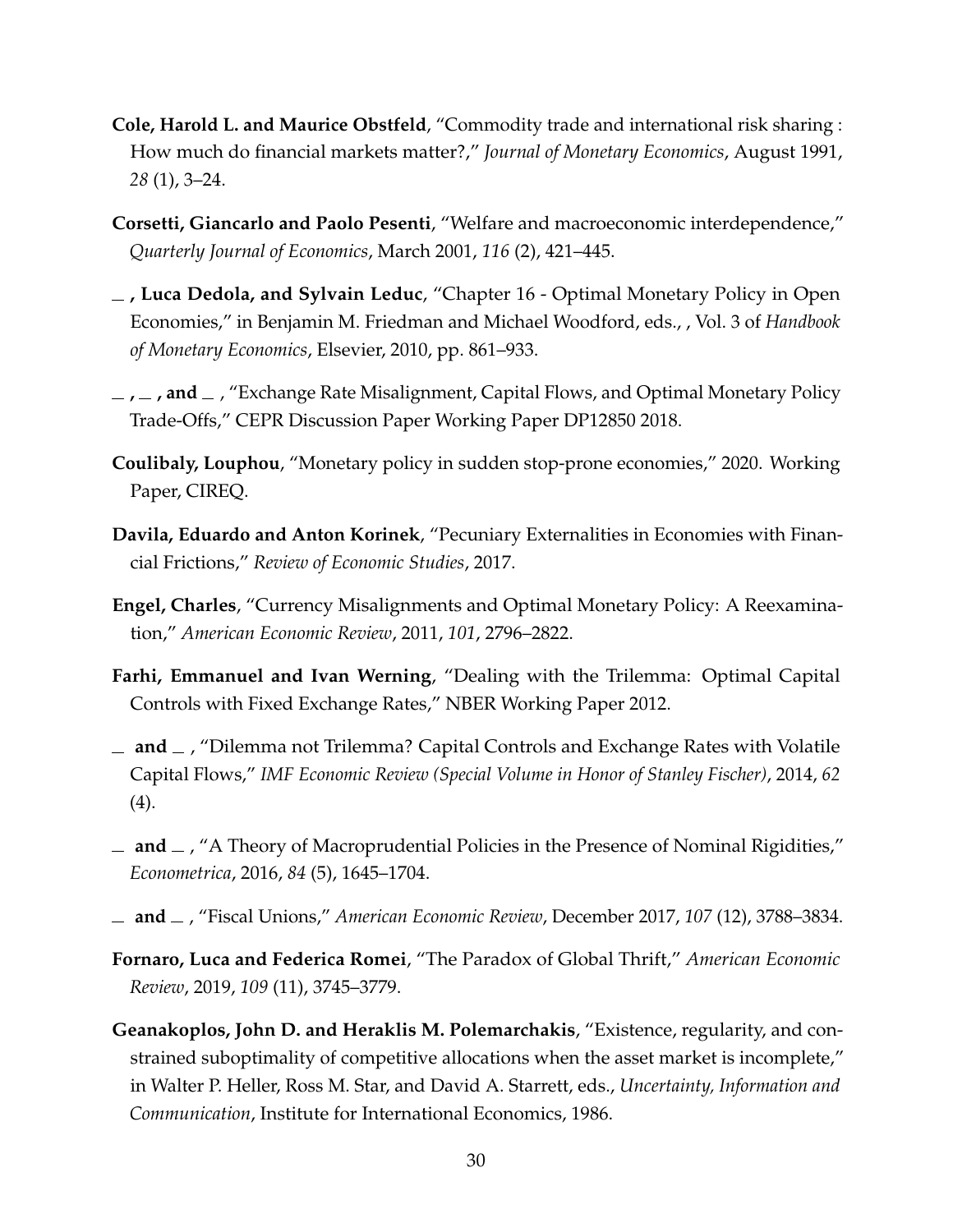- <span id="page-31-3"></span>**Greenwald, Bruce C. and Joseph E. Stiglitz**, "Externalities in Economies with Imperfect Information and Incomplete Markets," *Quarterly Journal of Economics*, 1986, *101* (2), 229–264.
- <span id="page-31-13"></span>**Groll, Dominik and Tommaso Monacelli**, "The inherent benefit of monetary unions," *Journal of Monetary Economics*, 2020, *111*, 63–79.
- <span id="page-31-4"></span>**Gromb, Denis and Dimitry Vayanos**, "Equilibrium and welfare in markets with financially constrained arbitrageurs," *Journal of Financial Economics*, 2002, *66* (3-2), 361–407.
- <span id="page-31-0"></span>**IMF**, "The Liberalization and Management of Capital Flows: An Institutional View," Policy Paper, International Monetary Fund 2012.
- <span id="page-31-8"></span>**Jeanne, Olivier and Anton Korinek**, "Excessive Volatility in Capital Flows: A Pigouvian Taxation Approach," *American Economic Review*, May 2010, *100* (2), 403–07.
- <span id="page-31-9"></span> $\equiv$  **and**  $\equiv$ , "Managing credit booms and busts: A Pigouvian taxation approach," *Journal of Monetary Economics*, 2019, *107*, 2–17.
- <span id="page-31-10"></span> $\Box$  **and**  $\Box$ , "Macroprudential Regulation versus mopping up after the crash," *Review of Economic Studies*, 2020, *87*, 1470–1497.
- <span id="page-31-12"></span>**Kollmann, Robert**, "Essays on International Business Cycles." PhD dissertation, University of Chicago 1991.
- <span id="page-31-6"></span>**Korinek, Anton**, "Excessive Dollar Borrowing in Emerging Markets: Balance Sheet Effects and Macroeconomic Externalities," 2007. University of Maryland.
- <span id="page-31-7"></span>, "Regulating Capital Flows to Emerging Markets: An Externality View," *Journal of Internationaln Economics*, 2018, *111*, 61–80.
- <span id="page-31-2"></span>**and Alp Simsek**, "Liquidity Trap and Excessive Leverage," *American Economic Review*, 2016, *106* (3), 699–738.
- <span id="page-31-5"></span>**Lorenzoni, Guido**, "Inefficient Credit Booms," *Review of Economic Studies*, 2008, *75* (3), 809–833.
- <span id="page-31-11"></span>**Ottonello, Pablo**, "Optimal Exchange-Rate Policy Under Collateral Constraints and Wage Rigidity," *Journal of International Economics*, 2021, *131.*
- <span id="page-31-1"></span>**Schmitt-Grohe, Stephanie and Martin Uribe**, "Downward Nominal Wage Rigidity, Currency Pegs, and Involuntary Unemployment," *Journal of Political Economy*, 2016, *124* (5), 1466–1514.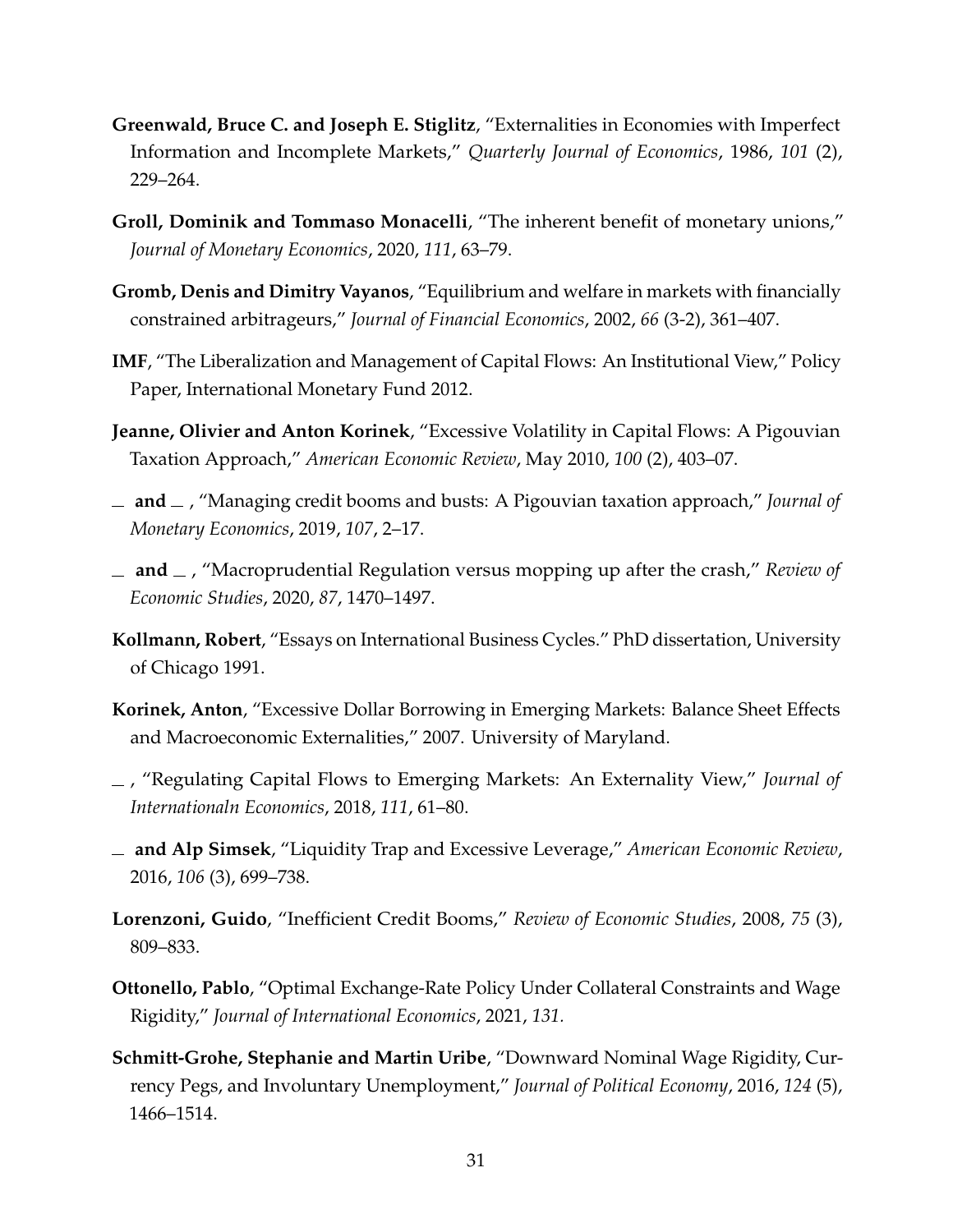- <span id="page-32-2"></span>**Simonovska, Ina and Michael Waugh**, "The elasticity of trade: Estimates and evidence," *Journal of International Economics*, 2014, *92*, 34–50.
- <span id="page-32-1"></span>**Stiglitz, Joseph E.**, "The Inefficiency of the Stock Market Equilibrium," *Review of Economic Studies*, 1982, *49* (2), 241a261. ˆ
- <span id="page-32-0"></span>**Williamson, John G.**, "What Washington Means by Policy Reform," in John Williamson, ed., *Latin American Adjustment: How Much Has Happened?*, Institute for International Economics, 1990.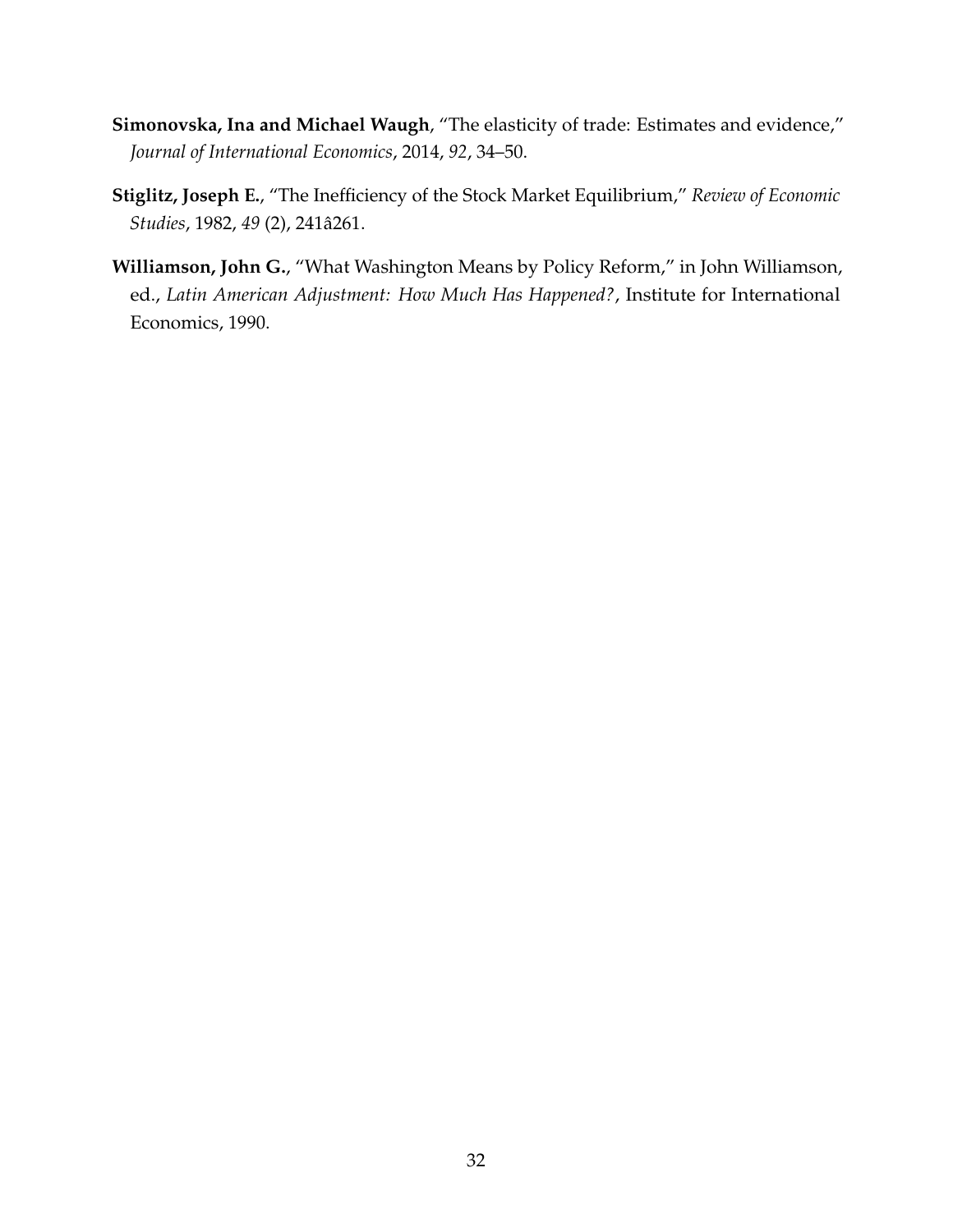# **APPENDIX TO "STAGFLATION AND TOPSY TURVY CAPITAL FLOWS"**

# <span id="page-33-0"></span>**A Derivation of the loss function**

The goal of the global planner is to maximize the average welfare function of Home and Foreign households. In this section, we rewrite the objective function in terms of the squared output gap, squared inflation and squared terms-of-trade and relative demand gap. Note that the period utility of the global planner is

$$
v_t \equiv \frac{1}{2} \left[ \frac{1}{1 - \sigma} (C_t)^{1 - \sigma} - \frac{1}{1 + \phi} (N_t)^{1 + \phi} \right] + \frac{1}{2} \left[ \frac{1}{1 - \sigma} (C_t^*)^{1 - \sigma} - \frac{1}{1 + \phi} (N_t^*)^{1 + \phi} \right]
$$

The loss relative to the efficient outcome is then  $v_t - v_t^{max}$  where  $v^{max}$  is the maximized welfare that is welfare when *C<sup>t</sup>* , *C* ∗  $t<sub>t</sub><sup>*</sup>$ , *N*<sub>t</sub> and *N*<sub>t</sub><sup>\*</sup> take on their efficient values. We start by describing the efficient allocation then turn to deriving the second order approximation of the loss function.

**Efficient allocation.** The socially optimal allocation solves the following static problem

$$
C_{H,t}, C_{H,t}^{*}, C_{F,t}^{*}, N_{t}, N_{t}^{*} \frac{1}{1-\sigma} \left[ (1-\alpha)^{\frac{1}{\eta}} (C_{H,t})^{\frac{\eta-1}{\eta}} + \alpha^{\frac{1}{\eta}} (C_{F,t})^{\frac{\eta-1}{\eta}} \right]^{\frac{\eta(1-\sigma)}{\eta-1}} - \frac{1}{1+\phi} (N_{t})^{1+\phi} + \frac{1}{1-\sigma} \left[ (1-\alpha)^{\frac{1}{\eta}} (C_{F,t}^{*})^{\frac{\eta-1}{\eta}} + \alpha^{\frac{1}{\eta}} (C_{H,t}^{*})^{\frac{\eta-1}{\eta}} \right]^{\frac{\eta(1-\sigma)}{\eta-1}} - \frac{(N_{t}^{*})^{1+\phi}}{1+\phi}
$$

subject to

$$
C_{H,t} + C_{H,t}^* = N_t \tag{A.1}
$$

<span id="page-33-2"></span><span id="page-33-1"></span>
$$
C_{F,t} + C_{F,t}^* = N_t^* \tag{A.2}
$$

Let  $\vartheta_{H,t}$  and  $\vartheta_{F,t}$  denote the multipliers on [\(A.1\)](#page-33-1) and [\(A.2\)](#page-33-2). The first order conditions are

$$
[C_{H,t}] :: \vartheta_{H,t} = (1 - \alpha)^{\frac{1}{\eta}} (C_{H,t})^{-\frac{1}{\eta}} (C_t)^{\frac{1}{\eta} - \sigma}
$$
 (A.3a)

<span id="page-33-5"></span><span id="page-33-4"></span><span id="page-33-3"></span>
$$
[C_{F,t}] :: \vartheta_{F,t}^* = \alpha^{\frac{1}{\eta}} (C_{F,t})^{-\frac{1}{\eta}} (C_t)^{\frac{1}{\eta}-\sigma}
$$
 (A.3b)

$$
\left[C_{H,t}^{*}\right] :: \vartheta_{H,t} = \alpha^{\frac{1}{\eta}} \left(C_{H,t}^{*}\right)^{-\frac{1}{\eta}} \left(C_{t}^{*}\right)^{\frac{1}{\eta}-\sigma}
$$
\n(A.4a)

<span id="page-33-6"></span>
$$
\left[C_{F,t}^{*}\right] :: \vartheta_{F,t}j = (1-\alpha)^{\frac{1}{\eta}}(C_{F,t}^{*})^{-\frac{1}{\eta}}(C_{t}^{*})^{\frac{1}{\eta}-\sigma}
$$
 (A.4b)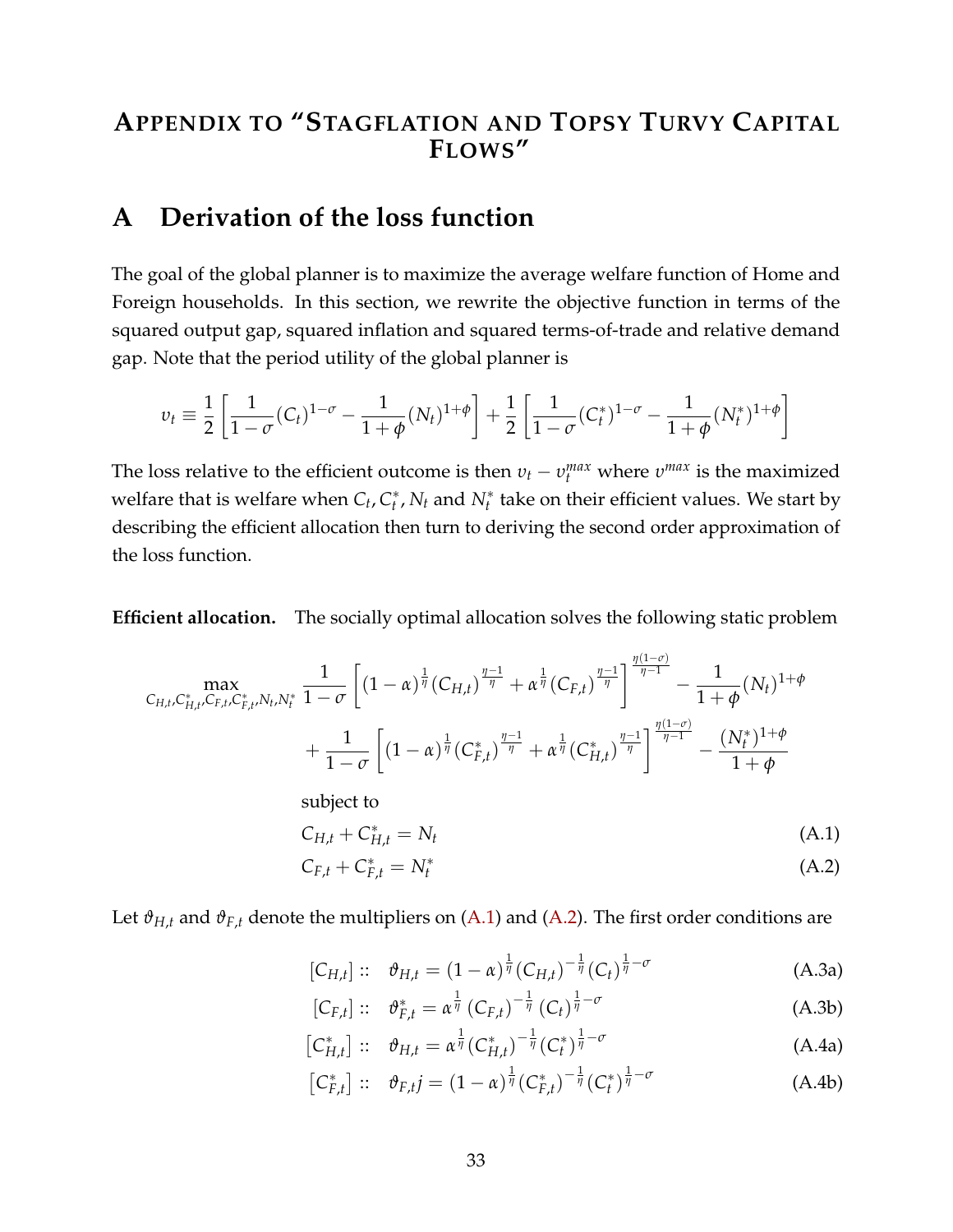<span id="page-34-1"></span><span id="page-34-0"></span>
$$
[N_t] :: (N_t)^{\phi} = \vartheta_{H,t}
$$
 (A.5a)

<span id="page-34-3"></span><span id="page-34-2"></span>
$$
[N_t^*] :: (N_t^*)^\phi = \vartheta_{F,t}^* \tag{A.5b}
$$

Combining [\(A.3a\)](#page-33-3) and [\(A.3b\)](#page-33-4) after multiplying the first equation by  $C^{H,t}$  and the second  $C^{F,t}$  and proceeding similar with [\(A.4a\)](#page-33-5) and [\(A.4b\)](#page-33-6), we arrive to

$$
\vartheta_{H,t} C_{H,t} + \vartheta_{F,t}^* C_{F,t} = (C_t)^{1-\sigma} + (C_t^*)^{1-\sigma}
$$
 (A.6a)

$$
\vartheta_{H,t} C_{H,t}^* + \vartheta_{F,t} C_{F,t}^* = (C_t)^{1-\sigma} + (C_t^*)^{1-\sigma}
$$
 (A.6b)

Substituting the resource constraint into [\(A.5a\)](#page-34-0) and [\(A.5b\)](#page-34-1) yields  $(N_t)^{1+\phi} + (N_t^*)^{1+\phi} =$  $\vartheta_{H,t}(C_{H,t}+C_f^*)$  $f_{H,t}^*$ ) +  $\vartheta_F^*$  $E_{F,t}^*(C_{F,t} + C_F^*)$  $F_{f,t}^*$ ) which combined with [\(A.6a\)](#page-34-2) and [\(A.6b\)](#page-34-3) leads to

<span id="page-34-5"></span><span id="page-34-4"></span>
$$
(Ct)1-\sigma + (Ct*)1-\sigma = (Nt)1+\phi + (Nt*)1+\phi
$$
 (A.7)

From market clearing and symmetry  $\bar{C}_t = \bar{C}_t^* = \bar{N}_t = \bar{N}_t^* = 1$  where variables with a *bar* denote efficient values. It is also It is straightforward to see that  $\bar{C}_{H,t} = \bar{C}_{F,t}^* = 1-\alpha$  and  $\bar{C}_{F,t} = \bar{C}_{H,t}^* = \alpha$ . In log-deviations, we get

<span id="page-34-6"></span>
$$
\bar{c}_{H,t} = \bar{c}_{H,t}^* = \bar{c}_{F,t} = \bar{c}_{F,t}^* = 0 \text{ and } \bar{n}_t = \bar{n}_t^* = 0.
$$
 (A.8)

Loss function. The second order approximation of the period utility around the efficient allocation (using  $\bar{C}^{1-\sigma} = \bar{N}^{1+\phi}$  from [\(A.7\)](#page-34-4) and symmetry) is given by

$$
v_t = \frac{\sigma + \phi}{1 + \phi} \frac{(\bar{C})^{1-\sigma}}{1-\sigma} + \frac{(\bar{C})^{1-\sigma}}{2} \Big[ (c_t + c_t^*) + \frac{1-\sigma}{2} \Big( (c_t)^2 + (c_t^*)^2 \Big) - (n_t + n_t^*) - \frac{1+\phi}{2} \Big( (n_t)^2 + (n_t^*)^2 \Big) + o\left( ||u||^3 \right) \Big]
$$
 (A.9)

where  $+o$   $(||u||^3)$  indicate the  $3^{rd}$  and higher order terms left out. Note from [\(A.8\)](#page-34-5) and [\(A.9\)](#page-34-6) that  $v_t^{max} = \frac{\sigma + \phi}{1 + \phi}$ 1+*ϕ*  $(\bar{C})^{1-\sigma}$ 1−*σ* . The period loss function loss function is then

<span id="page-34-7"></span>
$$
v - v_t^{max} = \frac{1}{2} \Big[ (c_t + c_t^*) + \frac{1 - \sigma}{2} \Big( (c_t)^2 + (c_t^*)^2 \Big) - (n_t + n_t^*) - \frac{1 + \phi}{2} \Big( (n_t)^2 + (n_t^*)^2 \Big) + o \Big( ||u||^3 \Big) \Big]
$$
(A.10)

We now need to use the second order approximation of the aggregate demand equations and aggregate employment to replace for *c<sup>t</sup>* and *n<sup>t</sup>* . First note that after substituting for the international risk sharing condition [\(4\)](#page-8-1), the aggregate demand for home goods can be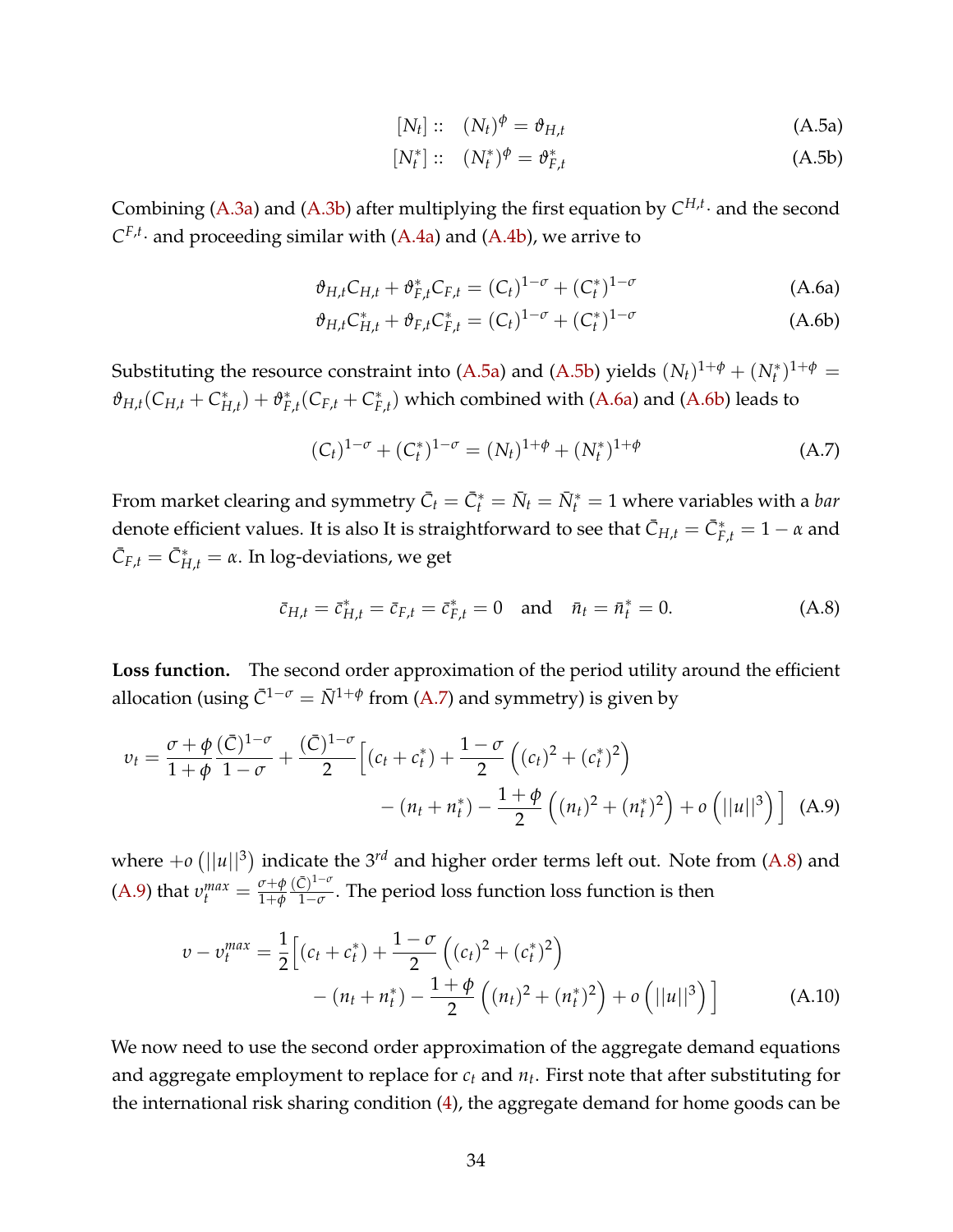rewritten as

$$
Y_t = \left[ \left(1 - \alpha\right) + \alpha \left(S_t\right)^{1 - \eta} \right]^{\frac{\eta}{1 - \eta}} \left[ \left(1 - \alpha\right) + \alpha \Theta_t^{-1} Q_t^{\eta - \frac{1}{\sigma}} \right] C_t
$$

Taking the second order approximation we get

$$
y_t = c_t - \alpha \theta_t + \frac{\omega - (1 - 2\alpha)}{2\sigma} s_t + \frac{1}{2}\alpha (1 - \alpha)(1 - \eta)\eta (s_t)^2
$$
  
+ 
$$
\frac{1}{2}\alpha (1 - \alpha) \left[ \theta_t - (1 - 2\alpha)(\sigma \eta - 1)\sigma^{-1} s_t \right]^2 + o(||u||^3)
$$
(A.11)

where  $\omega = \sigma \eta + (\sigma \eta - 1)(1 - 2\alpha)^2$ . Similarly, demand for foreign good is given by

<span id="page-35-1"></span><span id="page-35-0"></span>
$$
Y_t^* = \left[ (1 - \alpha) + \alpha (S_t)^{\eta - 1} \right]^{\frac{\eta}{1 - \eta}} \left[ (1 - \alpha) + \alpha \Theta_t Q_t^{\frac{1}{\sigma} - \eta} \right] C_t^*,
$$

and the second order approximation is given by

$$
y_t^* = c_t^* + \alpha \theta_t - \frac{\omega - (1 - 2\alpha)}{2\sigma} s_t + \frac{1}{2}\alpha (1 - \alpha)(1 - \eta)\eta(s_t)^2
$$
  
+ 
$$
\frac{1}{2}\alpha (1 - \alpha) \left[ \theta_t - (1 - 2\alpha)(\sigma \eta - 1)\sigma^{-1} s_t \right]^2 + o(||u||^3)
$$
(A.12)

We then combine  $(A.11)$  and  $(A.12)$  to obtain

<span id="page-35-2"></span>
$$
c_{t} + c_{t}^{*} = y_{t} + y_{t}^{*} + \alpha (1 - \alpha)(1 - \eta)\eta(s_{t})^{2}
$$
  
+ 
$$
\alpha (1 - \alpha) \left[ \theta_{t} - (1 - 2\alpha)(\sigma\eta - 1)\sigma^{-1}s_{t} \right]^{2} + o(||u||^{3})
$$
 (A.13)

Using again [\(A.11\)](#page-35-0) and [\(A.12\)](#page-35-1) and after some algebraic manipulation we get

$$
(c_t)^2 + (c_t^*)^2 = (y_t)^2 + (y_t^*)^2 - 2\alpha(1-\alpha)(\sigma\eta)^2 (\sigma^{-1}s_t)^2
$$
  
+ 2\alpha(1-\alpha) (\theta\_t - (\sigma\eta - 1)(1-2\alpha)\sigma^{-1}s\_t)^2 + o(||u||^3) (A.14)

Aggregate employment is given  $N_t = Y_t Z_t$  with  $Z_t = \int_0^1$  $\left(P_{Ht(l)}/P_{Ht}\right)^{-\varepsilon}$ *dl*. At the second order approximation  $n_t = y_t + z_t + \frac{1}{2}y_t^2 + o(||u||^3)$  with  $z_t = o + o(||u||^2)$ . Thus, we have

<span id="page-35-5"></span><span id="page-35-4"></span><span id="page-35-3"></span>
$$
n_t + n_t^* = y_t + y_t^* + \frac{1}{2} \left( (y_t)^2 + (y_t^*)^2 \right) + z_t + z_t^* + o(||u||^3)
$$
 (A.15)

$$
(n_t)^2 + (n_t^*)^2 = (y_t)^2 + (y_t^*)^2 + o(||u||^3)
$$
\n(A.16)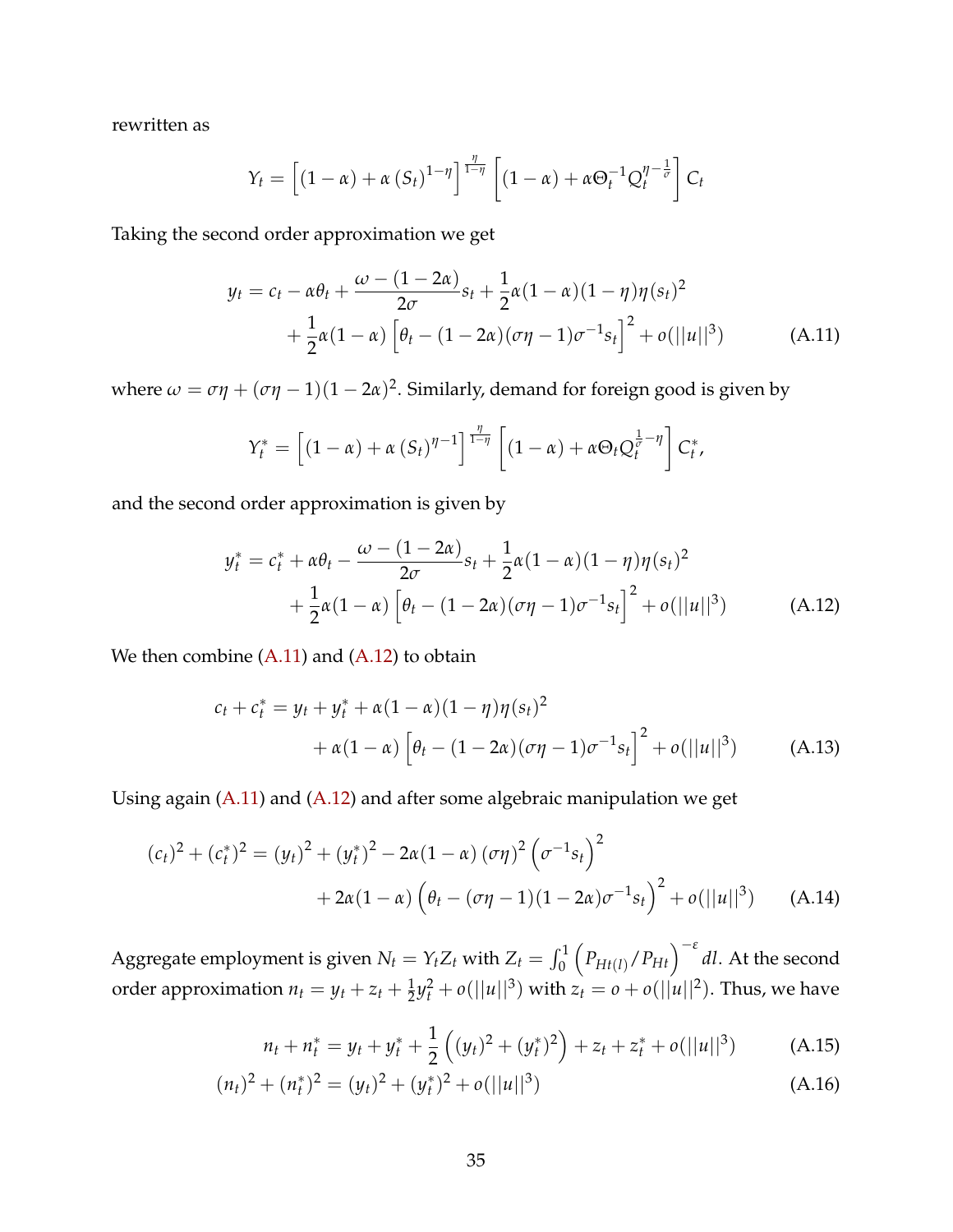Plugging [\(A.13\)](#page-35-2), [\(A.14\)](#page-35-3), [\(A.15\)](#page-35-4) and [\(A.16\)](#page-35-5) into the [\(A.10\)](#page-34-7) we obtain the following second order approximation of the period loss function

$$
v - v_t^{max} = \frac{1}{2} \Big[ z_t + z_t^* + (\sigma + \phi)(y_t)^2 + (\sigma + \phi)(y_t^*)^2 + 2\alpha (1 - \alpha)(1 - \eta \sigma) \eta (s_t)^2
$$
  
+ 2\sigma\alpha (1 - \alpha) (\theta\_t - (\sigma\eta - 1)(1 - 2\alpha)\sigma^{-1} s\_t)^2 + o(||u||^3)

The objective of the global planner is to minimize the loss function is  $\mathbb{L} = \int_0^\infty e^{-\rho t}$ . Using

$$
\int_0^{\infty} e^{-\rho t} z_t dt = \int_0^{\infty} e^{-\rho t} \text{var}_l (P_{H,t}(l)) dt = \frac{1}{\kappa} \int_0^{\infty} e^{-\rho t} (\pi_{H,t})^2 dt
$$
  

$$
\int_0^{\infty} e^{-\rho t} z_t^* dt = \int_0^{\infty} e^{-\rho t} \text{var}_l (P_{F,t}^*(l)) dt = \frac{1}{\kappa} \int_0^{\infty} e^{-\rho t} (\pi_{F,t}^*)^2 dt
$$

and our definition of world and difference variables  $(\pi_{H,t})^2 + (\pi_F^*)^2$  $\int_{F,t}^{*}$ <sup>2</sup> = 2[( $\pi_t^W$ )<sup>2</sup> + ( $\pi_t^D$ )<sup>2</sup>] and  $(y_t)^2 + (y_t^*)$  $(t_t^*)^2 = 2[(y_t^W)^2 + (y_t^D)^2]$  we arrive to

$$
\mathbb{L} = \frac{1}{2} \int_0^{\infty} e^{-\rho t} \left[ 2 \frac{\varepsilon}{\kappa} \left( (\pi_t^W)^2 + (\pi_t^D)^2 \right)^2 + 2(\sigma + \phi) \left( (y_t^W)^2 + (y_t^D)^2 \right) + 2\alpha (1 - \alpha) (1 - \eta \sigma) \eta (s_t)^2 + 2\sigma \alpha (1 - \alpha) \left( \theta_t - (\sigma \eta - 1)(1 - 2\alpha) \sigma^{-1} s_t \right)^2 \right] \tag{A.17}
$$

which corresponds to  $(16)$ .

# **B Optimal policy problem**

We divide the loss [\(16\)](#page-12-2) by a factor 2 since we can equivalently minimize a linear transformation of the objection function of the global planner. The optimal monetary policy problem is given by

$$
\max_{\{\pi^W,\pi^D,x^W,y^D,s\}} \frac{1}{2} \int_0^\infty e^{-\rho t} \left[ \frac{\varepsilon}{\kappa} \left( (\pi_t^W)^2 + (\pi_t^D)^2 \right) + (\sigma + \phi) \left( (y_t^W)^2 + (y_t^D)^2 \right) + \alpha (1-\alpha)(1-\sigma\eta)\eta(s_t)^2 + \sigma\alpha(1-\alpha) \left( \theta_t - (\sigma\eta - 1)(1-2\alpha)\sigma^{-1}s_t \right)^2 \right]
$$

<span id="page-36-2"></span><span id="page-36-1"></span><span id="page-36-0"></span>subject to

$$
\dot{\pi}_t^W = \rho \pi_t^W - \kappa (\sigma + \phi) y_t^W - \kappa u_t^W \tag{A.18}
$$

$$
\dot{\pi}_t^D = \rho \pi_t^D - \kappa (\sigma + \phi) y_t^D + \kappa \frac{\omega - 1}{2} s_t - \kappa \alpha \sigma \theta_t - \kappa u_t^D \tag{A.19}
$$

$$
2y_t^D = \omega \sigma^{-1} s_t + (1 - 2\alpha)\theta_t \tag{A.20}
$$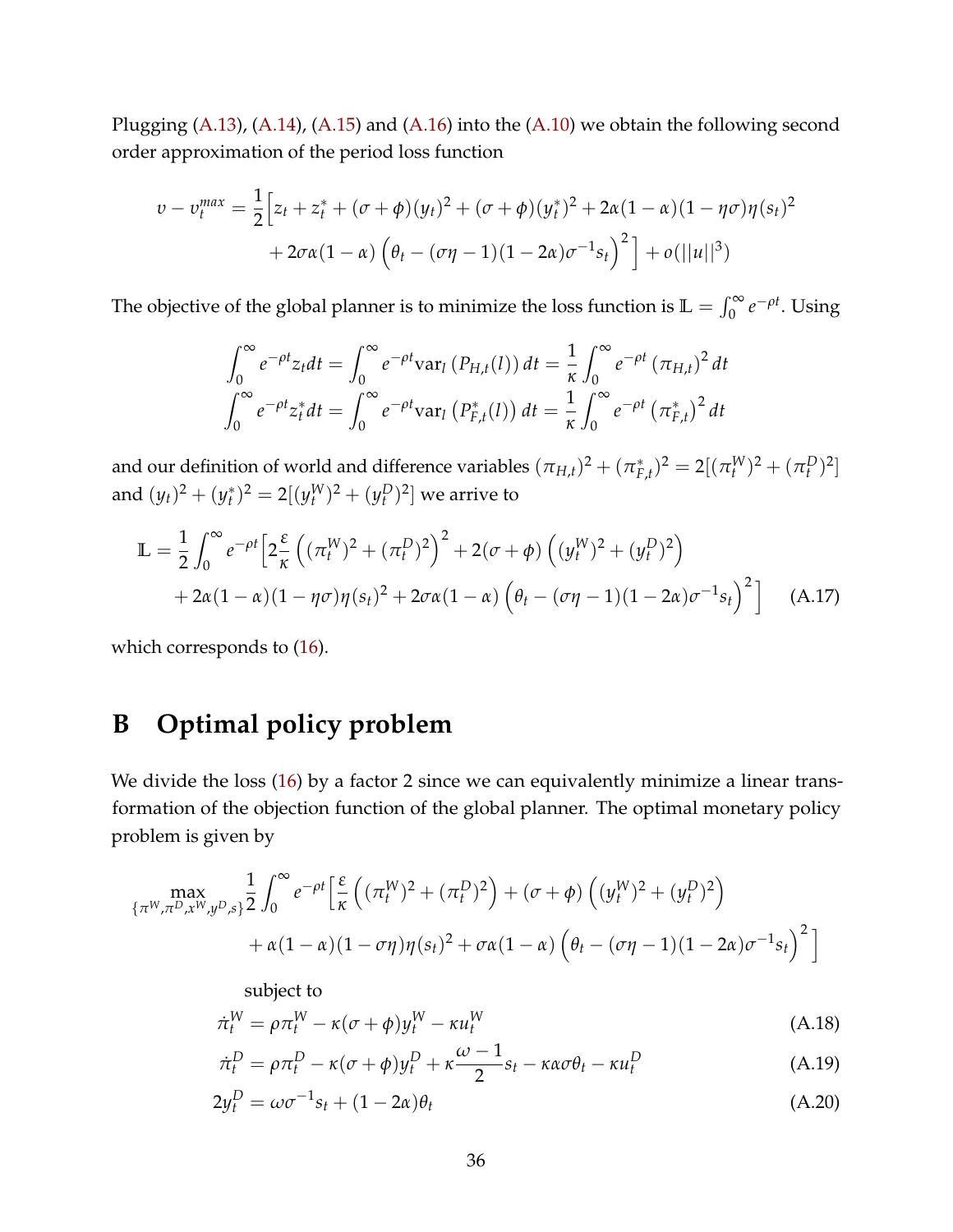Letting  $\varphi_t^W$ ,  $\varphi_t^D$ , be the co-state associated with [\(A.18\)](#page-36-1), [\(A.19\)](#page-36-2), the first order conditions are

$$
\left[\pi_t^W\right] :: \dot{\varphi}_t^W = -\frac{\varepsilon}{\kappa} \pi_t^W \tag{A.21}
$$

$$
\left[\pi_t^D\right] :: \dot{\varphi}_t^D = -\frac{\varepsilon}{\kappa} \pi_t^D \tag{A.22}
$$

$$
\left[y_t^W\right] :: \quad 0 = -(\sigma + \phi)y_t^W + \kappa(\sigma + \phi)\phi_t^W \tag{A.23}
$$

$$
\[y_t^D\]::\quad 0 = -(\sigma + \phi)y_t^D + \kappa(\sigma + \phi)\phi_t^D - \Lambda_t \tag{A.24}
$$

$$
[s_t] :: 0 = -(\omega - 1)y_t^D + \kappa(\omega - 1)\varphi_t^D - \omega\sigma^{-1}\Lambda_t
$$
 (A.25)

$$
[\theta_t] :: 0 = -\sigma\alpha(1-\alpha)\theta_t + \frac{\omega - 1}{4}(1 - 2\alpha)s_t + \kappa\alpha\sigma\varphi_t^D + \frac{1}{2}(1 - 2\alpha)\Lambda_t \tag{A.26}
$$

 $\log$ ether with the initial conditions  $\varphi^j_0 = 0$  and transversality conditions  $\lim_{t\to\infty}e^{-\rho t}\varphi^j_t = 0$ for  $j \in \{W, D\}$  and where  $\Lambda_t$  is the Lagrange multiplier on [\(A.20\)](#page-36-0).

## <span id="page-37-0"></span>**B.1 Proof of Proposition [1](#page-13-4)**

Combining [\(A.24\)](#page-37-1) and [\(A.25\)](#page-37-2) we have  $\Lambda_t = 0$ . Substituting this back into (A.24), we obtain

<span id="page-37-8"></span><span id="page-37-6"></span><span id="page-37-5"></span><span id="page-37-4"></span><span id="page-37-3"></span><span id="page-37-2"></span><span id="page-37-1"></span>
$$
y_t^D - \kappa \varphi_t^D = 0. \tag{A.27}
$$

Differentiating [\(A.23\)](#page-37-3) and [\(A.27\)](#page-37-4) with respect to time and noting from [\(A.21\)](#page-37-5) and [\(A.22\)](#page-37-6)  ${\rm th}$ at  $\kappa \dot{\phi}^W_t = -\varepsilon \pi^W_t$  and  $\kappa \dot{\phi}^D_t = -\varepsilon \pi^D_t$ , we obtain

<span id="page-37-7"></span>
$$
\dot{y}_t^W + \varepsilon \pi_t^W = 0
$$
\n
$$
\dot{y}_t^D + \varepsilon \pi_t^D = 0
$$
\n(A.28)

From [\(A.23\)](#page-37-3),  $y_t^W = \kappa \varphi_t^W$ , and given that  $\varphi_0^W = 0$ , we have  $y_0^W = 0$ . From [\(A.27\)](#page-37-4) and [\(A.20\)](#page-36-0) we have  $y_0^D = 0$  and  $2y_0^D + \omega s_0 = 0$  which imply that  $y_0^D = s_0 = 0$ . Thus, integrating between 0 and *t* we arrive to

$$
y_t^W + \varepsilon (p_t^W - p_0^W) = 0 \tag{A.29}
$$

$$
y_t^D + \varepsilon (p_t^D - p_0^D) = 0 \tag{A.30}
$$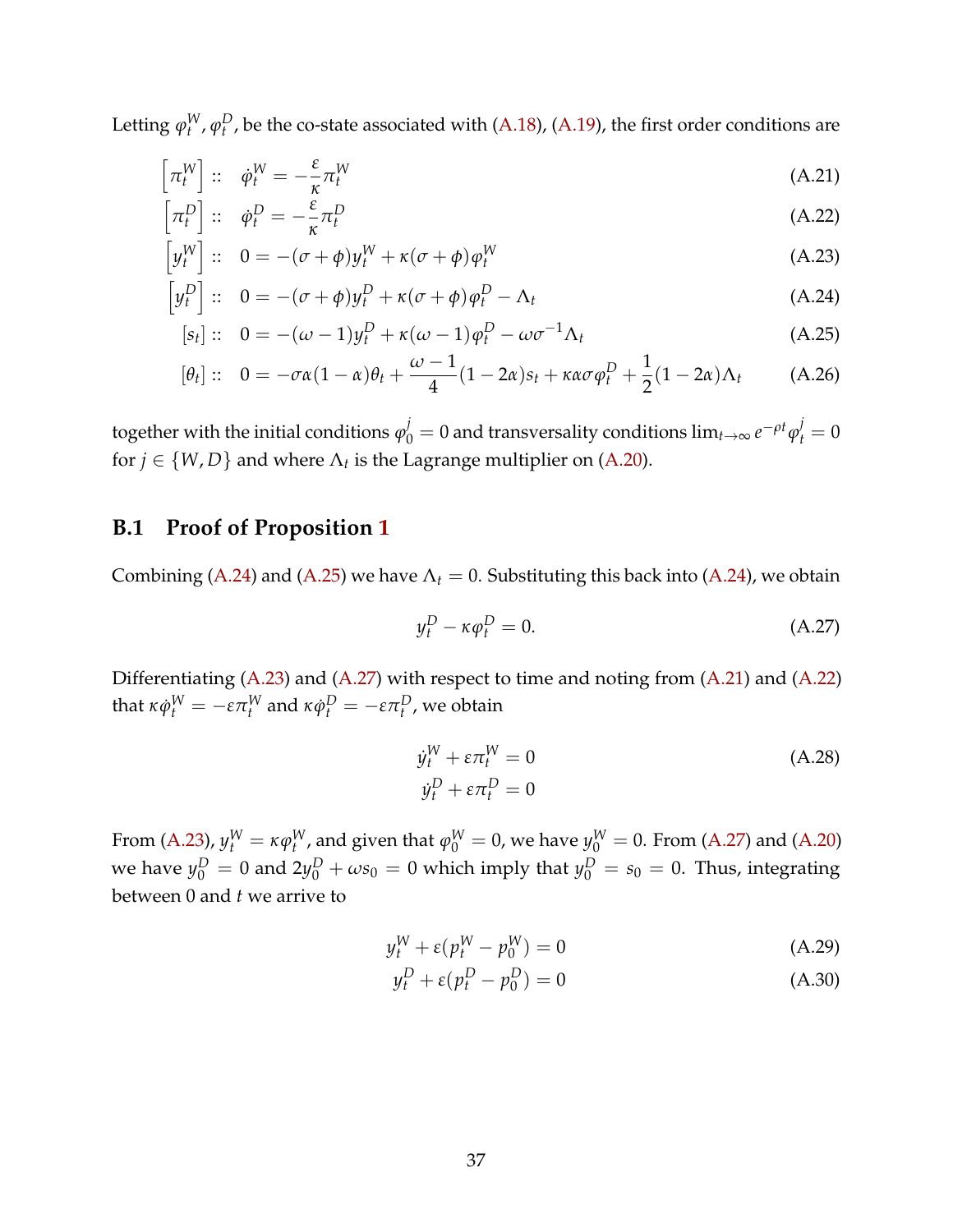## <span id="page-38-0"></span>**B.2 Proof of Corollary [1](#page-13-5)**

We consider the targeting rule [\(A.28\)](#page-37-7) for world variables and differentiate this rule to obtain  $\ddot{y}^W_t+\varepsilon\dot{\pi}^W_t=0.$  We then use [\(A.18\)](#page-36-1),  $\dot{\pi}^W_t=\rho\pi^W_t-\kappa(\sigma+\phi)y^W_t-\kappa u^W_t$ , to substitute for  $\pi_t^W$  and obtain

<span id="page-38-2"></span>
$$
\ddot{y}_t^W - \rho \dot{y}_t^W - \varepsilon \kappa (1 + \phi) y_t^W = \varepsilon \kappa u_t^W \tag{A.31}
$$

The polynomial characteristic of this equation has one negative eigenvalue  $z_1 < 0$  and one positive eigenvalue  $z_2 > 0$  where

$$
z_1 = \frac{1}{2}\left(\rho - \sqrt{\rho^2 + 4\kappa\varepsilon(1+\phi)}\right) < 0 \quad \text{and} \quad z_2 = \frac{1}{2}\left(\rho + \sqrt{\rho^2 + 4\kappa\varepsilon(1+\phi)}\right) > 0
$$

The solution of this second order differential equation takes the form

$$
y_t^W = \vartheta_0 e^{z_1 t} + \vartheta_1 \int_0^t e^{z_1(t-s)} u_s^W ds + \vartheta_2 \int_t^\infty e^{z_2(t-s)} u_s^W ds. \tag{A.32}
$$

Differentiating [\(A.32\)](#page-38-1) and relating each term to [\(A.31\)](#page-38-2) we obtain

<span id="page-38-3"></span><span id="page-38-1"></span>
$$
\vartheta_1=\vartheta_2=-\frac{\varepsilon\kappa}{z_2-z_1}.
$$

Next, from  $(A.32)$  for  $t = 0$  we get

<span id="page-38-4"></span>
$$
\vartheta_0 = y_0^W + \frac{\varepsilon \kappa}{z_2 - z_1} \int_0^\infty e^{-z_2 s} u_s^W ds
$$

From the initial condition for the co-state variable  $\varphi_0^W=0$ , the relation  $y_t^W=\kappa \varphi_t^W$  implies that  $y_t^W = 0$ . The solution to the optimal monetary policy problem is thus

$$
y_t^W = -\frac{\varepsilon \kappa}{z_2 - z_1} \left[ e^{z_1 t} \int_0^t \left( e^{-z_1 s} - e^{-z_2 s} \right) u_s^W ds + \left( e^{z_2 t} - e^{z_1 t} \right) \int_t^\infty e^{-z_2 s} u_s^W ds \right]. \tag{A.33}
$$

Using [\(A.28\)](#page-37-7), the path for the world inflation under the optimal monetary policy satisfies

$$
\pi_t^W = \frac{\kappa}{z_2 - z_1} \left[ z_1 e^{z_1 t} \int_0^t \left( e^{-z_1 s} - e^{-z_2 s} \right) u_s^W ds + \left( z_2 e^{z_2 t} - z_1 e^{z_1 t} \right) \int_t^\infty e^{-z_2 s} u_s^W ds \right]. \tag{A.34}
$$

From [\(A.33\)](#page-38-3) and [\(A.34\)](#page-38-4), it follows that the paths of the world variables  $y_t^W$  and  $\pi_t^W$  are independent of the path of *θ<sup>t</sup>* .